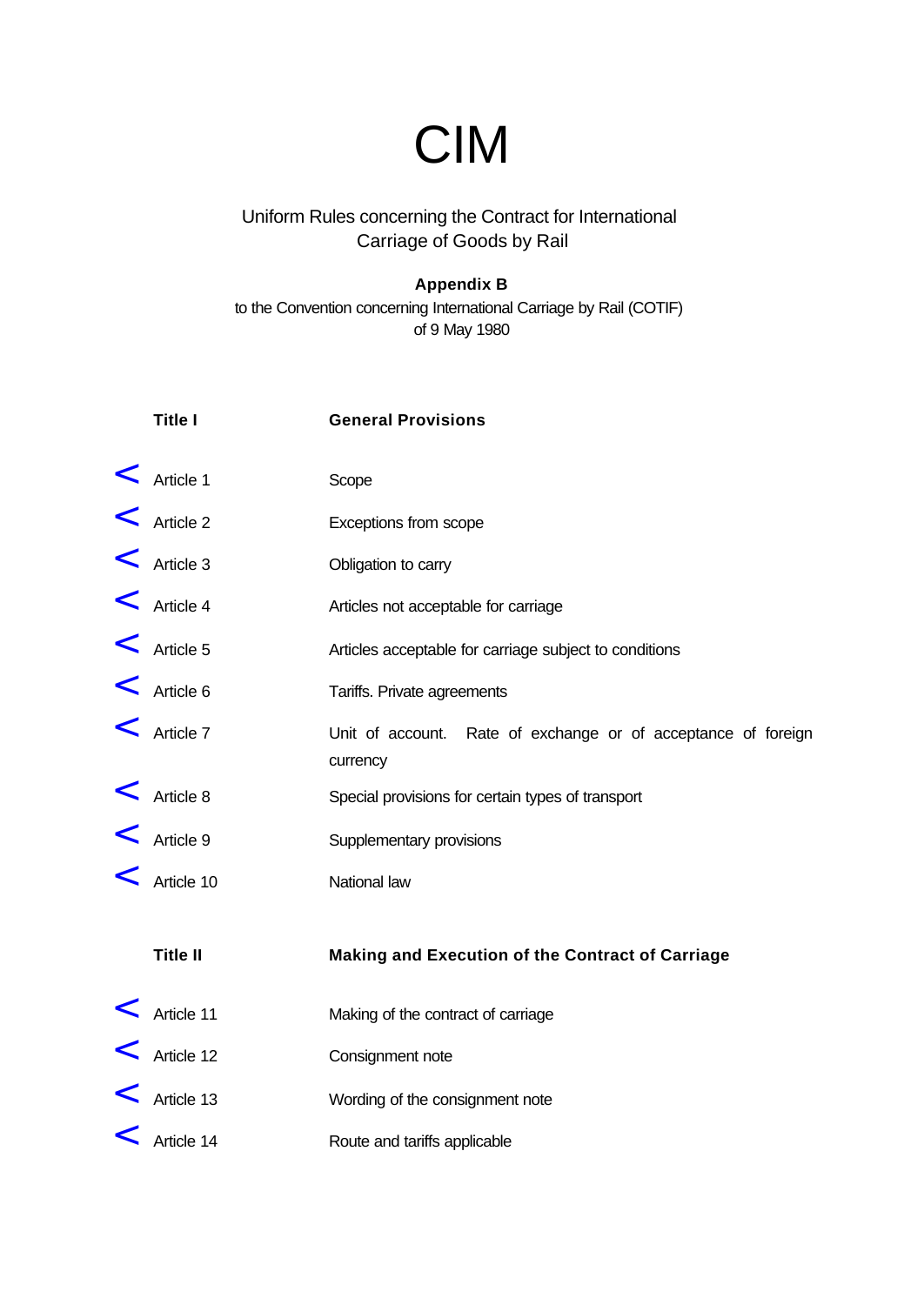- < Article 15 [Payment of charges](#page-13-0) < Article 16 Interest in delivery < Article 17 ["Cash on delivery" and disbursements](#page-15-0) K Article 18 [Responsibility for particulars furnished in the consignment note](#page-15-0) < Article 19 [Condition, packing and marking of goods](#page-16-0) < Article 20 [Handing over of goods for carriage and loading of goods](#page-16-0) < Article 21 [Verification](#page-17-0) < Article 22 [Ascertainment of weight and number of packages](#page-17-0) < Article 23 [Overloading](#page-18-0) < Article 24 [Surcharges](#page-18-0) < Article 25 [Documents for completion of administrative formalities. Customs](#page-19-0) seals < Article 26 [Completion of administrative formalities](#page-19-0) < Article 27 [Transit periods](#page-20-0) < [Article 28](#page-22-0) Delivery < Article 29 [Correction of charges](#page-23-0) **Title III Modification of the Contract of Carriage** < Article 30 [Modification by the consignor](#page-24-0) < Article 31 [Modification by the consignee](#page-25-0) < Article 32 [Execution of subsequent orders](#page-26-0) < Article 33 [Circumstances preventing carriage](#page-26-0)
- < Article 34 Circumstances preventing delivery

2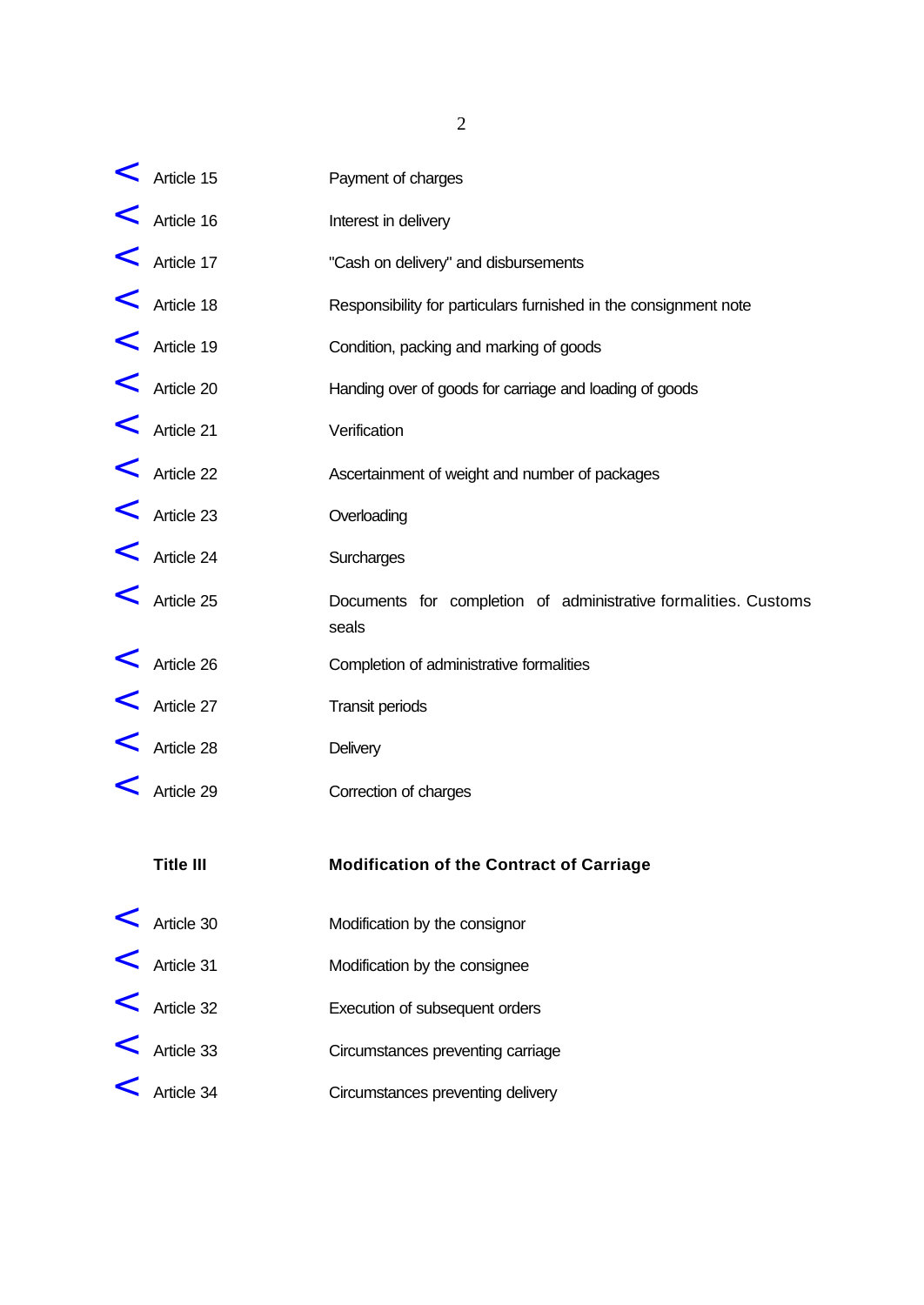**Title IV Liability**

|  | $\blacksquare$ ichilit |  |  |
|--|------------------------|--|--|

| < | Article 35     | Collective responsibility of railways                             |
|---|----------------|-------------------------------------------------------------------|
| く | Article 36     | <b>Extent of liability</b>                                        |
| く | Article 37     | Burden of proof                                                   |
| < | Article 38     | Presumption in case of reconsignment                              |
| < | Article 39     | Presumption of loss of goods                                      |
| く | Article 40     | Compensation for loss                                             |
| く | Article 41     | Liability for wastage in transit                                  |
| < | Article 42     | Compensation for damage                                           |
| < | Article 43     | Compensation for exceeding the transit period                     |
| < | Article 44     | Compensation in the case of wilful misconduct or gross negligence |
| < | Article 45     | Limitation of compensation under certain tariffs                  |
| < | Article 46     | Compensation in the case of interest in delivery                  |
| < | Article 47     | Interest on compensation                                          |
| < | Article 48     | Liability in respect of rail-sea traffic                          |
| < | Article 49     | Liability in case of nuclear incidents                            |
|   | Article 50     | Liability of the railway for its servants                         |
|   | Article 51     | Other actions                                                     |
|   | <b>Title V</b> | <b>Assertion of Rights</b>                                        |
| < | Article 52     | Ascertainment of partial loss or damage                           |
|   | Article 53     | Claims                                                            |
| < | Article 54     | Persons who may bring an action against the railway               |
|   | Article 55     | Railways against which an action may be brought                   |
|   | Article 56     | Competence                                                        |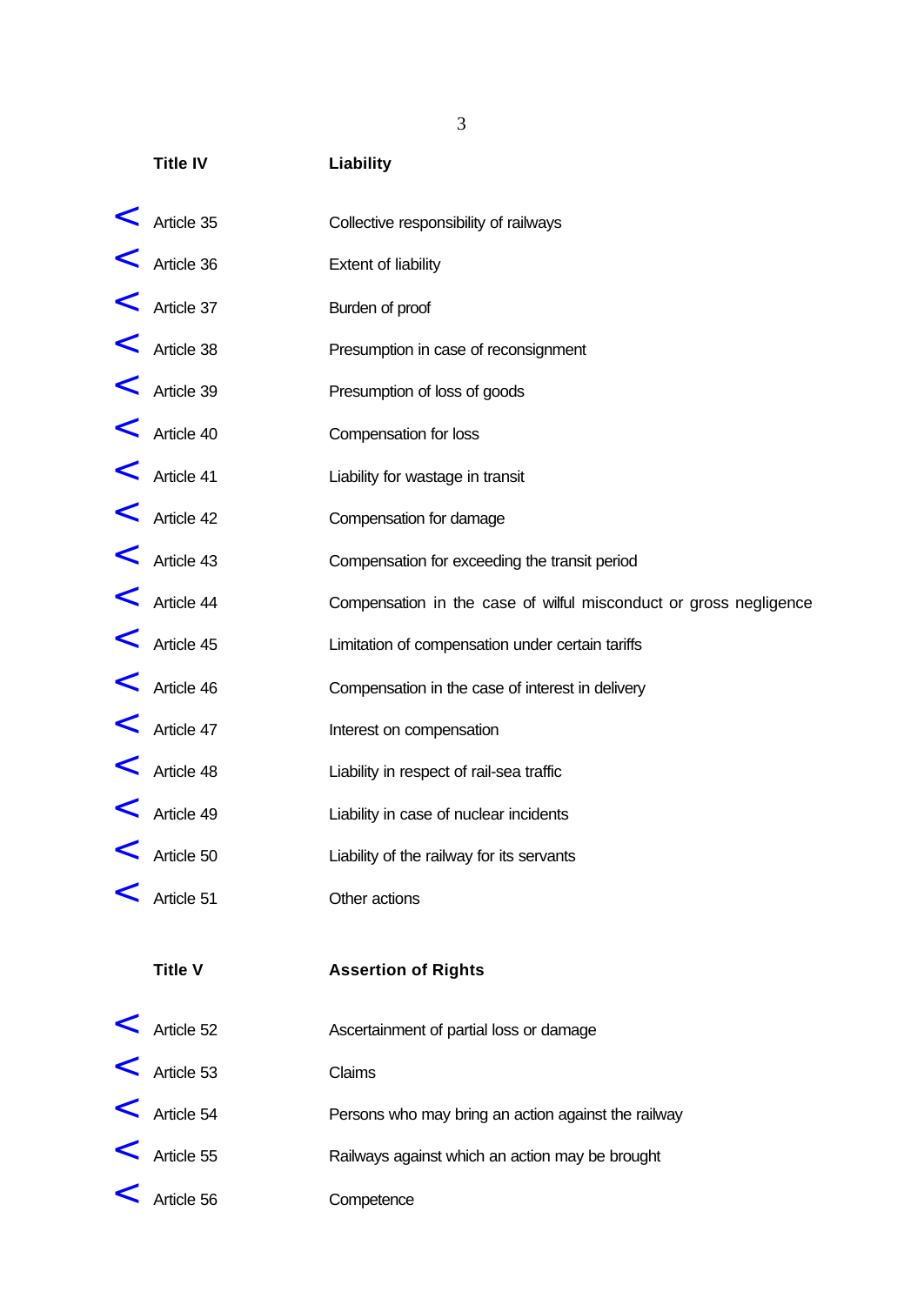- < Article 57 [Extinction of right of action against the railway](#page-37-0) < Article 58 [Limitation of actions](#page-38-0)  **Title VI Relations between Railways** < Article 59 [Settlement of accounts between railways](#page-40-0)  < Article 60 [Recourse in case of loss or damage](#page-40-0) K Article 61 [Recourse in case of exceeding the delivery period](#page-41-0) < Article 62 [Procedure for recourse](#page-41-0)  < Article 63 [Competence for recourse](#page-42-0)  < Article 64 [Agreements concerning recourse](#page-42-0) **Title VII Exceptional Provisions** < Article 65 [Temporary derogations](#page-42-0)
- < Article 66 [Derogations](#page-43-0)

4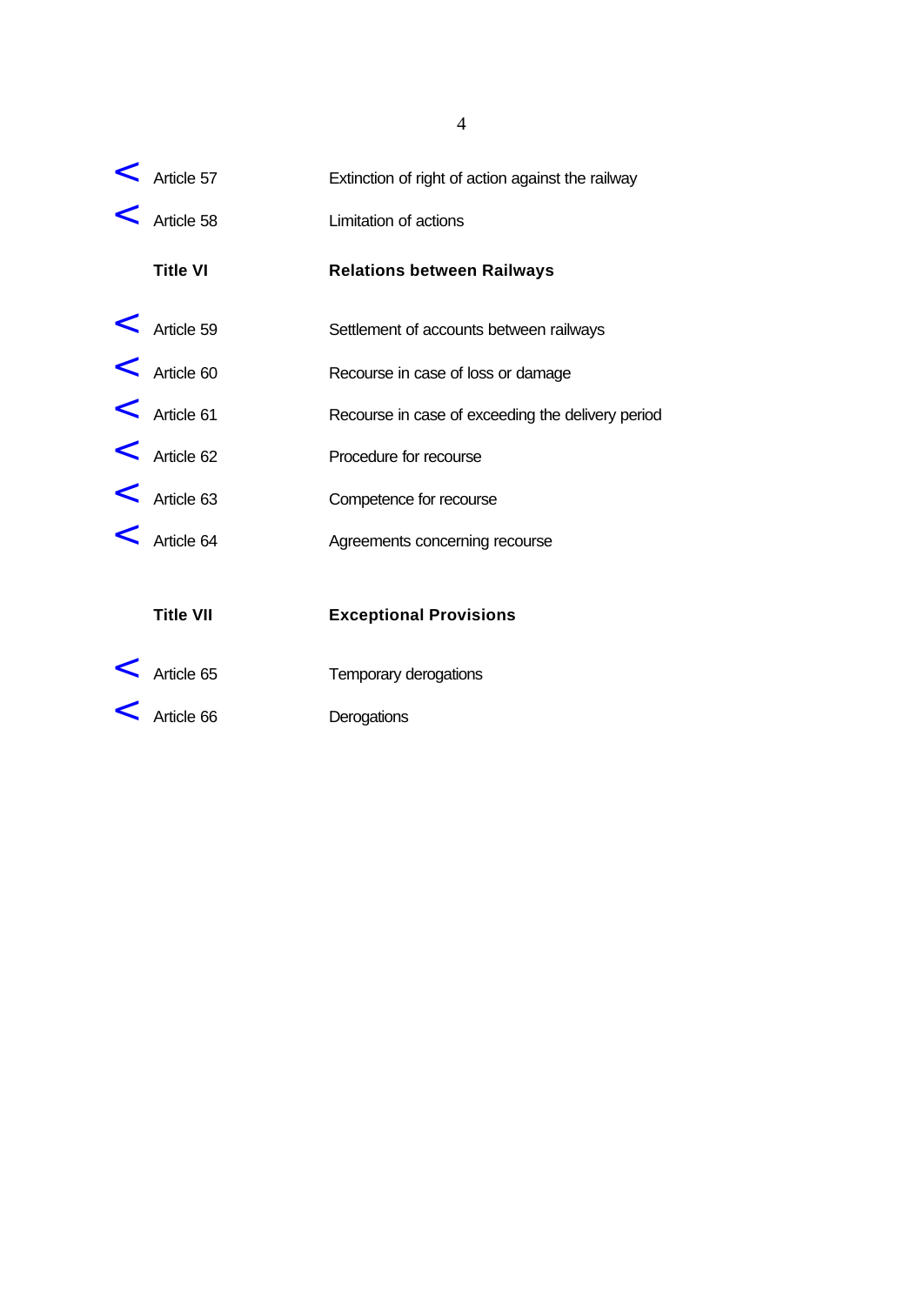# **TITLE I General Provisions**

# **Article 1 Scope**

- <span id="page-4-0"></span>§ 1 Subject to the exceptions provided for in Article 2, the Uniform Rules shall apply to all consignments of goods for carriage under a through consignment note made out for a route over the territories of at least two States and exclusively over lines and services included in the list provided for in Articles 3 and 10 of the Convention, as well as, where appropriate, to carriage treated as carriage over a line in accordance with Article 2, § 2, second sub-paragraph of the Convention.
- § 2 In the Uniform Rules the expression "station" covers: railway stations, ports used by shipping services and all other establishments of transport undertakings, open to the public for the execution of the contract of carriage.

# **Article 2 Exceptions from scope**

- § 1 Consignments between sending and destination stations situated in the territory of the same State, which pass through the territory of another State only in transit, shall not be subject to the Uniform Rules:
	- a) if the lines or services over which the transit occurs are exclusively operated by a railway of the State of departure; or
	- b) if the States or the railways concerned have agreed not to regard such consignments as international.
- § 2 Consignments between stations in two adjacent States and between stations in two States in transit through the territory of a third State shall, if the lines over which the consignments are carried are exclusively operated by a railway of one of those three States, be subject to the internal traffic regulations applicable to that railway if the sender, by using the appropriate consignment note, so elects and where there is nothing to the contrary in the laws and regulations of any of the States concerned.

#### **Article 3 Obligation to carry**

- § 1 The railway shall be bound to undertake all carriage of any goods in complete wagonloads, subject to the terms of the Uniform Rules, provided that:
	- a) the sender complies with the Uniform Rules and supplementary provisions and the tariffs;
	- b) carriage can be undertaken by the normal staff and transport resources which suffice to meet usual traffic requirements;
	- c) carriage is not prevented by circumstances which the railway cannot avoid and which it is not in a position to remedy.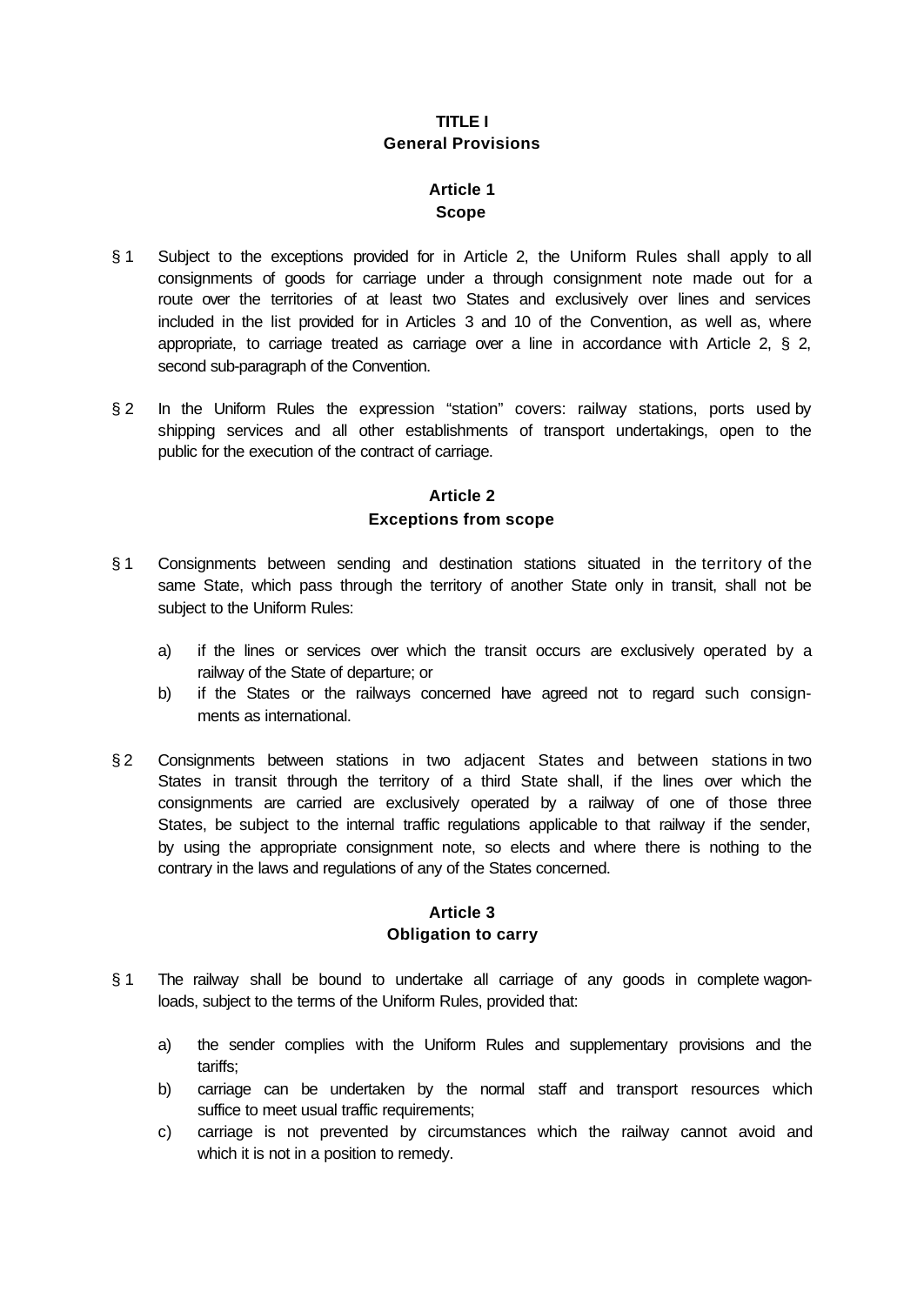- <span id="page-5-0"></span>§ 2 The railway shall not be obliged to accept goods of which the loading, trans-shipment or unloading requires the use of special facilities unless the stations concerned have such facilities at their disposal.
- § 3 The railway shall only be obliged to accept goods the carriage of which can take place without delay; the provisions in force at the forwarding station shall determine the circumstances in which goods not complying with that condition must be temporarily stored.
- § 4 When the competent authority decides that:
	- a) a service shall be discontinued or suspended totally or partially,
	- b) certain consignments shall be refused or accepted only subject to conditions,
	- c) certain goods will be accepted for transport in priority,

these measures shall, without delay, be brought to the notice of the public and the railways; the latter shall inform the railways of the other States with a view to their publication.

§ 5 The railways may, by joint agreement, concentrate goods traffic between certain places on specified frontier points and transit countries.

These measures shall be notified to the Central Office. They shall be entered by the railways in special lists, published in the manner laid down for international tariffs, and shall come into force one month after the date of notification to the Central Office.

§ 6 Any contravention of this Article by the railway may constitute a cause of action for compensation for loss or damage caused.

#### **Article 4 Articles not acceptable for carriage**

The following shall not be accepted for carriage:

- a) articles the carriage of which is prohibited in any one of the territories in which the articles would be carried;
- b) articles the carriage of which is a monopoly of the postal authorities in any one of the territories in which the articles would be carried;
- c) articles which, by reason of their dimensions, their mass, or their packaging, are not suitable for the carriage proposed, having regard to the installations or rolling stock of any one of the railways which would be used;
- d) substances and articles which are not acceptable for carriage under the Regulations concerning the international carriage of dangerous goods by rail (RID), Annex 1 to the Uniform Rules, subject to the exceptions provided for in Article 5, § 2.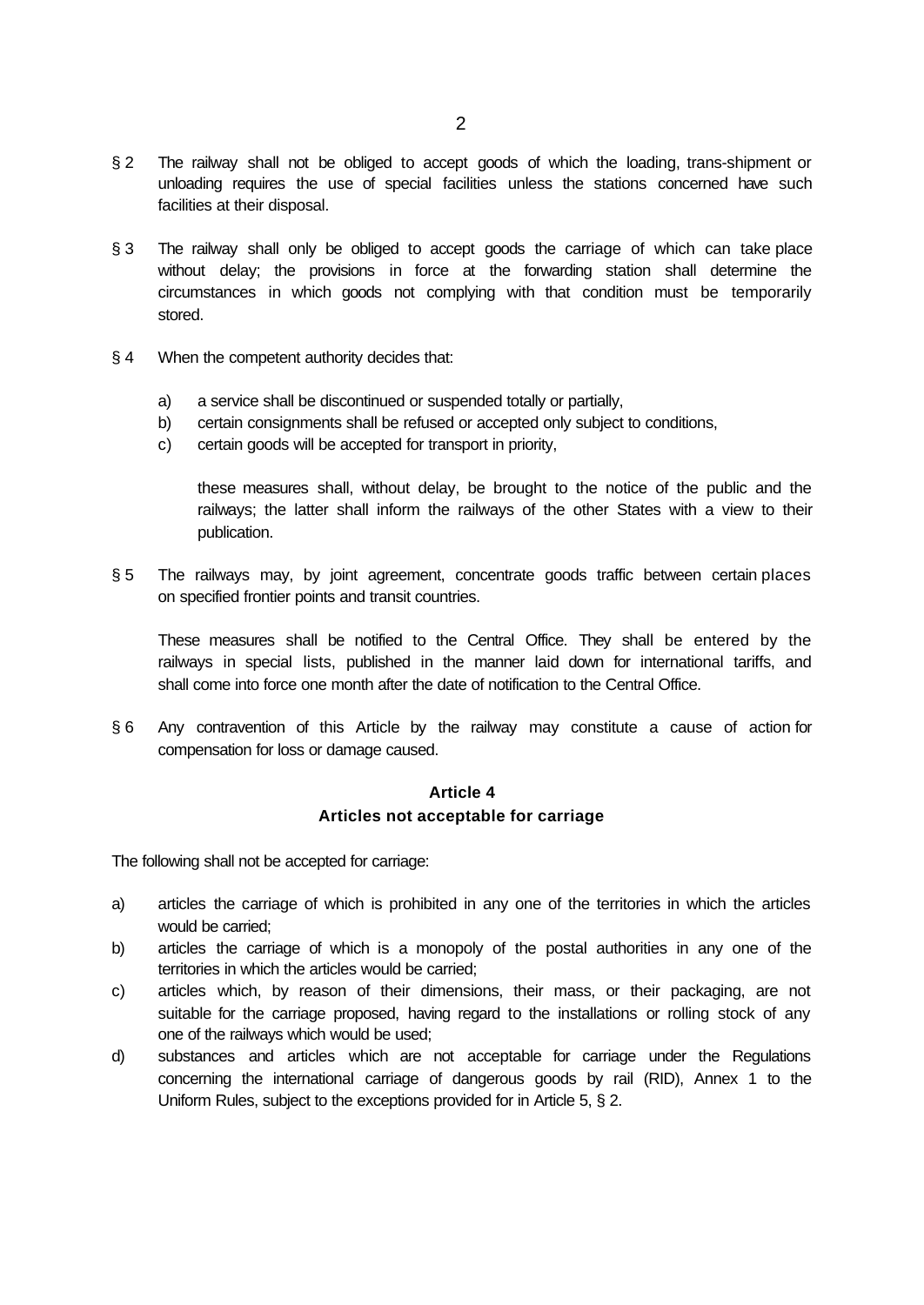#### **Article 5 Articles acceptable for carriage subject to conditions**

- <span id="page-6-0"></span>§ 1 The following shall be acceptable for carriage subject to conditions:
	- a) substances and articles acceptable for carriage subject to the conditions laid down in the RID or in the agreements and tariff clauses provided for in § 2.
	- b) funeral consignments, railway rolling stock running on its own wheels, live animals and consignments the carriage of which presents special difficulties by reason of their dimensions, their mass or their packaging: subject to the conditions laid down in the supplementary provisions; these may derogate from the Uniform Rules.

Live animals must be accompanied by an attendant provided by the consignor. Nevertheless an attendant shall not be required when the international tariffs permit or when the railways participating in the carriage so permit at the consignor's request; in such cases, unless there is an agreement to the contrary, the railway shall not be liable for any loss or damage resulting from any risk which the attendant was intended to avert.

§ 2 Two or more States, by agreement, or two or more railways, by tariff clauses, may jointly determine the conditions with which certain substances or articles not acceptable for carriage under the RID must comply if they are nevertheless to be accepted.

States or railways may, in the same manner, make the conditions for acceptance laid down in the RID less rigorous.

Such agreements and tariff clauses must be published and notified to the Central Office which will bring them to the notice of the States.

#### **Article 6 Tariffs. Private agreements**

- § 1 Carriage charges, whether or not calculated separately for different sections of the route, and supplementary charges shall be calculated in accordance with the tariffs which are legally in force and duly published in each State and which are applicable at the time when the contract of carriage is made.
- § 2 The tariffs must indicate all the special conditions applicable to the carriage, in particular the information necessary for calculating carriage and supplementary charges and, where appropriate, the conditions governing the conversion of currencies.

The conditions of the tariffs may not derogate from the Uniform Rules unless the latter expressly so provide.

- § 3 The tariffs must be applied to all users on the same conditions.
- § 4 Railways may enter into private agreements for reduced charges or other concessions, provided that comparable conditions are granted to users in comparable circumstances.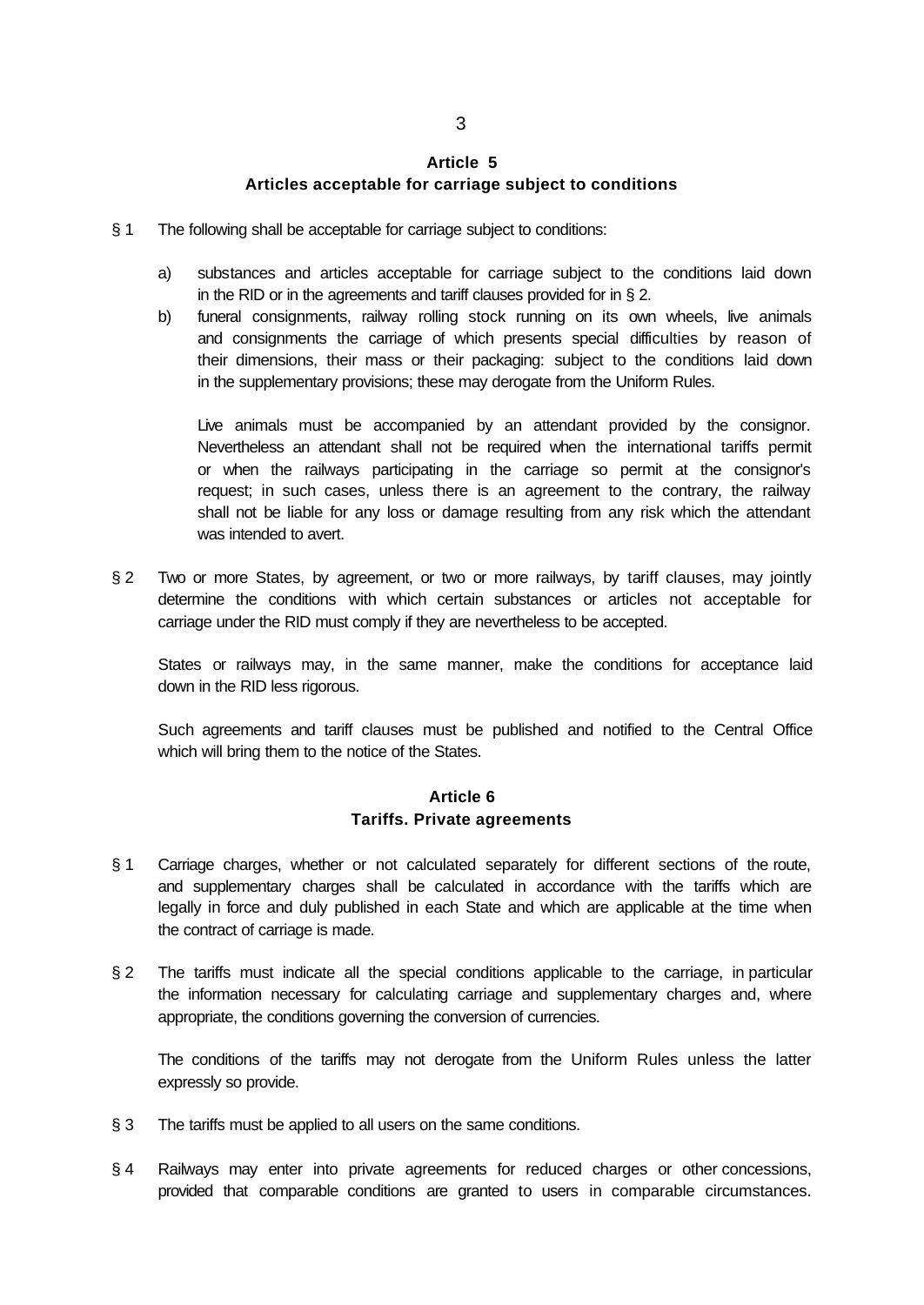Reductions in charges or other concessions may be granted for the purpose of railway or public services, or for charitable purposes.

Publication of the measures taken under the first and second subparagraphs shall not be compulsory.

§ 5 International tariffs may be declared compulsorily applicable in international traffic to the exclusion of the internal tariffs.

The application of an international tariff may be made conditional on there being an express request for it in the consignment note.

§ 6 The tariffs and amendments to the tariffs shall be regarded as duly published from the time when the railway makes all the details thereof available to the users.

The publication of international tariffs shall be compulsory only in those States whose railways are parties to such tariffs as railways of departure or destination.

- § 7 Increases in international tariff charges and any other provisions which would have the effect of making the conditions of carriage laid down by such tariffs more rigorous shall not come into force until at least fifteen days after their publication, except in the following cases:
	- a) if an international tariff makes provision for the extension of an internal tariff to cover the whole route, the periods for publication of such internal tariff shall be applicable;
	- b) if increases in the charges contained in an international tariff follow a general increase in the charges contained in the internal tariffs of a participating railway, they shall come into force on the day after their publication, on condition that the adjustment of the international tariff charges caused by such general increase has been announced at least fifteen days in advance; nevertheless, such announcement may not be made prior to the publication of the increase in the internal tariff charges in question;
	- c) if the carriage and supplementary charges provided for in the international tariffs have to be modified to take account of fluctuations in rates of exchange or if obvious errors have to be corrected, such adjustments and corrections shall come into force on the day after their publication.
- § 8 In States where there is no obligation to publish certain tariffs or to apply them to all users under the same conditions, the provisions of this Article, to the extent that they contain such an obligation, shall not be binding.
- § 9 The railways may not charge any amount over and above the carriage and supplementary charges laid down in the tariffs other than the amounts disbursed by them. Such amounts shall be duly noted and entered separately in the consignment note, together with any relevant supporting information. When this information is provided in documents attached to the consignment note and if the corresponding amounts are to be paid by the consignor, the documents shall not be delivered to the consignee with the consignment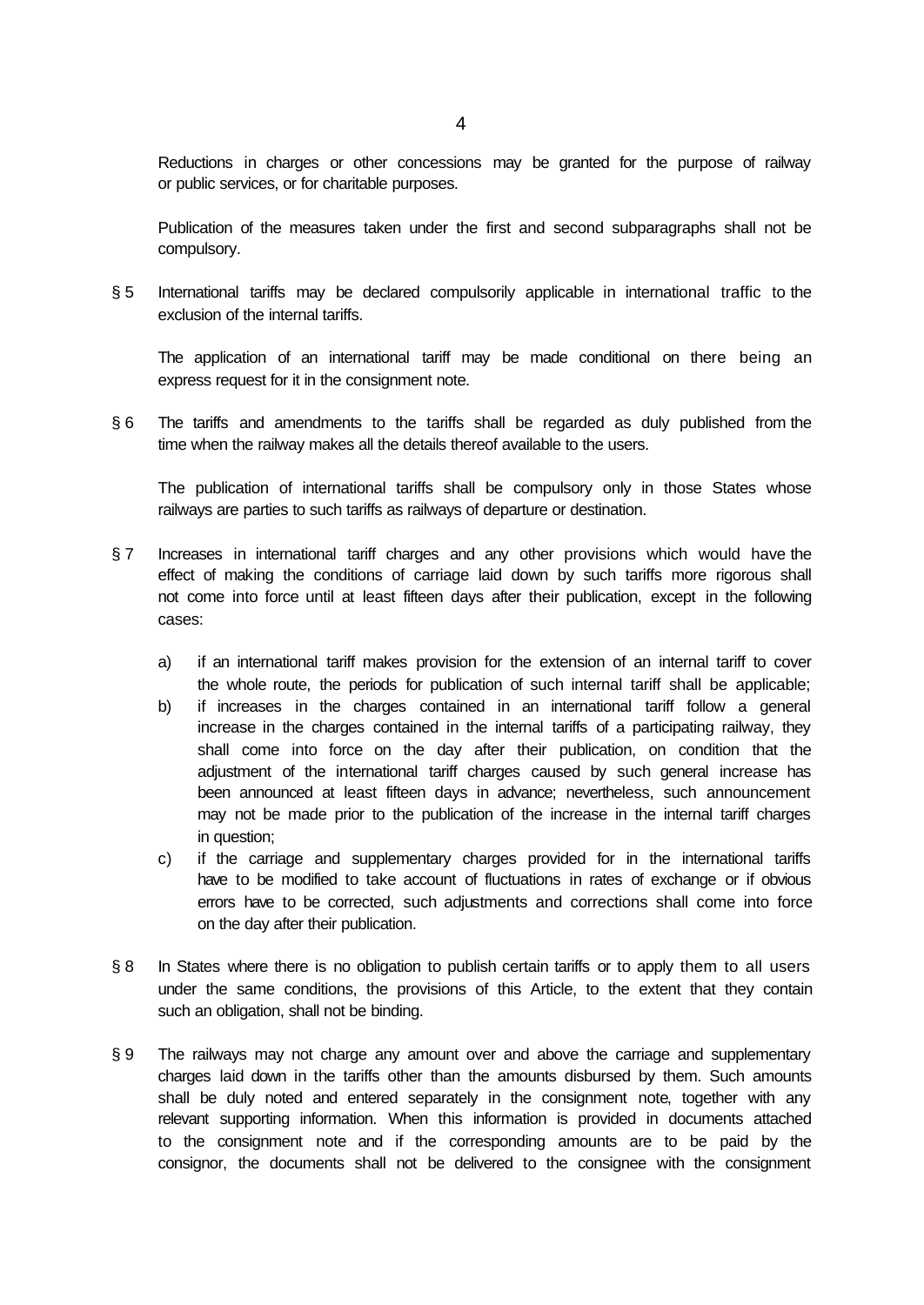<span id="page-8-0"></span>note, but shall be forwarded to the consignor with the account of charges referred to in Article 15*,* § 7.

#### **Article 7**

#### **Unit of Account. Rate of exchange or of acceptance of foreign currency**

- § 1 The unit of account referred to in the Uniform Rules shall be the Special Drawing Right as defined by the International Monetary Fund. The value in Special Drawing Right of the national currency of a State which is a Member of the International Monetary Fund shall be calculated in accordance with the method of valuation applied by the International Monetary Fund for its own operations and transactions.
- § 2 The value in Special Drawing Right of the national currency of a State which is not a member of the International Monetary Fund shall be calculated by the method determined by that State.

The calculation must express in the national currency a real value approximating as closely as possible to that which would result from the application of § 1.

§ 3 In the case of a State which is not a member of the International Monetary Fund and whose legislation does not permit the application of  $\S$  1 or  $\S$  2 above, the unit of account referred to in the Uniform Rules shall be deemed to be equal to three gold francs.

The gold franc is defined as 10/31 of a gramme of gold of millesimal fineness 900.

The conversion of the gold franc must express in the national currency a real value approximating as closely as possible to that which would result from the application of § 1.

§ 4 Within three months after the entry into force of the Convention and each time that a change occurs in their method of calculation or in the value of their national currency in relation to the unit of account, States shall notify the Central Office of their method of calculation in accordance with § 2, or of the results of the conversion in accordance with § 3.

The Central Office shall notify the States of this information.

- § 5 The railway shall publish the rates at which:
	- a) it converts sums expressed in foreign currencies but payable in domestic currency (rates of conversion);
	- b) it accepts payment in foreign currencies (rates of acceptance).

#### **Article 8**

#### **Special provisions for certain types of transport**

§ 1 In the case of the haulage of privately owned wagons, special provisions are laid down in the Regulations concerning the international haulage of private owners' wagons by rail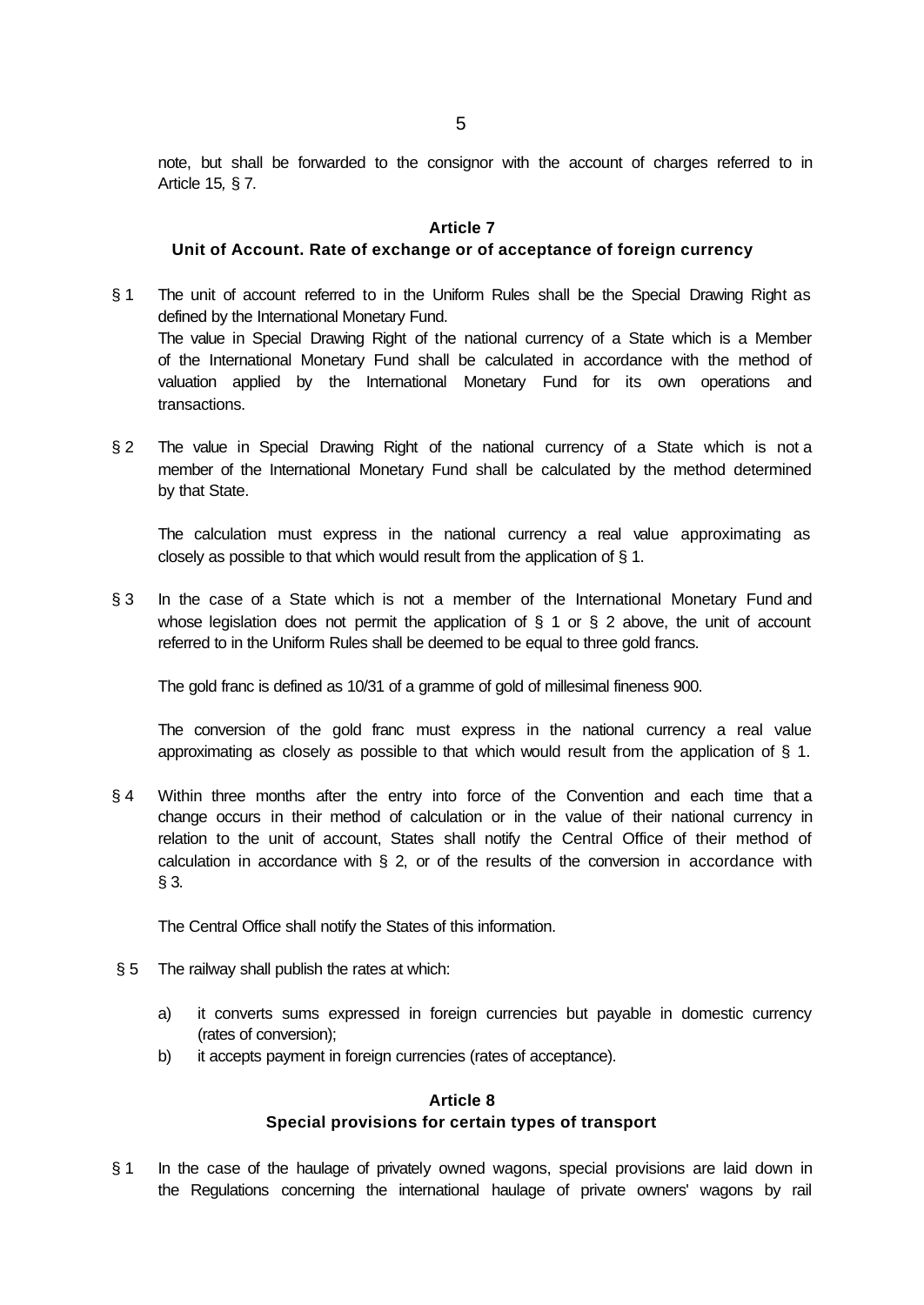<span id="page-9-0"></span>(RIP), Annex II to the Uniform Rules.

- § 2 In the case of the carriage of containers, special provisions are laid down in the Regulations concerning the international carriage of containers by rail (RICo), Annex III to the Uniform Rules.
- § 3 In the case of express parcels traffic, railways may, by tariff clauses, agree on special provisions in accordance with the Regulations concerning the international carriage of express parcels by rail (RIEx), Annex IV to the Uniform Rules.
- § 4 Two or more States, by special agreement, or two or more railways by supplementary provisions or by tariff clauses, may agree on terms derogating from the Uniform Rules for the following types of consignments:
	- a) consignments under cover of a negotiable document;
	- b) consignments to be delivered only against return of the duplicate of the consignment note;
	- c) consignments of newspapers;
	- d) consignments intended for fairs or exhibitions;
	- e) consignments of loading tackle and of equipment for protection of goods in transit against heat or cold;
	- f) consignments over all or part of the route under cover of consignment notes which are not used for charging and billing;
	- g) consignments sent under cover of an instrument suitable for automatic data transmission.

# **Article 9 Supplementary provisions**

- § 1 Two or more States or two or more railways may make supplementary provisions for the execution of the Uniform Rules. They may not derogate from the Uniform Rules unless the latter expressly so provide.
- § 2 The supplementary provisions shall be put into force and published in the manner required by the laws and regulations of each State. The Central Office shall be notified of the supplementary provisions and of their coming into force.

# **Article 10**

#### **National law**

- § 1 In the absence of provisions in the Uniform Rules, supplementary provisions or international tariffs, national law shall apply.
- § 2 "National law" means the law of the State in which the person entitled asserts his rights, including the rules relating to conflict of laws.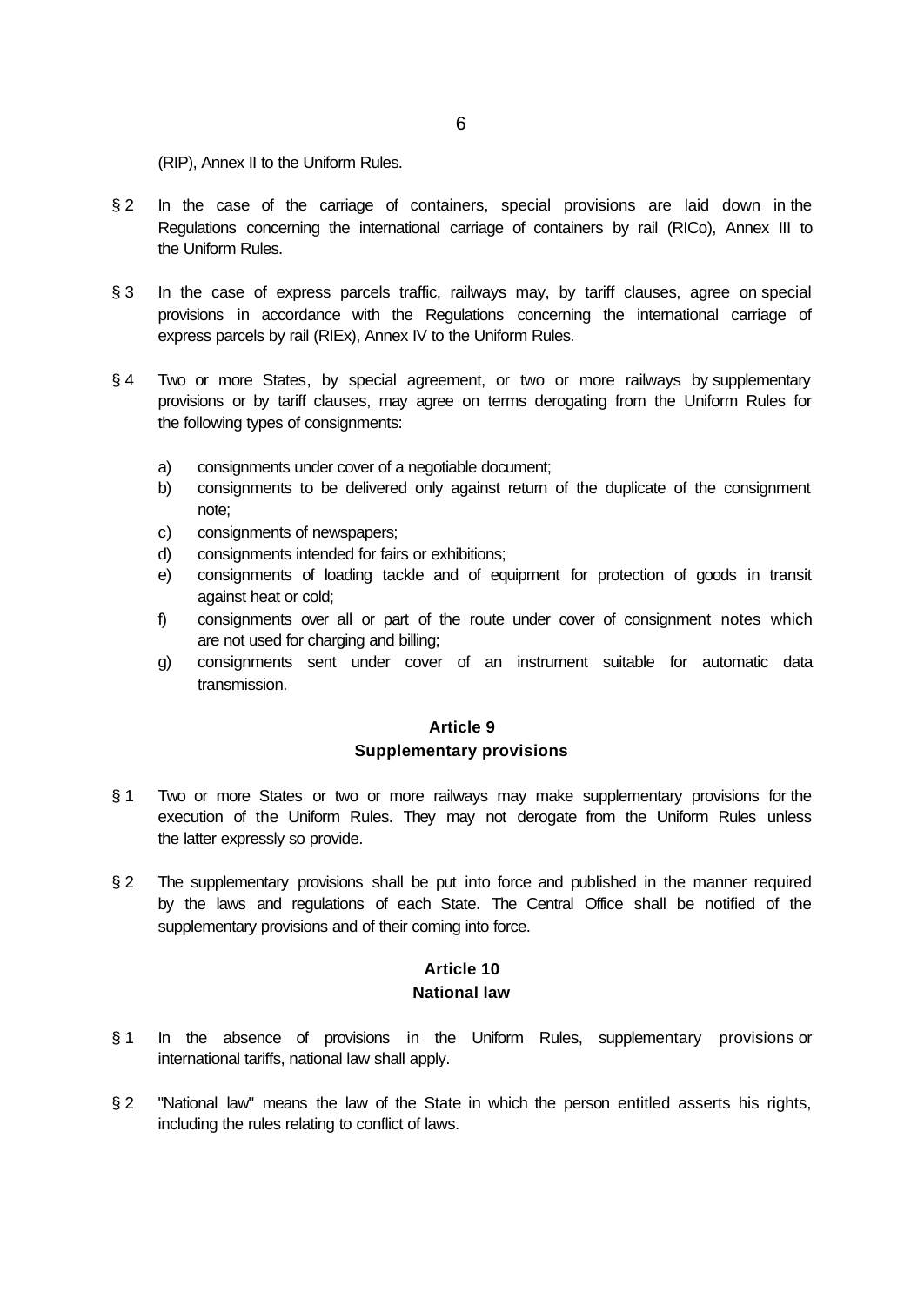#### <span id="page-10-0"></span>**Title II Making and Execution of the Contract of Carriage**

#### **Article 11 Making of the contract of carriage**

- § 1 The contract of carriage shall come into existence as soon as the forwarding railway has accepted the goods for carriage together with the consignment note. Acceptance is established by the application to the consignment note and, where appropriate, to each additional sheet, of the stamp of the forwarding station, or accounting machine entry, showing the date of acceptance.
- § 2 The procedure laid down in § 1 must be carried out immediately after all the goods to which the consignment note relates have been handed over for carriage and where the provisions in force at the forwarding station so require such charges as the consignor has undertaken to pay have been paid or a security deposited in accordance with Article 15, § 7.
- § 3 When the stamp has been affixed or the accounting machine entry has been made, the consignment note shall be evidence of the making and content of the contract.
- § 4 Nevertheless, when the loading of the goods is the duty of the consignor in accordance with tariffs or agreements existing between him and the railway, and provided that such agreements are authorised at the forwarding station, the particulars in the consignment note relating to the mass of the goods or to the number of packages shall only be evidence against the railway when that weight or number of packages has been verified by the railway and certified in the consignment note. If necessary these particulars may be proved by other means.

If it is obvious that there is no actual deficiency corresponding to the discrepancy between the mass or number of packages and the particulars in the consignment note, the latter shall not be evidence against the railway. This shall apply in particular when the wagon is handed over to the consignee with the original seals intact.

§ 5 The railway shall certify receipt of the goods and the date of acceptance for carriage by affixing the date stamp to or making the accounting machine entry on the duplicate of the consignment note before returning the duplicate to the consignor.

The duplicate shall not have effect as the consignment note accompanying the goods, nor as a bill of lading.

# **Article 12 Consignment note**

§ 1 The consignor shall present a consignment note duly completed.

A separate consignment note shall be made out for each consignment. One and the same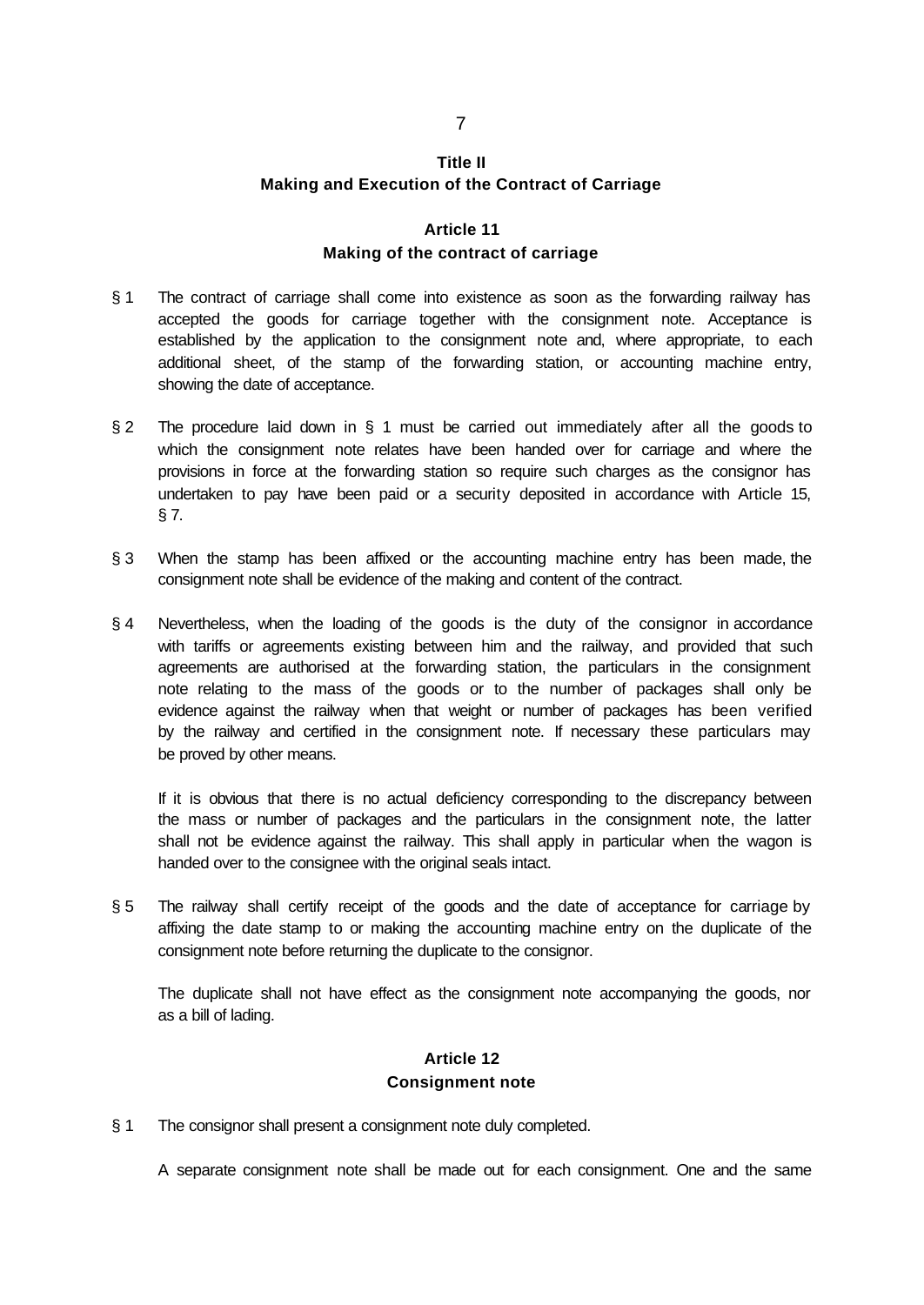<span id="page-11-0"></span>consignment note may not relate to more than a single wagon load. The supplementary provisions may derogate from these rules.

§ 2 The railways shall prescribe a standard form of consignment note, which must include a duplicate for the consignor.

In the case of certain traffic, notably between adjacent countries, the railways may prescribe, in the tariffs, the use of a simplified form of consignment note.

In the case of certain traffic with countries which have not acceded to this Convention, tariffs may provide for recourse to a special procedure.

§ 3 The consignment note must be printed in two or where necessary in three languages, at least one of which shall be one of the working languages of the Organisation.

International tariffs may determine the language in which the particulars to be filled in by the consignor in the consignment note shall be entered. In the absence of such provisions, they must be entered in one of the official languages of the State of departure and a translation in one of the working languages of the Organisation must be added unless the particulars have been entered in one of those languages.

The particulars entered by the consignor in the consignment note shall be in Roman lettering, save where the supplementary provisions or international tariffs otherwise provide.

#### **Article 13 Wording of the Consignment Note**

- § 1 The consignment note must contain:
	- a) the name of the destination station;
	- b) the name and address of the consignee; only one individual or legal person shall be shown as consignee;
	- c) the description of the goods;
	- d) the mass, or failing that, comparable information in accordance with the provisions in force at the forwarding station;
	- e) the number of packages and a description of the packing in the case of consignments in less than wagon loads, and in the case of complete wagon loads comprising one or more packages, forwarded by rail-sea and requiring to be transshipped;
	- f) the number of the wagon and also, for privately-owned wagons, the tare, in the case of goods where the loading is the duty of the consignor;
	- g) a detailed list of the documents which are required by Customs or other administrative authorities and are attached to the consignment note or shown as held at the disposal of the railway at a named station or at an office of the Customs or of any other authority;
	- h) the name and address of the consignor; only one individual or legal person shall be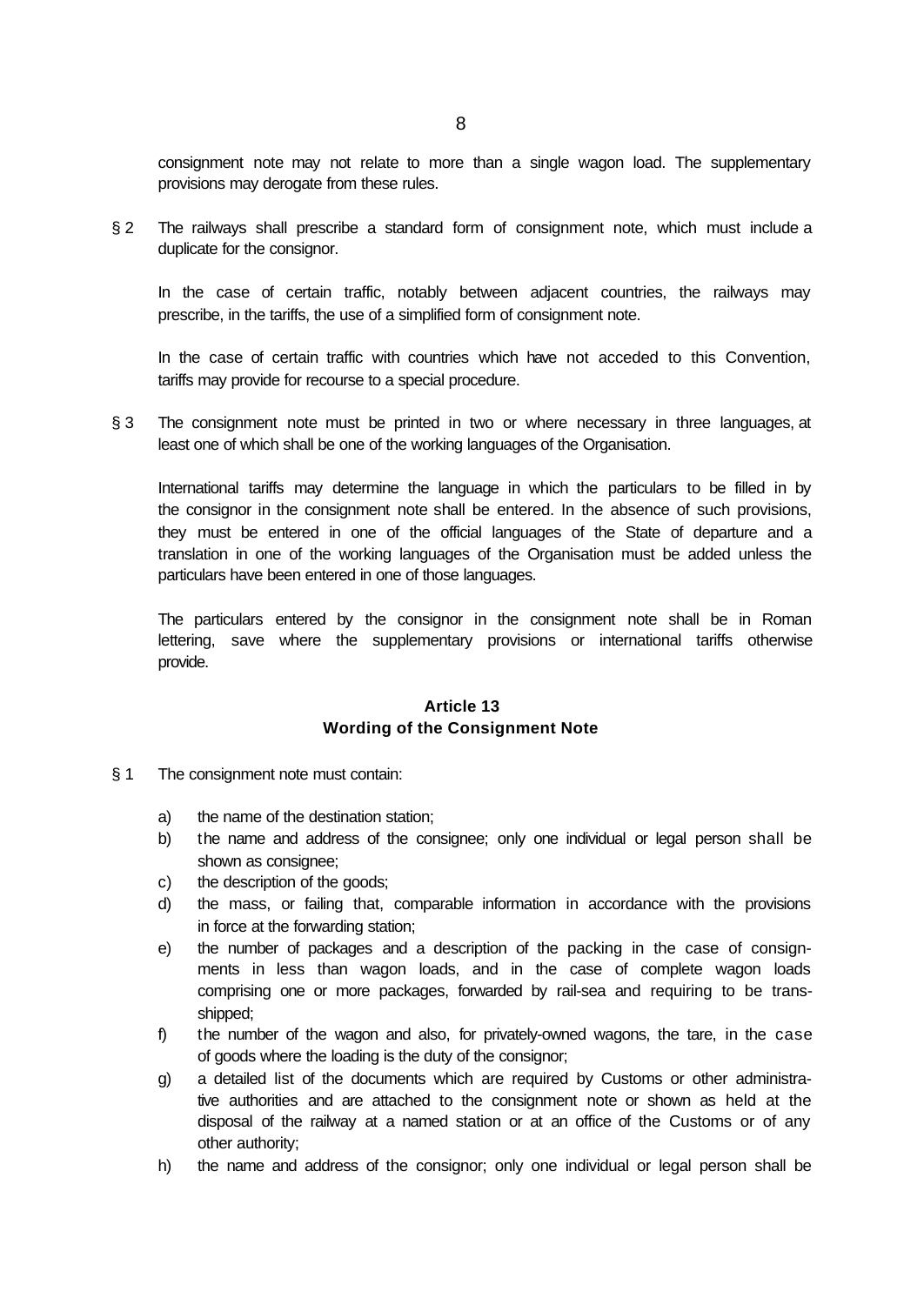<span id="page-12-0"></span>shown as the consignor; if the provisions in force at the forwarding station so require, the consignor shall add to his name and address his written, printed or stamped signature.

The provisions in force at the forwarding station shall determine the meanings of the terms "wagon load" and "less than wagon load" for the whole of the route.

- § 2 The consignment note must, where appropriate, contain all the other particulars provided for in the Uniform Rules. It shall not contain other particulars unless they are required or allowed by the laws and regulations of a State, the supplementary provisions or the tariffs, and are not contrary to the Uniform Rules.
- § 3 Nevertheless, the consignor may insert in the consignment note in the space set apart for the purpose, but as information for the consignee, remarks relating to the consignment, without involving the railway in any obligation or liability.
- § 4 The consignment note shall not be replaced by other documents or supplemented by documents other than those prescribed or allowed by the Uniform Rules, the supplementary provisions or the tariffs.

# **Article 14 Route and tariffs applicable**

- § 1 The consignor may stipulate in the consignment note the route to be followed, indicating it by reference to frontier points or frontier stations and where appropriate, to transit stations between railways. He may only stipulate frontier points and frontier stations which are open to traffic between the forwarding and destination places concerned.
- § 2 The following shall be regarded as routeing instructions:
	- a) designation of stations where formalities required by Customs or other administrative authorities are to be carried out, and of stations where special care is to be given to the goods (attention to animals, re-icing etc);
	- b) designation of the tariffs to be applied, if this is sufficient to determine the stations between which the tariffs requested are to be applied;
	- c) instructions as to the payment of the whole or a part of the charges up to  $X$  (X) indicating by name the point at which the tariffs of adjacent countries are applied).
- § 3 Except in the cases specified in Article 3, §§ 4 and 5 and Article 33, § 1 the railway may not carry the goods by a route other than that stipulated by the consignor unless both:
	- a) the formalities required by Customs or other administrative authorities, as well as the special care to be given to the goods, will in any event be carried out at the stations indicated by the consignor; and
	- b) the charges and the transit periods will not be greater than the charges and transit periods calculated according to the route stipulated by the consignor.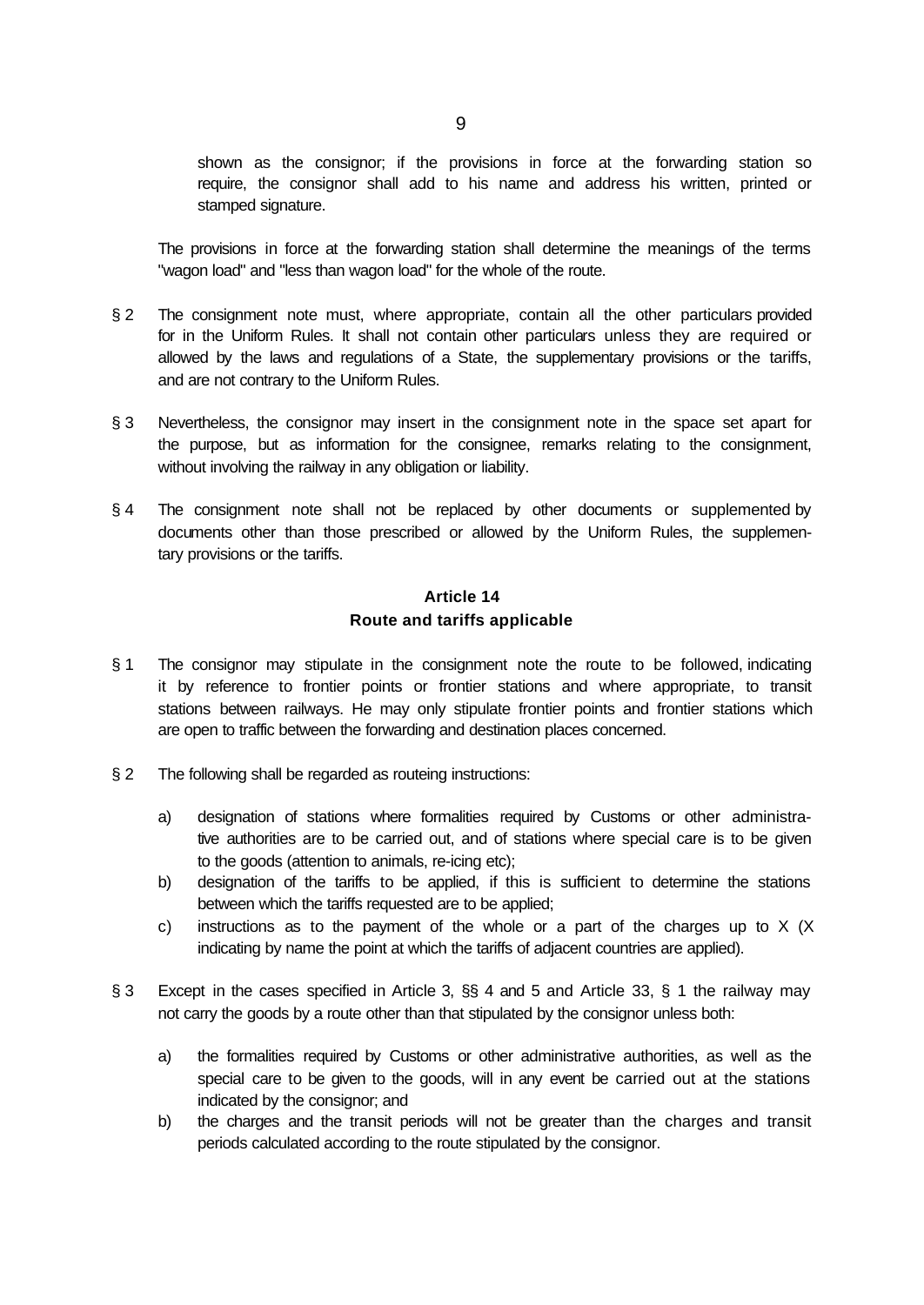<span id="page-13-0"></span>Sub-paragraph (a) shall not apply to consignments in less than wagon loads if one of the participating railways is unable to adhere to the route chosen by the consignor by virtue of the routeing instructions arising from its arrangements for the international carriage of consignments in less than wagon loads.

- § 4 Subject to the provisions of § 3, the charges and transit periods shall be calculated according to the route stipulated by the consignor or, in the absence of any such indication, according to the route chosen by the railway.
- § 5 The consignor may stipulate in the consignment note which tariffs are to be applied. The railway must apply such tariffs if the conditions laid down for their application have been fulfilled.
- § 6 If the instructions given by the consignor are not sufficient to indicate the route or tariffs to be applied, or if any of those instructions are inconsistent with one another, the railway shall choose the route or tariffs which appear to it to be the most advantageous to the consignor.
- § 7 The railway shall not be liable for any loss or damage suffered as a result of the choice made in accordance with § 6, except in the case of wilful misconduct or gross negligence.

#### **Article 15 Payment of charges**

§ 1 The charges (carriage charges, supplementary charges, Customs duties and other charges incurred from the time of acceptance for carriage to the time of delivery) shall be paid by the consignor or the consignee in accordance with the following provisions.

In applying these provisions, charges which, according to the applicable tariff, must be added to the standard rates or special rates when calculating the carriage charges, shall be deemed to be carriage charges.

- § 2 A consignor who undertakes to pay a part or all of the charges shall indicate this on the consignment note by using one of the following phrases:
	- a) i) "carriage charges paid", if he undertakes to pay carriage charges only;
		- ii) "carriage charges paid including... ", if he undertakes to pay charges additional to those for carriage, he shall give an exact description of those charges; additional indications, which may relate only to the supplementary charges or other charges incurred from the time of acceptance for carriage until the time of delivery as well as to sums collected either by Customs or other administrative authorities shall not result in any division of the total amount of any one category of charges (for example, the total amount of Customs duties and of other amounts payable to Customs, value added tax being regarded as a separate category);
			- iii) "carriage charges paid to  $X''$  (X indicating by name the point at which the tariffs of adjacent countries are applied), if he undertakes to pay carriage charges to X;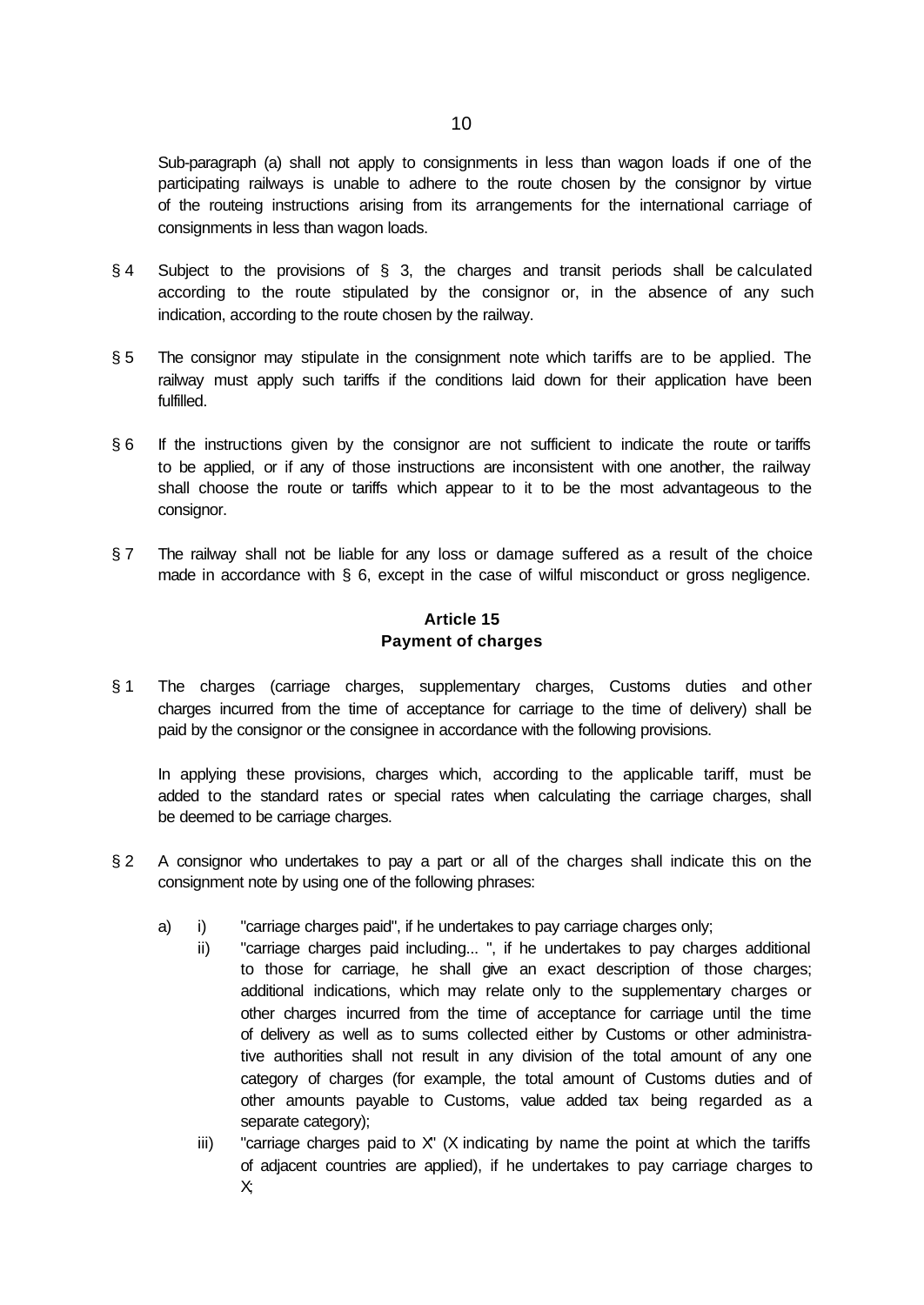- iv) "carriage charges paid to X including..." (X indicating by name the point at which the tariffs of adjacent countries are applied), if he undertakes to pay charges additional to those for carriage to X, but excluding all charges relating to the subsequent country or railway; the provisions of (ii) shall apply analogously;
- b) "all charges paid", if he undertakes to pay all charges (carriage charges, supplementary charges, Customs duties and other charges);
- c) "charges paid not exceeding... ", if he undertakes to pay a fixed sum; save where the tariffs otherwise provide, this sum shall be expressed in the currency of the country of departure.

Supplementary and other charges which, according to the provisions in force at the forwarding station, are to be calculated for the whole of the route concerned, and the charge for interest in delivery laid down in Article 16, § 2, shall always be paid in full by the consignor in the case of payment of the charges in accordance with (a) (iv).

- § 3 The International tariffs may, as regards payment of charges, prescribe the exclusive use of certain phrases set out in § 2 of this Article or the use of other phrases.
- § 4 The charges which the consignor has not undertaken to pay shall be deemed to be payable by the consignee. Nevertheless, such charges shall be payable by the consignor if the consignee has not taken possession of the consignment note nor asserted his rights under Article 28, § 4, nor modified the contract of carriage in accordance with Article 31.
- § 5 Supplementary charges, such as charges for demurrage and standage warehousing and weighing, which arise from an act attributable to the consignee or from a request which he has made, and shall always be paid to him.
- § 6 The forwarding railway may require the consignor to prepay the charges in the case of goods which in its opinion are liable to undergo rapid deterioration or which, by reason of their low value or their nature, do not provide sufficient cover for such charges.
- § 7 If the amount of the charges which the consignor undertakes to pay cannot be ascertained exactly at the time the goods are handed over for carriage, such charges shall be entered in a charges note and a settlement of accounts shall be made with the consignor not later than thirty days after the expiry of the transit period. The railway may require as security a deposit approximating to the amount of such charges, for which a receipt shall be given. A detailed account of charges drawn up from the particulars in the charges note shall be delivered to the consignor in return for the receipt.
- § 8 The forwarding station shall specify, in the consignment note and in the duplicate, the charges which have been prepaid, unless the provisions in force at the forwarding station provide that those charges are only to be specified in the duplicate. In the case provided for in § 7 of this Article these charges are not to be specified either in the consignment note or in the duplicate.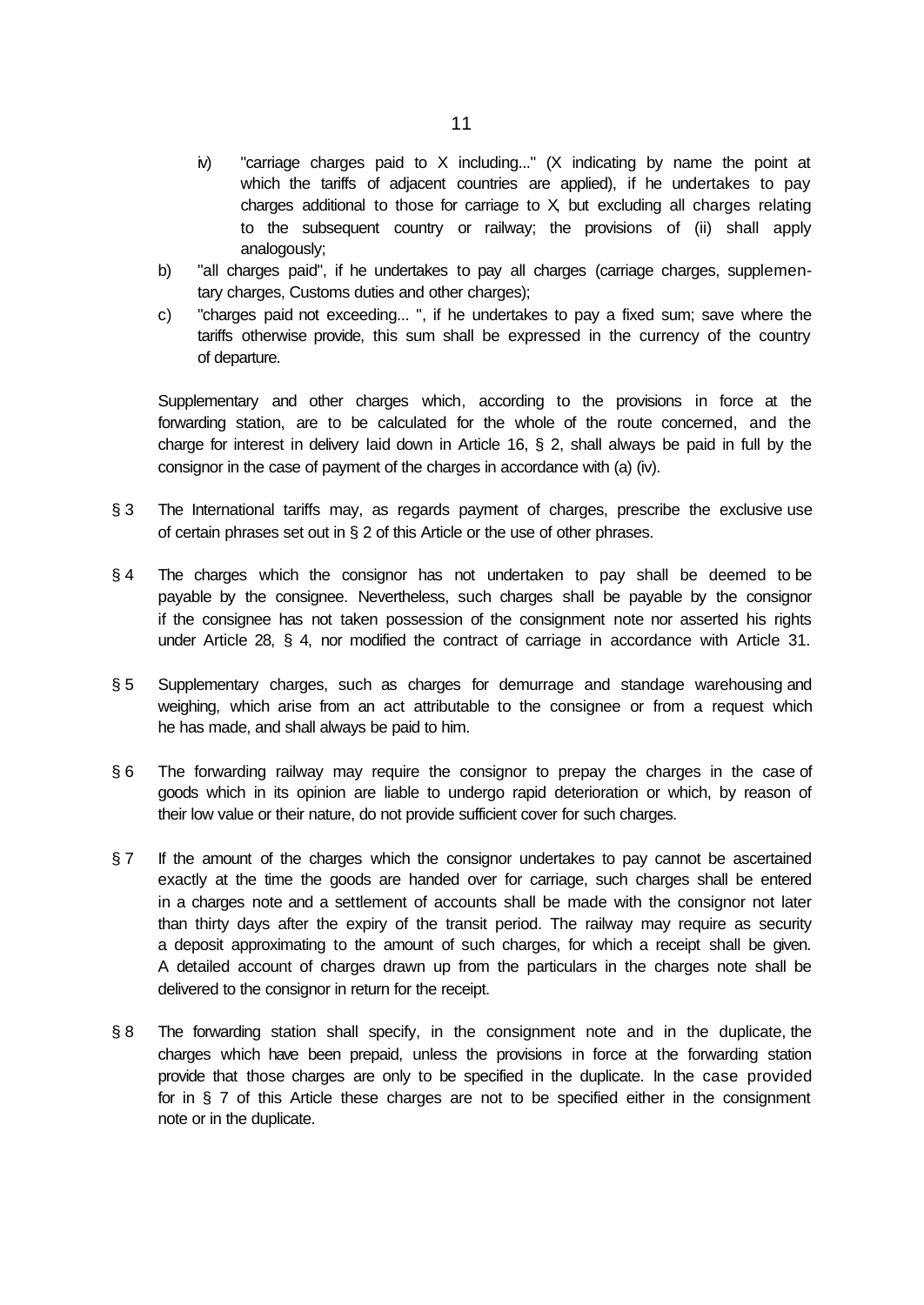#### **Article 16 Interest in delivery**

- <span id="page-15-0"></span>§ 1 Any consignment may be the subject of a declaration of interest in delivery. The amount declared shall be shown in figures in the consignment note in the currency of the country of departure, in another currency determined by the tariffs or in units of account.
- § 2 The charge for interest in delivery shall be calculated for the whole of the route concerned, in accordance with the tariffs of the forwarding railway.

#### **Article 17 Cash on delivery and disbursements**

- § 1 The consignor may make the goods subject to a cash on delivery payment not exceeding their value at the time of acceptance at the forwarding station. The amount of such cash on delivery payment shall be expressed in the currency of the country of departure; the tariffs may provide for exceptions.
- § 2 The railway shall not be obliged to pay over any amount representing a cash on delivery payment unless the amount in question has been paid by the consignee. That amount shall be placed at the consignor's disposal within thirty days of payment by the consignee; interest at five per cent per annum shall be payable from the date of the expiry of that period.
- § 3 If the goods have been delivered, wholly or in part, to the consignee without prior collection of the amount of the cash on delivery payment, the railway shall pay the consignor the amount of any loss or damage sustained up to the total amount of the cash on delivery payment without prejudice to any right of recovery from the consignee.
- § 4 Cash on delivery consignments shall be subject to a collection fee laid down in the tariffs; such fee shall be payable notwithstanding cancellation or reduction of the amount of the cash on delivery payment by modification of the contract of carriage in accordance with Article 30, § 1.
- § 5 Disbursements shall only be allowed if made in accordance with the provisions in force at the forwarding station.
- § 6 The amounts of the cash on delivery payment and of disbursements shall be entered in figures on the consignment note.

#### **Article 18 Responsibility for particulars furnished in the consignment note**

The consignor shall be responsible for the correctness of the particulars inserted by, or for, him, in the consignment note. He shall bear all the consequences in the event of those particulars being irregular, incorrect, incomplete, or entered elsewhere than in the allotted space.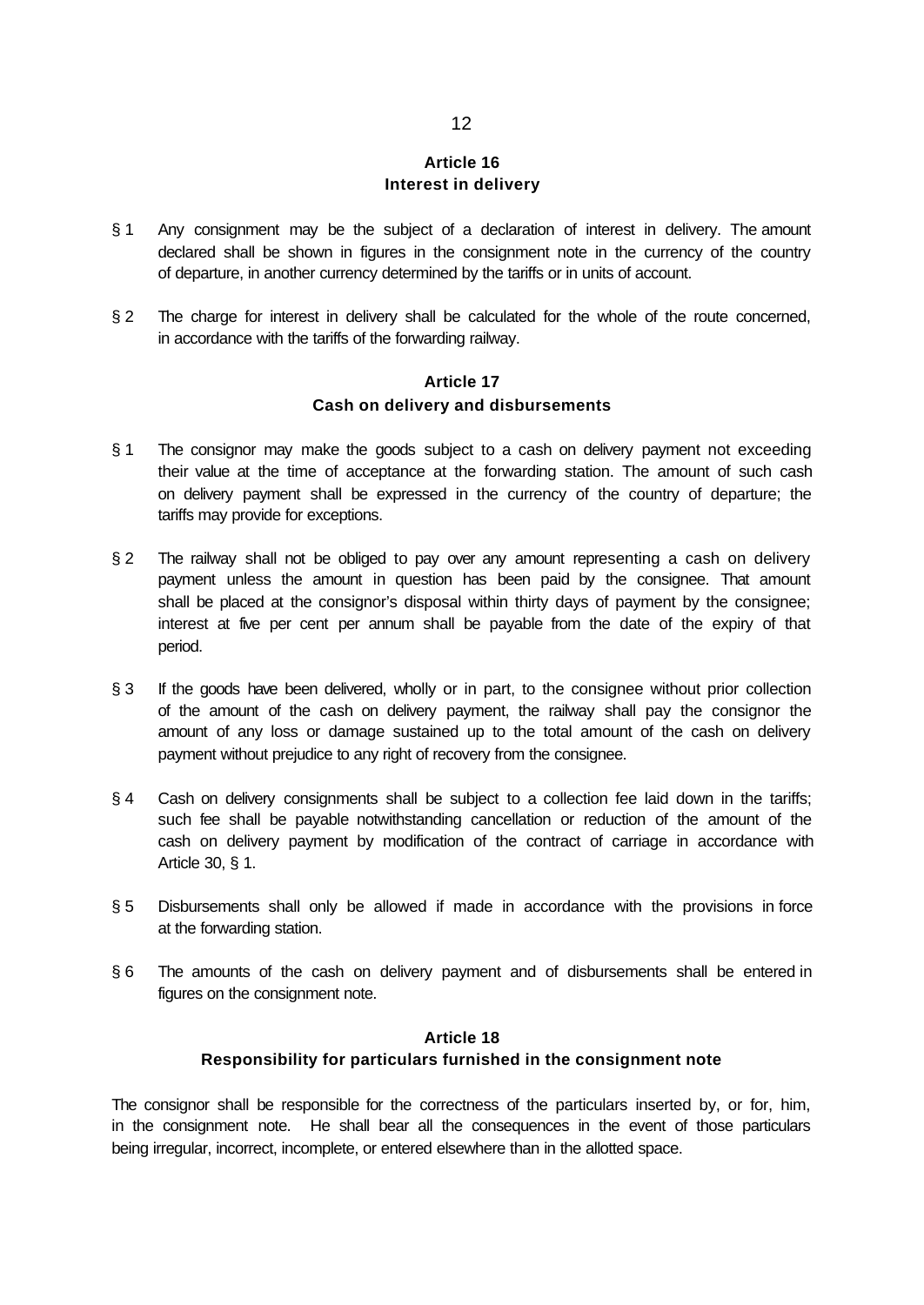#### **Article 19 Condition, packing and marking of goods**

- <span id="page-16-0"></span>§ 1 When the railway accepts for carriage goods showing obvious signs of damage, it may require the condition of such goods to be indicated in the consignment note.
- § 2 When the nature of the goods is such as to require packing, the consignor shall pack them in such a way as to protect them from total or partial loss and from damage in transit and to avoid risk of injury or damage to persons, equipment or other goods.
- Moreover the packing shall comply with the provisions in force at the forwarding station. § 3 If the consignor has not complied with the provisions of § 2, the railway may either refuse the goods or require the sender to acknowledge in the consignment note the absence of packing or the defective condition of the packing, with an exact description thereof.
- § 4 The consignor shall be liable for all the consequences of the absence of packing or defective condition of packing and shall in particular make good any loss or damage suffered by the railway from this cause. In the absence of any particulars in the consignment note, the burden of proof of such absence of packing or defective condition of the packing shall rest upon the railway.
- § 5 The supplementary provisions or the tariffs shall regulate the marking of packages by the consignor.

#### **Article 20**

#### **Handing over of goods for carriage and loading of goods**

- § 1 The handing over of goods for carriage shall be governed by the provisions in force at the forwarding station.
- § 2 Loading shall be the duty of the railway or the consignor according to the provisions in force at the forwarding station, unless otherwise provided in the Uniform Rules or unless the consignment note includes a reference to a special agreement between the consignor and the railway.

When the loading is the responsibility of the consignor, he shall comply with the load limit. If different load limits are in force on the lines traversed, the lowest load limit shall be applicable to the whole route. The provisions laying down load limits shall be published in the same manner as tariffs. If the consignor so requests, the railway shall inform him of the permitted load limit.

- § 3 The consignor shall be liable for all the consequences of defective loading carried out by him and shall, in particular, make good any loss or damage suffered by the railway through this cause. Nevertheless Article 15 shall apply to the payment of costs arising from the reloading of goods in the event of defective loading. The burden of proof of defective loading shall rest upon the railway.
- § 4 Unless otherwise provided in the Uniform Rules, goods shall be carried in covered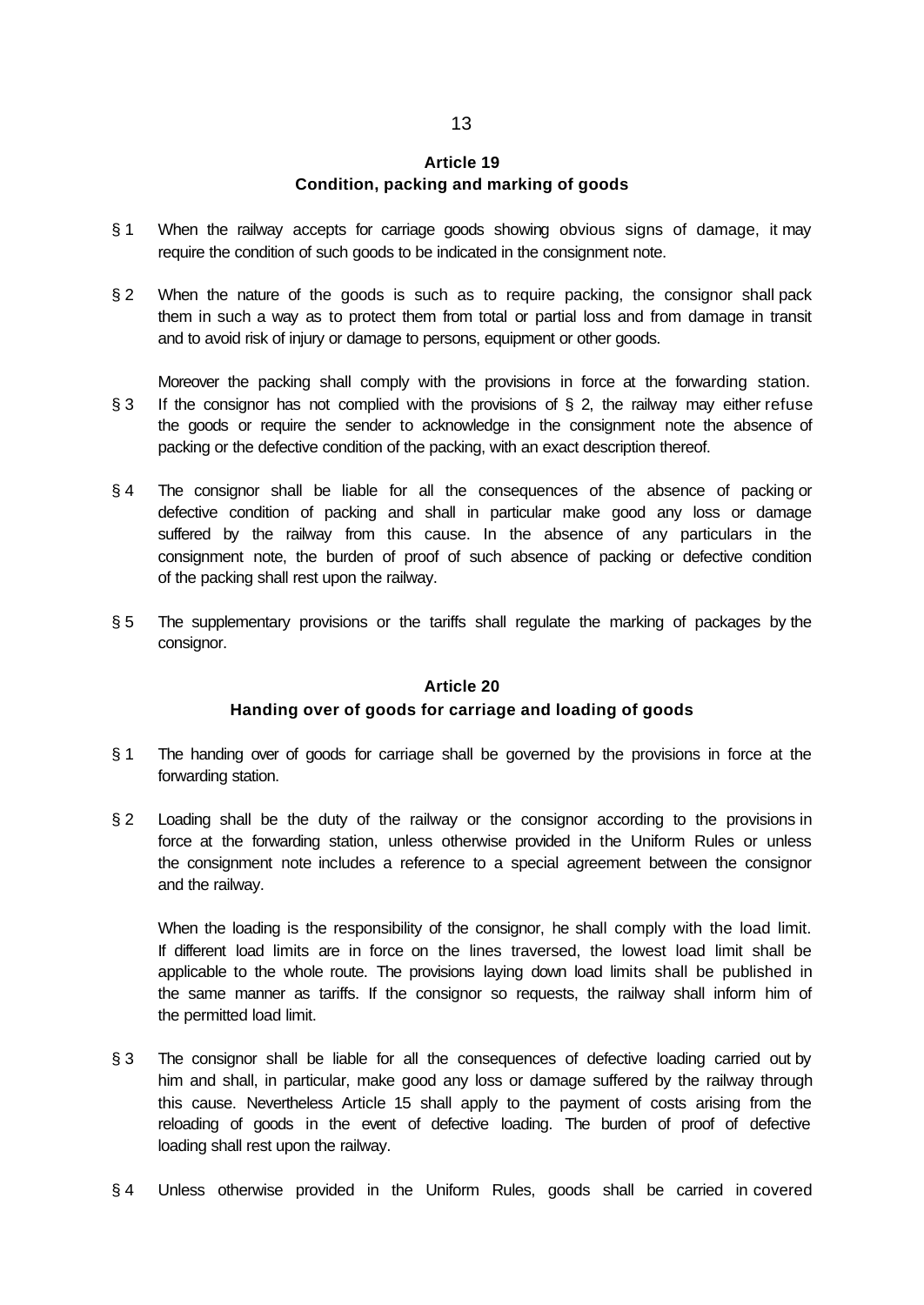<span id="page-17-0"></span>wagons, open wagons, sheeted open wagons or specially equipped wagons according to the international tariffs. If there are no international tariffs, or if they do not contain any provisions on the subject, the provisions in force at the forwarding station shall apply throughout the whole of the route.

§ 5 The affixing of seals to wagons shall be governed by the provisions in force at the forwarding station.

The consignor shall indicate in the consignment note the number and description of the seals affixed to the wagons by him.

#### **Article 21 Verification**

- § 1 The railway shall always have the right to verify that the consignment corresponds with the particulars furnished in the consignment note by the consignor and that the provisions relating to the carriage of goods accepted subject to conditions have been complied with.
- § 2 If the contents of the consignment are examined for this purpose, the consignor or the consignee, according to whether the verification takes place at the forwarding station or the destination station, shall be invited to be present. Should the interested party not attend, or should the verification take place in transit, it shall be carried out in the presence of two witnesses not connected with the railway, unless the laws or regulations of the State where the verification takes place provide otherwise. The railway may not however carry out the verification in transit unless compelled to do so by operational necessities or by the requirements of the Customs or of other administrative authorities.
- § 3 The result of the verification of the particulars in the consignment note shall be entered therein. If verification takes place at the forwarding station, the result shall also be recorded in the duplicate of the consignment note if it is held by the railway.

If the consignment does not correspond with the particulars in the consignment note or if the provisions relating to the carriage of goods accepted subject to conditions have not been complied with, the costs of the verification shall be charged against the goods, unless paid at the time.

# **Article 22 Ascertainment of weight and number of packages**

§ 1 The provisions in force in each State shall determine the circumstances in which the railway must ascertain the mass of the goods or the number of packages and the actual tare of the wagons.

The railway shall enter in the consignment note the results ascertained.

§ 2 If weighing by the railway, after the contract of carriage has been made, reveals a difference, the mass ascertained by the forwarding station or, failing that, the mass declared by the consignor, shall still be the basis for calculating the carriage charges: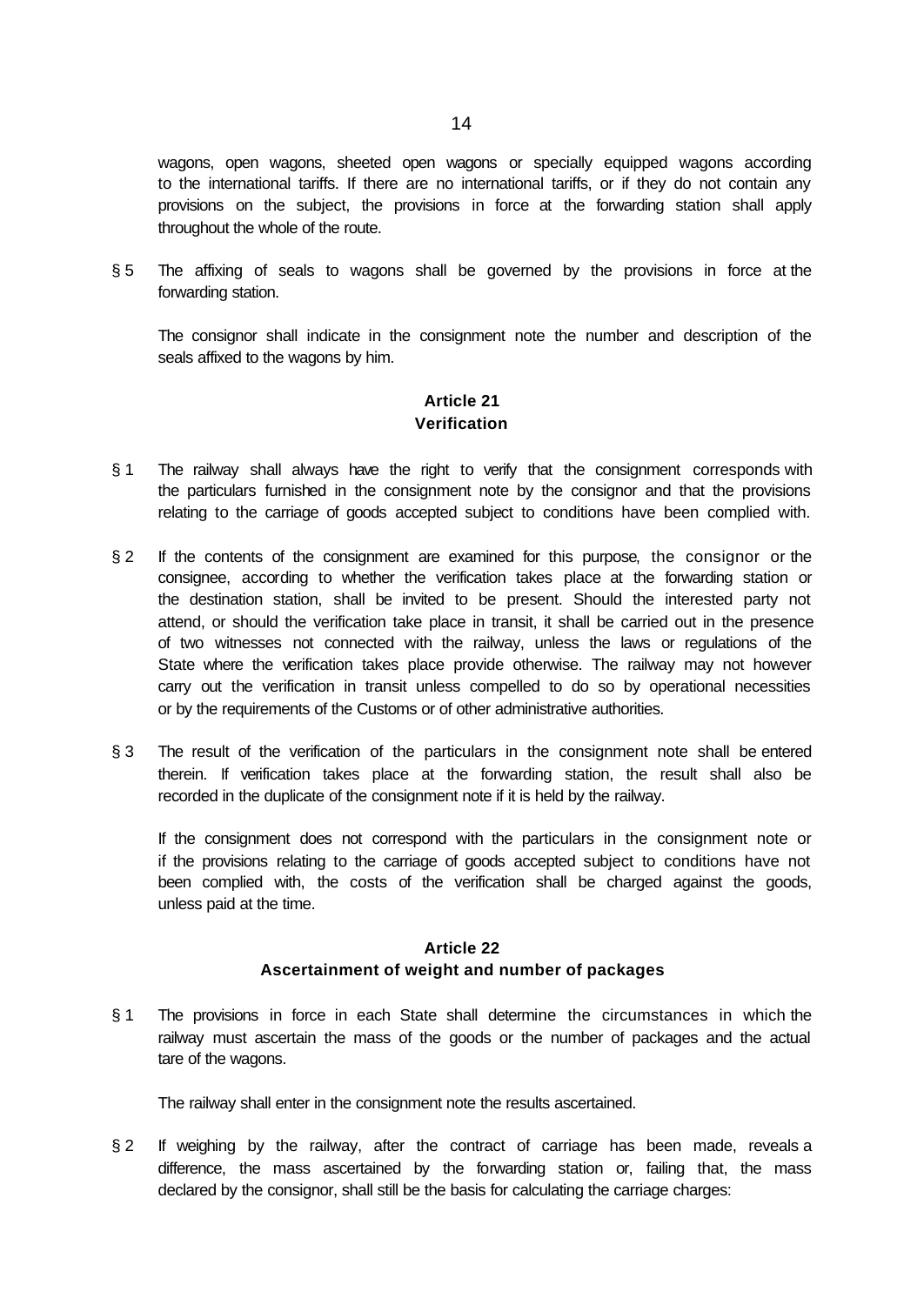- <span id="page-18-0"></span>a) if the difference is manifestly due to the nature of the goods or to atmospheric conditions; or
- b) the weighing takes place on a weighbridge and does not reveal a difference exceeding two per cent of the mass ascertained by the forwarding station or failing that, of that declared by the consignor.

# **Article 23 Overloading**

- § 1 When overloading of a wagon is established by the forwarding station or by an intermediate station, the excess load may be removed from the wagon even if no surcharge is payable. Where necessary the consignor or, if the contract of carriage has been modified in accordance with Article 31, the consignee shall be asked without delay to give instructions concerning the excess load.
- § 2 Without prejudice to the payment of surcharges under Article 24, the excess load shall be charged for the distance covered in accordance with the carriage charges applicable to the main load. If the excess load is unloaded, the charge for unloading shall be determined by the tariffs of the railway which carries out the unloading.

If the person entitled directs that the excess load be forwarded to the same destination station as the main load or to another destination station, or directs that it be returned to the forwarding station, the excess load shall be treated as a separate consignment.

# **Article 24 Surcharges**

- § 1 Without prejudice to the railway's entitlement to the difference in carriage charges and to compensation for any possible loss or damage, the railway may impose:
	- a) a surcharge equal to one unit of account per kilogramme of gross mass of the whole package;
		- i) in the case of irregular, incorrect or incomplete description of substances and articles not acceptable for carriage under the RID;
		- ii) in the case of irregular, incorrect or incomplete description of substances and articles which under the RID are acceptable for carriage subject to conditions, or in the case of failure to observe such conditions.

The supplementary provisions may provide for other methods of calculating the surcharge, in particular a fixed surcharge for empty private owners' wagons.

- b) a surcharge equal to five units of account per 100 kilogrammes of mass in excess of the load limit, where the wagon has been loaded by the consignor.
- § 2 The surcharges shall be charged against the goods irrespective of the place where the facts giving rise to the surcharges were established.
- § 3 The amount of the surcharges and the reason for imposing them must be entered in the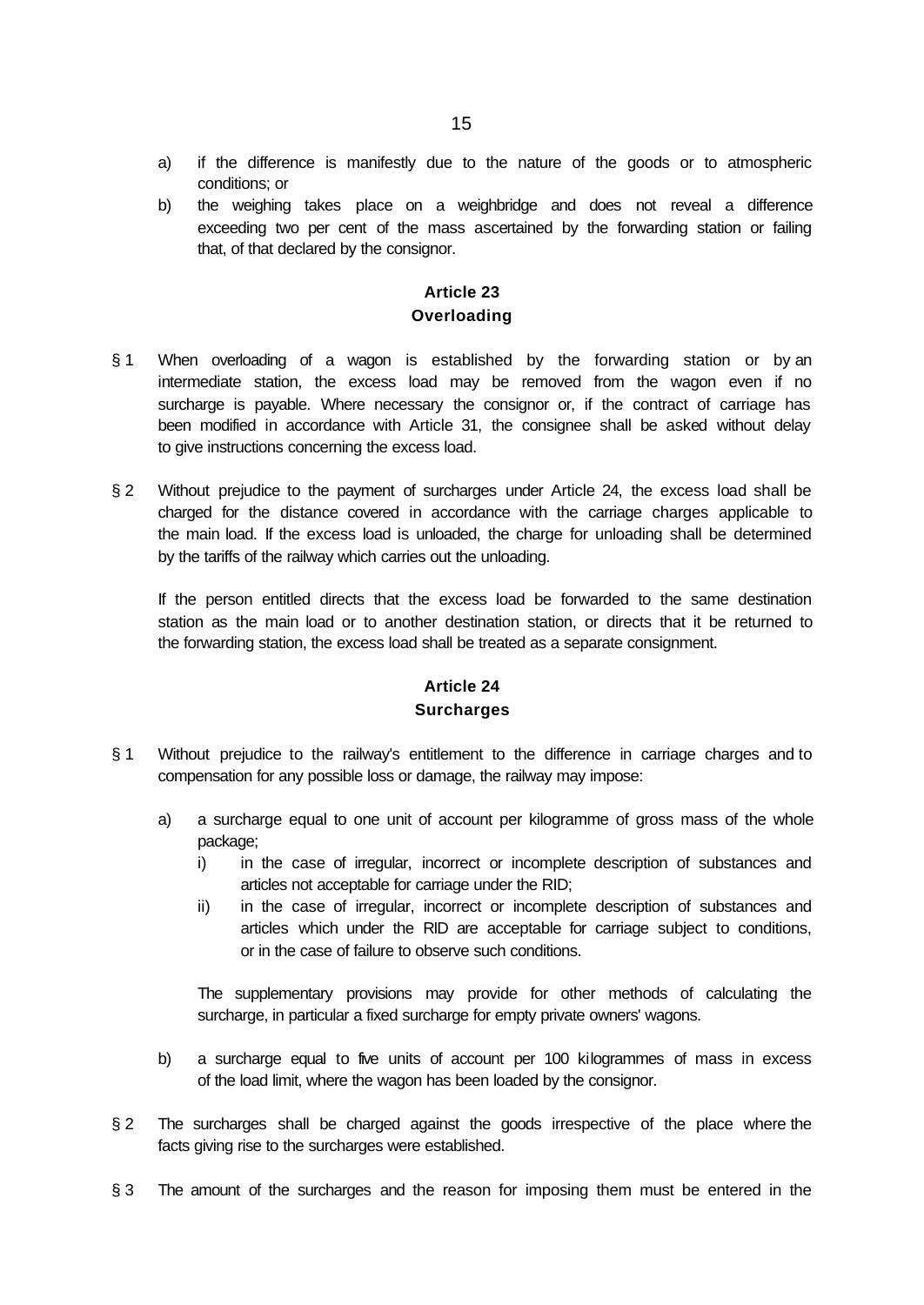<span id="page-19-0"></span>consignment note.

§ 4 The supplementary provisions shall specify the case in which no surcharge is due.

#### **Article 25**

#### **Documents for completion of administrative formalities. Customs seals**

§ 1 The consignor must attach to the consignment note the documents necessary for the completion of formalities required by Customs or other administrative authorities before delivery of the goods. Such documents shall relate only to goods which are the subject of one and the same consignment note, unless otherwise provided by the requirements of Customs or of other administrative authorities or by the tariffs.

However, when these documents are not attached to the consignment note or if they are to be provided by the consignee, the consignor shall indicate in the consignment note the station, the Customs office or the office of any other authority where the respective documents will be made available to the railway and where the formalities must be completed. If the consignor will himself be present or be represented by an agent when the formalities required by Customs or other administrative authorities are carried out, it will suffice for the documents to be produced at the time when those formalities are carried out.

- § 2 The railway shall not be obliged to check whether the documents furnished are sufficient and correct.
- § 3 The consignor shall be liable to the railway for any loss or damage resulting from the absence or insufficiency of or any irregularity in such documents, save in the case of fault by the railway.

The railway shall, where it is at fault, be liable for any consequences arising from the loss, non-use or misuse of the documents referred to in the consignment note and accompanying it or deposited with the railway; nevertheless any compensation shall not exceed that payable in the event of loss of the goods.

- § 4 The consignor must comply with the requirements of Customs or of other administrative authorities with respect to the packing and sheeting of the goods. If the consignor has not packed or sheeted the goods in accordance with those requirements the railway shall be entitled to do so; the resulting cost shall be charged against the goods.
- § 5 The railway may refuse consignments when the seals affixed by Customs or other administrative authorities are damaged or defective.

# **Article 26 Completion of Administrative Formalities**

§ 1 In transit, the formalities required by Customs or other administrative authorities shall be completed by the railway. The railway may, however, delegate that duty to an agent.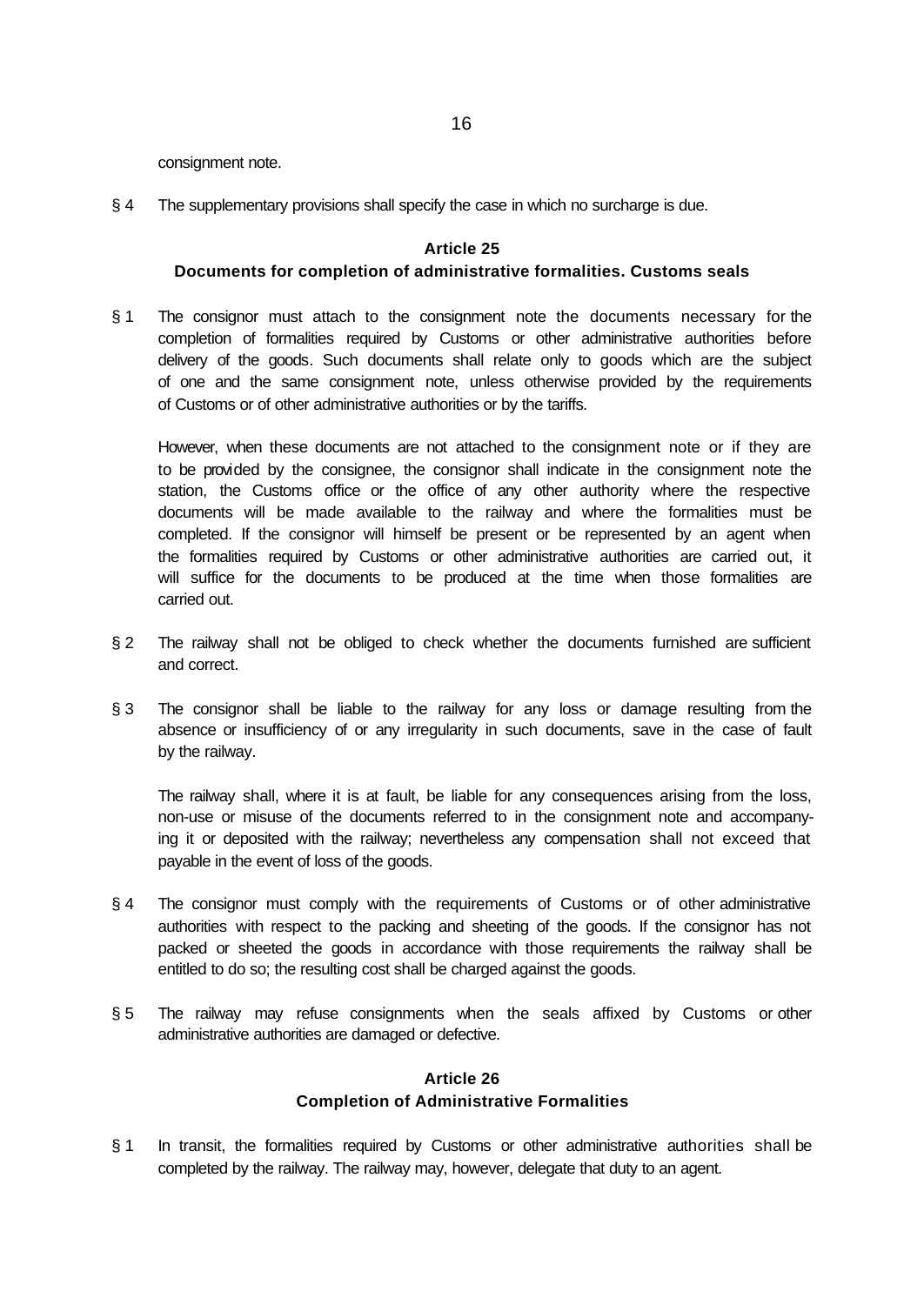- <span id="page-20-0"></span>§ 2 In completing such formalities, the railway shall be liable for any fault committed by itself or by its agent; nevertheless, any compensation shall not exceed that payable in the event of loss of the goods.
- § 3 The consignor, by so indicating in the consignment note, or the consignee by giving orders as provided for in Article 31, may ask:
	- a) to be present himself or to be represented by an agent when such formalities are carried out, for the purpose of furnishing any information or explanations required;
	- b) to complete such formalities himself or to have them completed by an agent, in so far as the laws and regulations of the Slate in which they are to be carried out so permit;
	- c) to pay Customs duties and other charges, when he or his agent is present at or completes such formalities, in so far as the laws and regulations of the State in which they are carried out permit such payment.

Neither the consignor, nor the consignee who has the right of disposal, nor the agent of either may take possession of the goods.

§ 4 If, for the completion of the formalities, the consignor designated a station where the provisions in force do not permit of their completion, or if he has stipulated for the purpose any other procedure which cannot be followed, the railway shall act in the manner which appears to it to be the most favourable to the interests of the person entitled and shall inform the consignor of the measures taken.

If the consignor, by an entry in the consignment note, has undertaken to pay charges including Customs duty, the railway shall have the choice of completing Customs formalities either in transit or at the destination station.

§ 5 Subject to the exception provided for in the second subparagraph § 4, the consignee may complete Customs formalities at the destination station if that station has a Customs office and the consignment note requests Customs clearance on arrival, or, in the absence of such request, if the goods arrive under Customs control. The consignee may also complete these formalities at a destination station that has no Customs office if the national laws and regulations so permit or if the prior authority of the railway and the Customs authorities has been obtained. If the consignee exercises any of these rights, he shall pay in advance the amounts chargeable against the goods.

Nevertheless, the railway may proceed in accordance with  $\S$  4 if the consignee has not taken possession of the consignment note within the period fixed by the provisions in force at the destination station.

# **Article 27 Transit periods**

§ 1 The transit periods shall be specified either by agreement between the railways participating in the carriage, or by the international tariffs applicable from the forwarding station to the destination station. For certain special types of traffic and on certain routes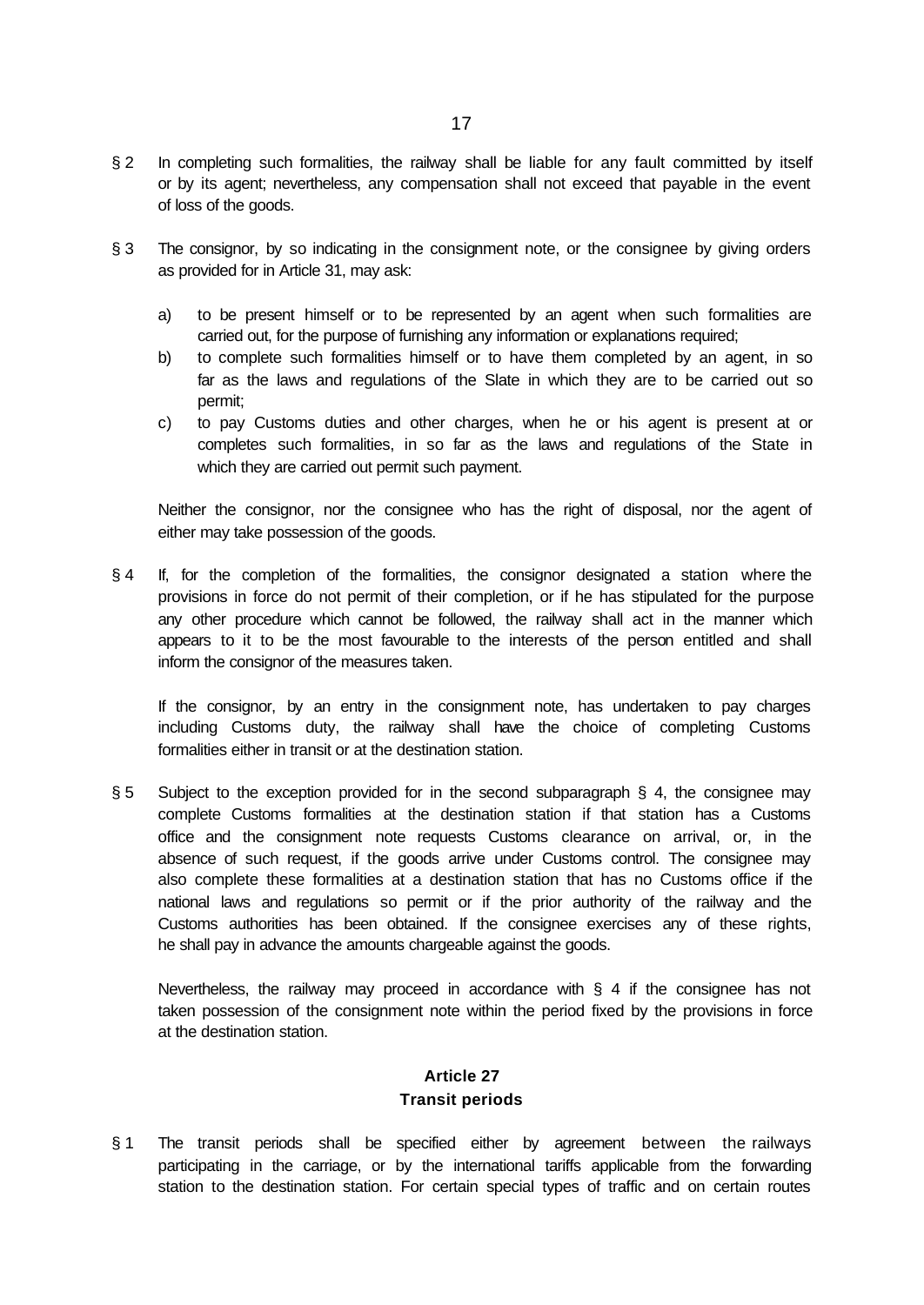these periods may also be established on the basis of transport plans applicable between the railways concerned; in that case they must be included in international tariffs or special agreements which, where appropriate, may provide for derogations from §§ 3 to 9 below.

Such periods shall not in any case exceed those which would result from the application of the following paragraphs.

§ 2 In the absence of any indication in regard to the transit periods as provided for in § 1, and subject to the following paragraphs, the maximum transit periods shall be as follows:

| a) | for wagon-load consignments:                             |           |  |  |  |
|----|----------------------------------------------------------|-----------|--|--|--|
|    | period for despatch                                      | 12 hours; |  |  |  |
|    | period for carriage, for each 400 km or fraction thereof | 24 hours; |  |  |  |
| b) | for less than wagon-load consignments:                   |           |  |  |  |
|    | period for despatch                                      | 24 hours; |  |  |  |
|    | period for carriage, for each 200 km or fraction thereof | 24 hours; |  |  |  |

All these distances shall relate to the kilometric distances contained in the tariffs.

- § 3 The period for despatch shall be counted only once, irrespective of the number of systems traversed. The period for carriage shall be calculated on the total distance between the forwarding station and the destination station.
- § 4 The railway may fix additional transit periods of specified duration in the following cases:
	- a) consignments handed in for carriage, or to be delivered, at places other than stations;
	- b) consignments to be carried:
		- i) by lines of different gauge;
		- ii) by sea or inland navigable waterway;
		- iii) by road if there is no rail link;
	- c) consignments charged at reduced rates in accordance with special or exceptional internal tariffs;
	- d) exceptional circumstances causing an exceptional increase in traffic or exceptional operating difficulties.
- § 5 The additional transit period provided for in § 4 (a) to (c) shall be shown in the tariffs or in the provisions duly published in each State.

Those provided for in  $\S$  4 (d) must be published and may not come into force before their publication.

- § 6 The transit period shall run from midnight next following acceptance of the goods for carriage.
- § 7 Except in the case of any fault by the railway, the transit period shall be extended by the duration of the period necessitated by:
	- a) verification or ascertainment in accordance with Article 21 and Article 22, § 1, which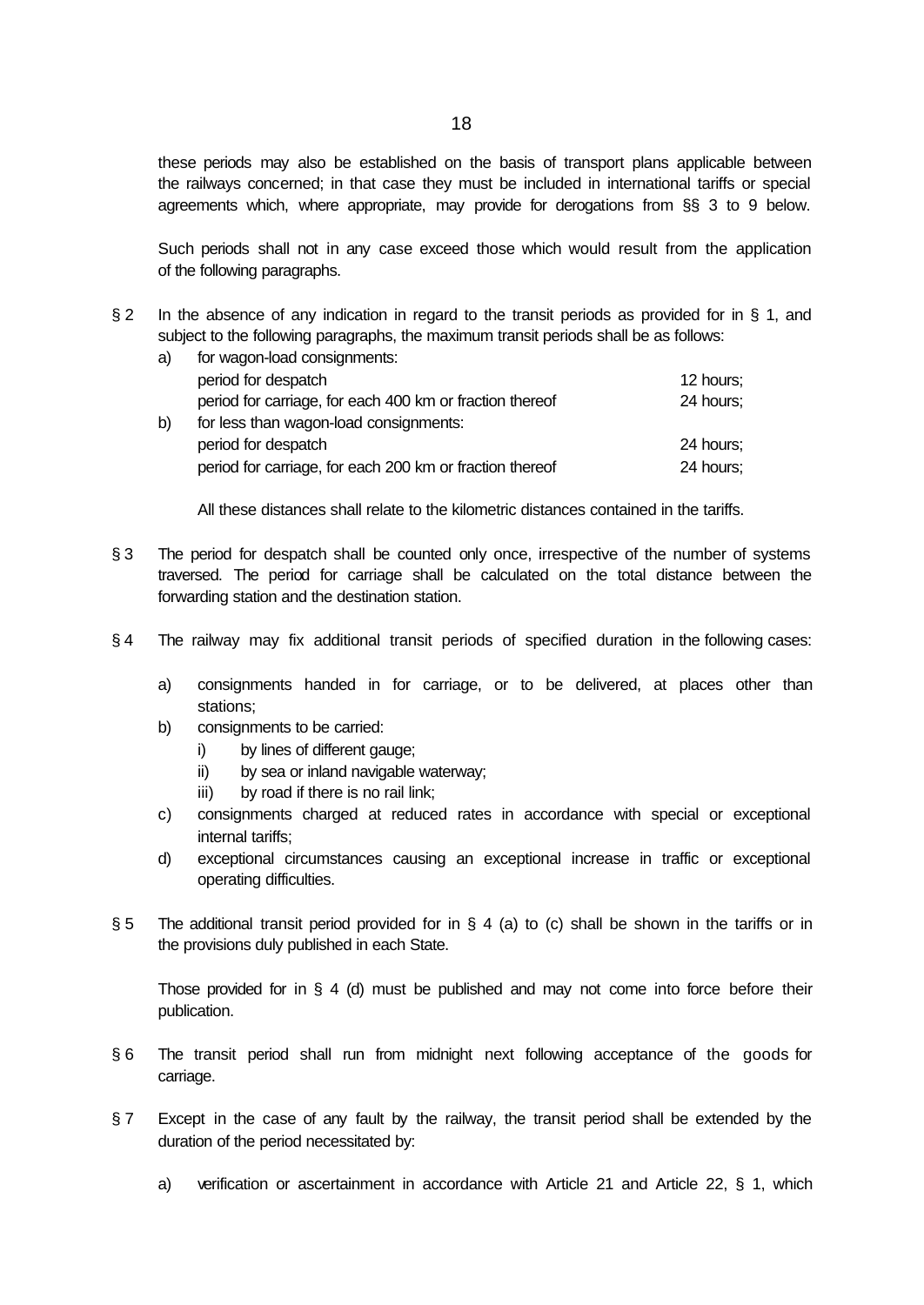reveals differences from the particulars shown in the consignment note;

- <span id="page-22-0"></span>b) completion of the formalities required by Customs or other administrative authorities;
- c) modification of the contract of carriage under Article 30 or 31;
- d) special care to be given to the goods;
- e) the trans-shipment or reloading of any goods loaded defectively by the consignor;
- f) any interruption of traffic temporarily preventing the commencement or continuation of carriage.

The reason for and the duration of such extensions shall be entered in the consignment note. If necessary proof may be furnished by other means.

- § 8 The transit period shall be suspended on Sundays and statutory holidays. It shall be suspended on Saturdays when the provisions in force in any State provide for the suspension of domestic railway transit periods on those days.
- § 9 When the transit period ends after the time at which the destination station closes, the period shall be extended until two hours after the time at which the station next opens.
- § 10 The transit period is observed if, before its expiry:
	- a) in cases where consignments are to be delivered at a station and notice of arrival must be given, such notice is given and the goods are held at the disposal of the consignee;
	- b) in cases where consignments are to be delivered at a station and notice of arrival need not be given, the goods are held at the disposal of the consignee;
	- c) in the case of consignments which are to be delivered at places other than stations, the goods are placed at the disposal of the consignee.

# **Article 28 Delivery**

§ 1 The railway shall hand over the consignment note and deliver the goods to the consignee at the destination station against a receipt and payment of the amounts chargeable to the consignee by the railway.

Acceptance of the consignment note obliges the consignee to pay to the railway the amounts chargeable to him.

- § 2 It shall be equivalent to delivery to the consignee if, in accordance with the provisions in force at the destination station:
	- a) the goods have been handed over to Customs or *Octroi* authorities at their premises or warehouses, when these are not subject to railway supervision;
	- b) the goods have been deposited for storage with the railway, with a forwarding agent or in a public warehouse.
- § 3 The provisions in force at the destination station or the terms of any agreements with the consignee shall determine whether the railway is entitled or obliged to hand over the goods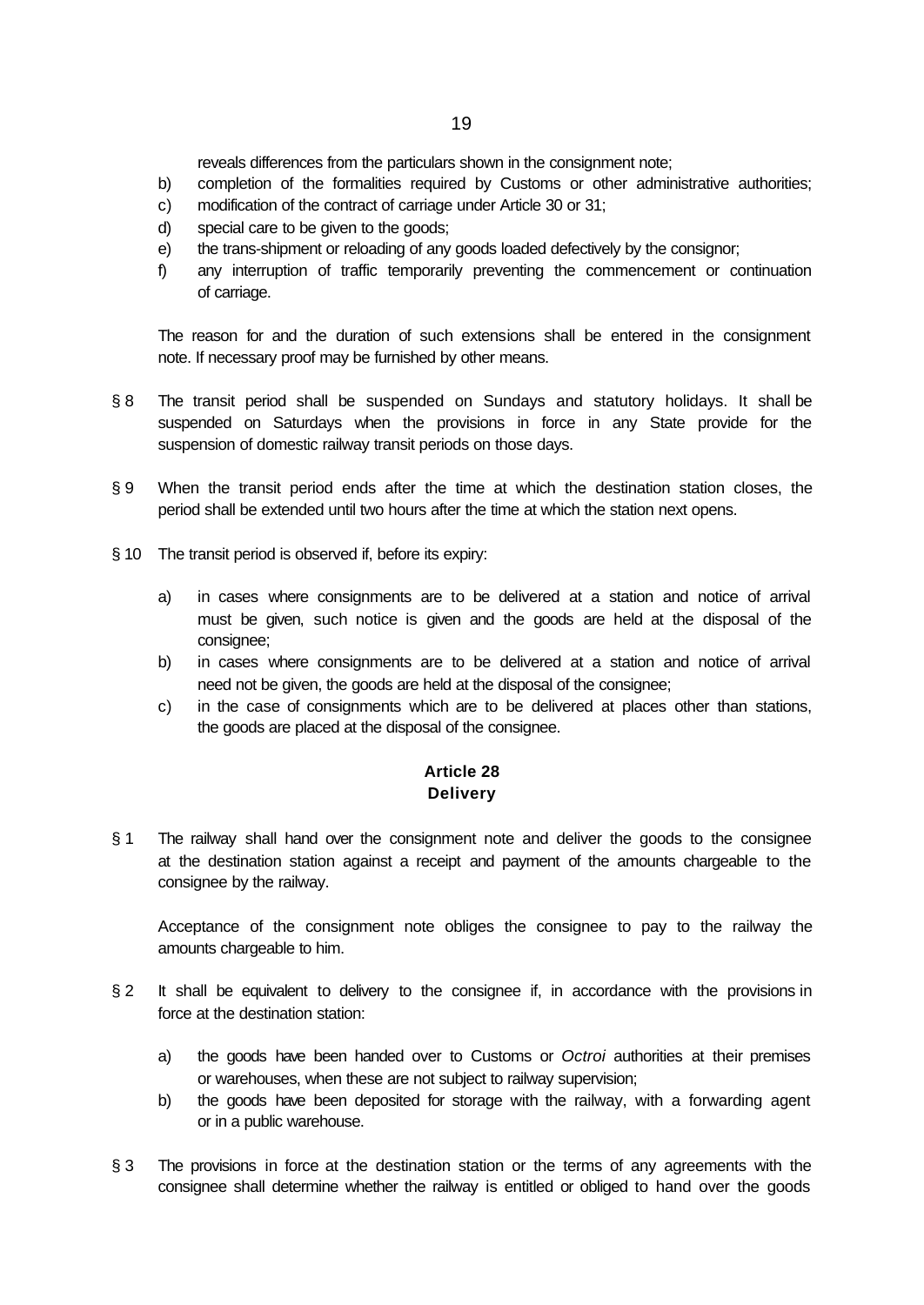<span id="page-23-0"></span>to the consignee elsewhere than at the destination station, whether in a private siding, at his domicile or in a railway depot. If the railway hands over the goods, or arranges for them to be handed over in a private siding, at his domicile or in a depot, delivery shall be deemed to have been effected at the time when they are so handed over. Save where the railway and the user of a private siding have agreed otherwise, operations carried out by the railway on behalf of and under the instructions of that user shall not be covered by the contract of carriage.

§ 4 After the arrival of the goods at the destination station, the consignee may require the railway to hand over the consignment note and deliver the goods to him.

If the loss of the goods is established or if the goods have not arrived on the expiry of the period provided for in Article 39, § 1, the consignee may assert, in his own name, any rights against the railway which he may have acquired by reason of the contract of carriage.

- § 5 The person entitled may refuse to accept the goods, even when he has received the consignment note and paid the charges, so long as an examination for which he has asked in order to establish alleged loss or damage has not been made.
- § 6 In all other respects, delivery of goods shall be carried out in accordance with the provisions in force at the destination station.

# **Article 29 Correction of charges**

§ 1 In case of incorrect application of a tariff or of error in the calculation or collection of charges, undercharges shall be paid or overcharges repaid.

Undercharges shall be paid and overcharges shall be repaid only if they exceed eight units of account per consignment note. The repayment shall be made as a matter of course.

- § 2 If the consignee has not taken possession of the consignment note the consignor shall be obliged to pay to the railway any amounts undercharged. When the consignment note has been accepted by the consignee or the contract of carriage modified in accordance with Article 31, the consignor shall be obliged to pay any undercharge only to the extent that it relates to the costs which he has undertaken to pay by an entry in the consignment note. Any balance of the undercharge shall be paid by the consignee.
- § 3 Sums due under this Article shall bear interest at five per cent per annum from the day of receipt of the demand for payment or from the day of the claim referred to in Article 53 or, if there has been no such demand or claim, from the day on which legal proceedings are instituted.

If, within a reasonable period allotted to him, the person entitled does not submit to the railway the supporting documents required for the amount of the claim to be finally settled, no interest shall accrue between the expiry of the period laid down and the actual submission of such documents.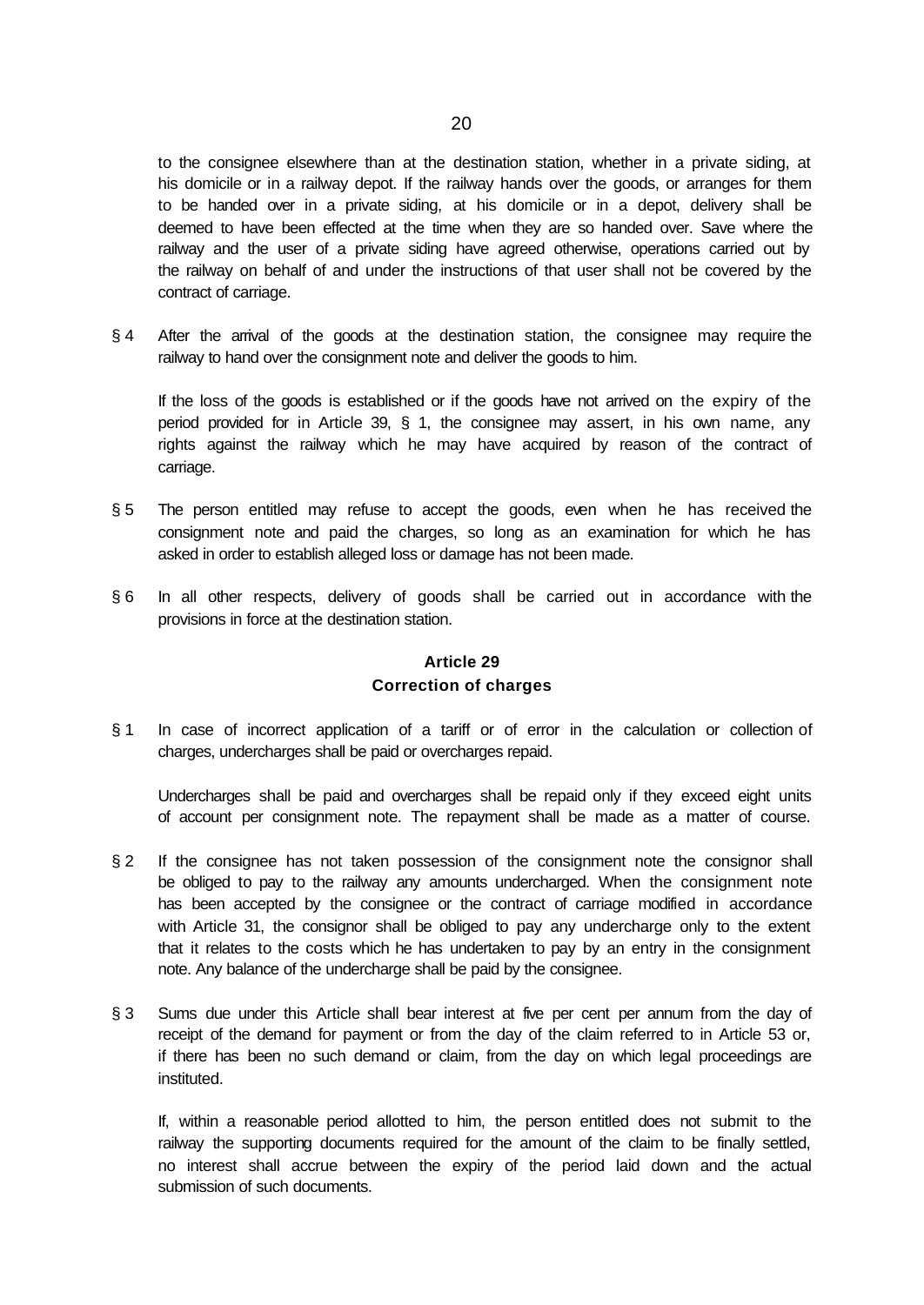#### **TITLE III**

#### **Modification of the contract of carriage**

#### **Article 30 Modification by the consignor**

- <span id="page-24-0"></span>§ 1 The consignor may modify the contract of carriage by giving subsequent orders:
	- a) for the goods to be withdrawn at the forwarding station;
	- b) for the goods to be stopped in transit;
	- c) for delivery of the goods to be delayed;
	- d) for the goods to be delivered to a person other than the consignee shown in the consignment note;
	- e) for the goods to be delivered at a station other than the destination station shown in the consignment note;
	- f) for the goods to be returned to the forwarding station;
	- g) for the consignment to be made subject to a cash on delivery payment;
	- h) for a cash on delivery payment to be increased, reduced or cancelled;
	- i) for charges relating to a consignment which has not been prepaid to be debited to him, or for charges which he has undertaken to pay in accordance with Article 15, § 2 to be increased.

The tariffs of the following railway may provide that orders specified in (g) to (i) are not acceptable.

The supplementary provisions of the international tariffs in force between the railways participating in the carriage may provide for the acceptance of orders other than those listed above.

Orders must not in any event have the effect of splitting the consignment.

§ 2 Such orders shall be given by means of a declaration, in the form laid down by the railway.

The declaration shall be reproduced and signed by the consignor in the duplicate of the consignment note which shall be presented to the railway. The signature may be printed or replaced by the despatch stamp.

Any order given in a form other than that laid down shall be null and void.

§ 3 If the railway complies with the consignor's orders without requiring the production of the duplicate, where this has been sent to the consignee, the railway shall be liable to the consignee for any loss or damage caused thereby. Nevertheless, any compensation shall not exceed that payable in the event of loss of the goods.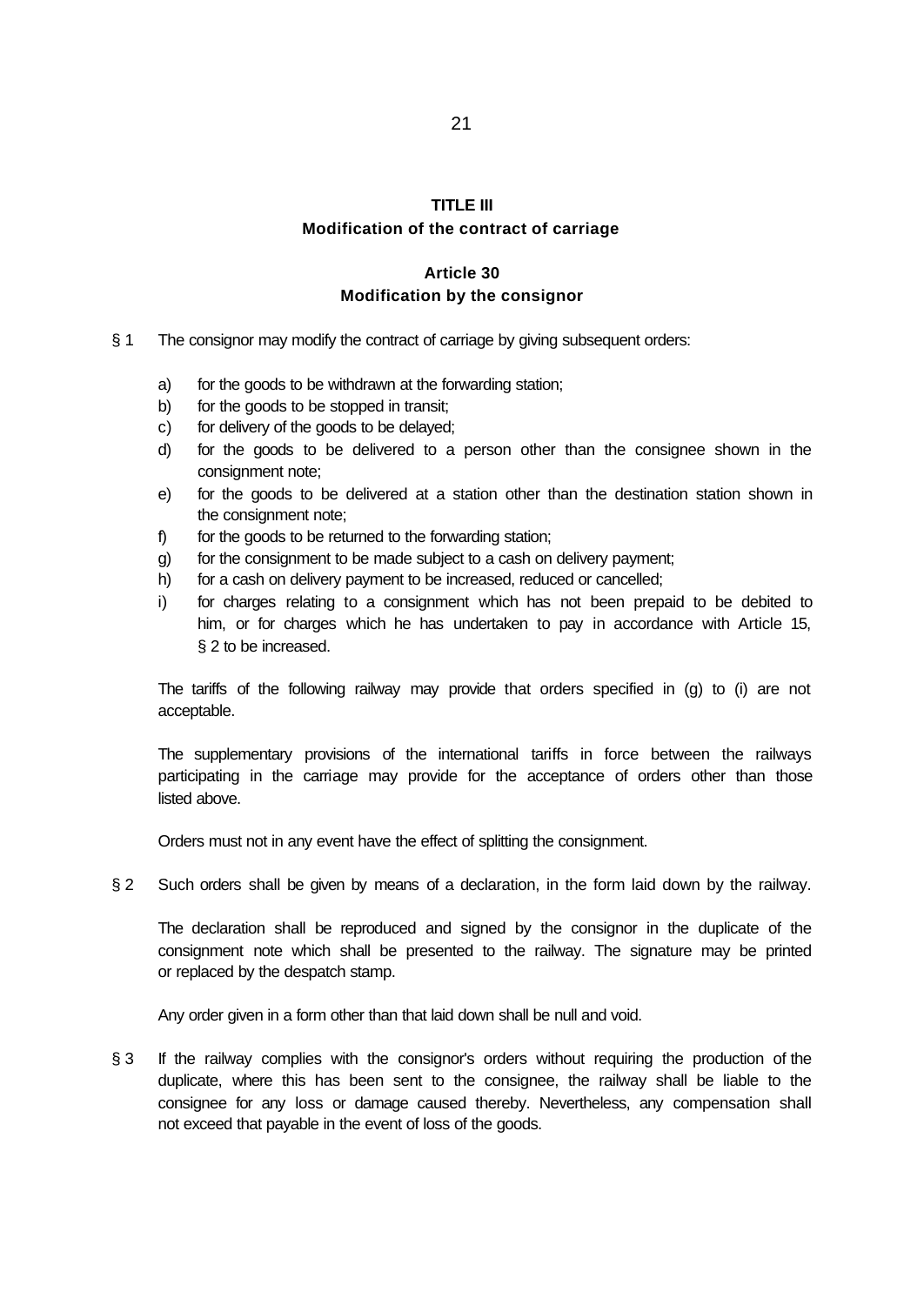- <span id="page-25-0"></span>§ 4 The consignor's right to modify the contract of carriage shall, notwithstanding that he is in possession of the duplicate of the consignment note, be extinguished in cases where the consignee:
	- a) has taken possession of the consignment note;
	- b) has accepted the goods;
	- c) has asserted his rights in accordance with Article 28, § 4;
	- d) is entitled, in accordance with Article 31, to give orders as soon as the consignment has entered the Customs territory of the country of destination.

From that time onwards, the railway shall comply with the orders and instructions of the consignee.

## **Article 31 Modification by the consignee**

- § 1 When the consignor has not undertaken to pay the charges relating to carriage in the country of destination, and has not inserted in the consignment note the words Consignee not authorised to give subsequent orders", the consignee may modify the contract of carriage by giving subsequent orders:
	- a) for the goods to be stopped in transit;
	- b) for delivery of the goods to be delayed;
	- c) for the goods to be delivered in the country of destination to a person other than the consignee shown in the consignment note;
	- d) for the goods to be delivered in the country of destination at a station other than the destination station shown in the consignment note, subject to contrary provisions in international tariffs;
	- e) for formalities required by Customs or other administrative authorities to be carried out in accordance with Article 26, § 3.

The supplementary provisions or the international tariffs in force between the railways participating in the carriage may provide for the acceptance of orders other than those listed above.

Orders must not in any case have the effect of splitting the consignment.

The consignee's orders shall only be effective after the consignment has entered the Customs territory of the country of destination.

§ 2 Such orders shall be given by means of a declaration, in the form laid down by the railway.

Any order given in a form other than that laid down shall be null and void.

§ 3 The consignee's right to modify the contract of carriage shall be extinguished in cases where he has: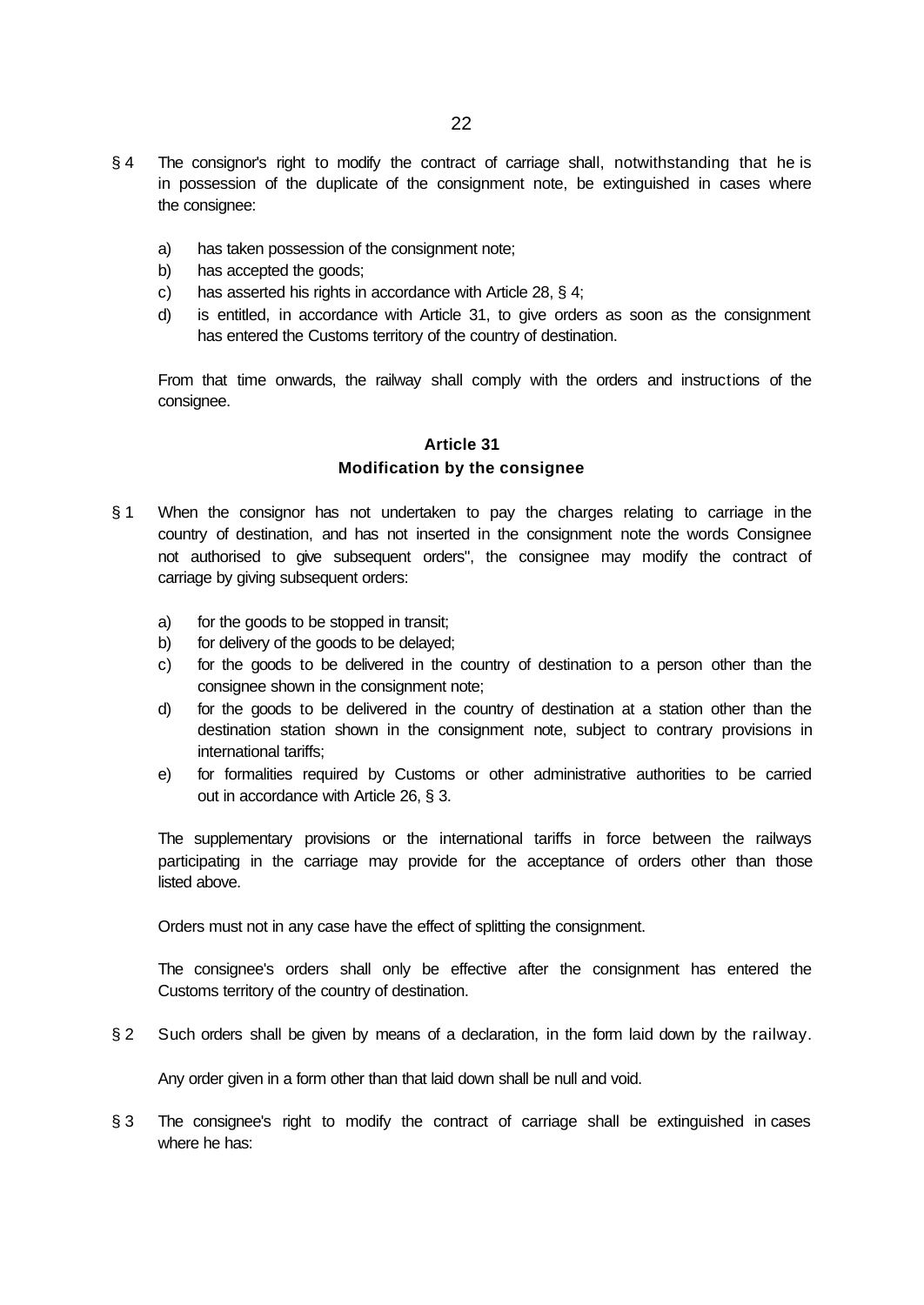- <span id="page-26-0"></span>a) taken possession of the consignment note;
- b) accepted the goods;
- c) asserted his rights in accordance with Article 28, § 4;
- d) designated a person in accordance with § 1 (c) and that person has taken possession of the consignment note, accepted the goods or asserted his rights in accordance with Article 28, § 4.
- § 4 If the consignee has given instructions for delivery of the goods to another person, that person shall not be entitled to modify the contract of carriage.

# **Article 32 Execution of subsequent orders**

- § 1 The railway may not refuse to execute orders given under Articles 30 or 31 or delay doing so save where:
	- a) it is no longer possible to execute the orders by the time they reach the station responsible for doing so;
	- b) compliance with the orders would interfere with normal railway operations;
	- c) a change of destination station would contravene the laws and regulations of a State, and in particular the requirements of the Customs or of other administrative authorities;
	- d) in the case of a change of destination station, the value of the goods will not, in the railway's view, cover all the charges which would be payable on the goods on arrival at the new destination, unless the amount of such charges is paid or guaranteed immediately.

The person who has given the orders shall be informed as soon as possible of any circumstances which prevent their execution.

If the railway is not in a position to foresee such circumstances, the person who has given the orders shall be liable for all the consequences of starting to execute them.

- § 2 The charges arising from the execution of an order, except those arising from any fault by the railway, shall be paid in accordance with Article 15.
- § 3 Subject to § 1, the railway shall, in the case of any fault on its part, be liable for the consequences of failure to execute an order or failure to execute it properly. Nevertheless, any compensation shall not exceed that payable in the event of loss of the goods.

### **Article 33 Circumstances preventing carriage**

§ 1 When circumstances prevent the carriage of goods, the railway shall decide whether it is preferable to carry the goods as a matter of course by modifying the route or whether it is advisable in the consignor's interest to ask him for instructions and at the same time give him any relevant information available to the railway.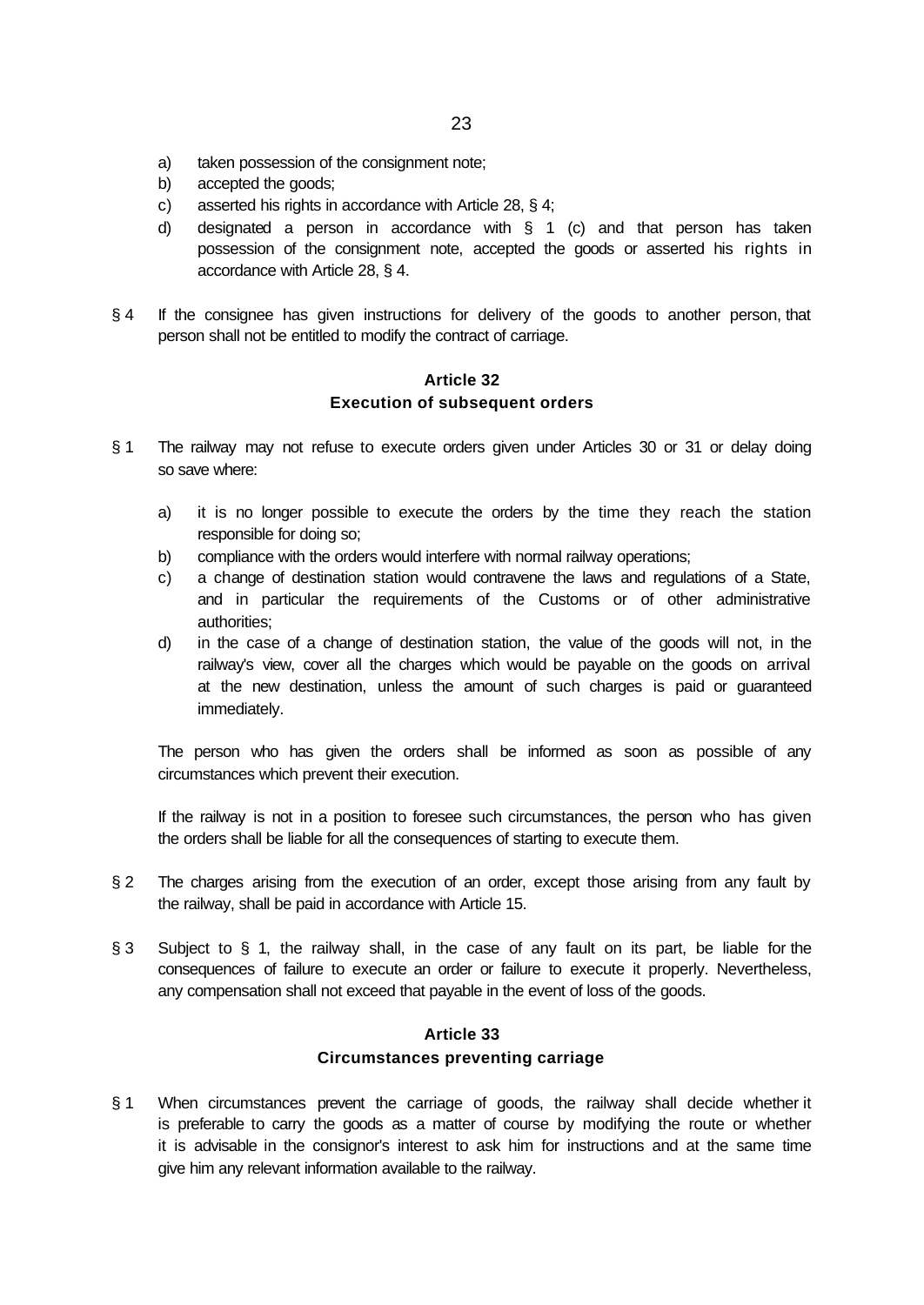Save fault on its part, the railway may recover the carriage charges applicable to the route followed and shall be allowed the transit periods applicable to such route.

- § 2 If it is impossible to continue carrying the goods, the railway shall ask the consignor for instructions. It shall not be obliged to do so in the event of carriage being temporarily prevented as a result of measures taken in accordance with Article 3, § 4.
- § 3 The consignor may enter in the consignment note instructions to cover the event of circumstances preventing carriage.

If the railway considers that such instructions cannot be executed, it shall ask for fresh instructions.

- §4 If the instructions of the consignor change the consignee or the destination station or are given at the station where the goods are being held, the consignor must enter them in the duplicate of the consignment note and present this to the railway.
- § 5 If the railway complies with the consignor's instructions without requiring the production of the duplicate, when this has been sent to the consignee, the railway shall be liable to the consignee for any loss or damage caused thereby. Nevertheless, any compensation shall not exceed that payable in the event of loss of the goods.
- § 6 If the consignor, on being notified of a circumstance preventing carriage, fails to give within a reasonable time instructions which can be executed, the railway shall take action in accordance with the provisions relating to circumstances preventing delivery, in force at the place where the goods have been held up.

If the goods have been sold, the proceeds of sale, less any amounts chargeable against the goods, shall be held at the disposal of the consignor. If the proceeds are less than those costs**,** the consignor shall pay the difference.

- § 7 When the circumstances preventing carriage cease to obtain before the arrival of instructions from the consignor, the goods shall be forwarded to their destination without waiting for such instructions; the consignor shall be notified to that effect as soon as possible.
- § 8 When the circumstances preventing carriage arise after the consignee has modified the contract of carriage in accordance with Article 31, the railway shall notify the consignee. §§ 1, 2, 6, 7 and 9 shall apply analogously.
- § 9 Save fault on its part, the railway may raise demurrage or standage charges if circumstances prevent carriage.
- § 10 Article 32 shall apply to carriage undertaken in accordance with Article 33.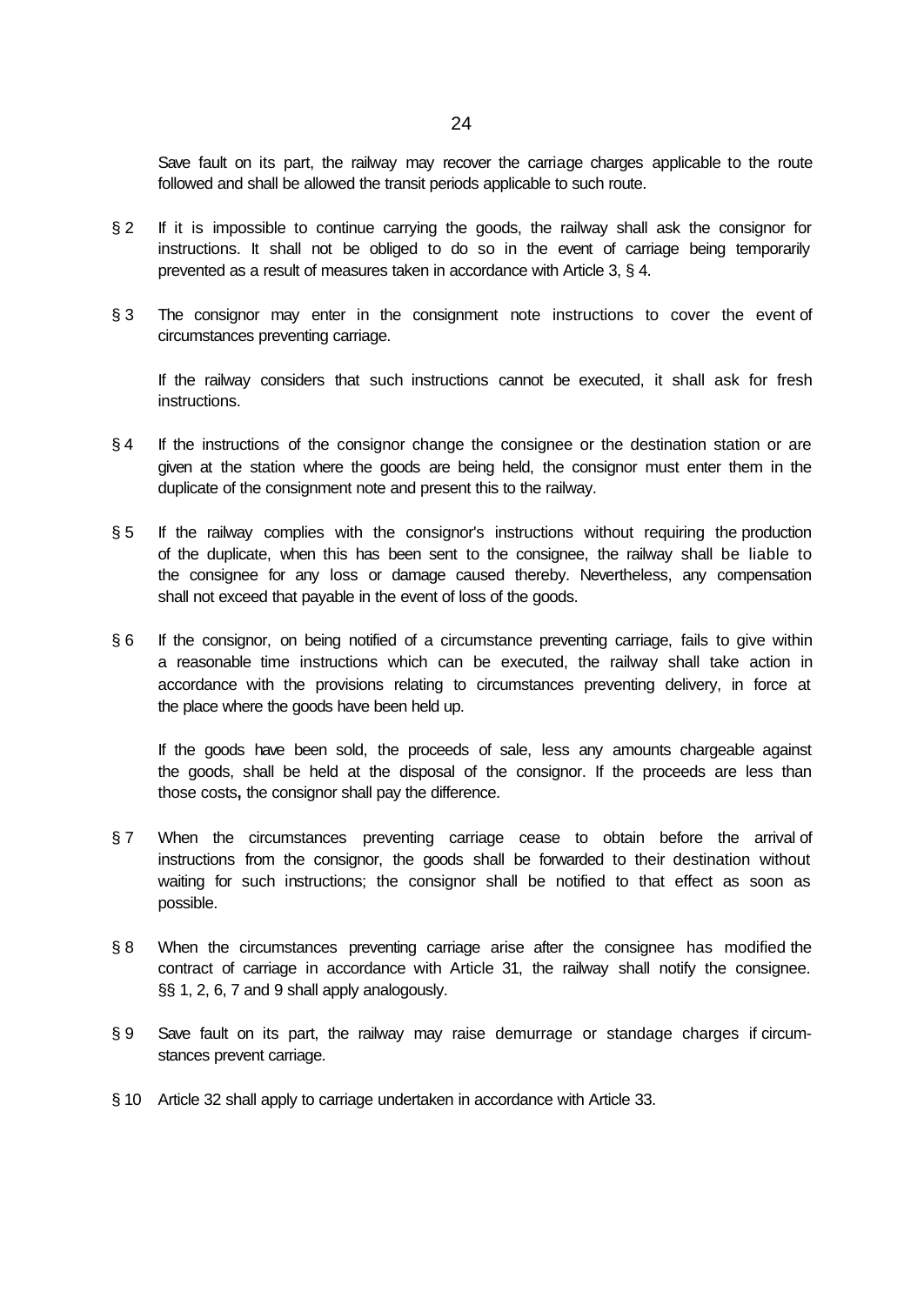# **Article 34**

# **Circumstances preventing delivery**

- <span id="page-28-0"></span>§ 1 When circumstances prevent delivery of the goods, the railway shall without delay notify the consignor to ask for his instructions.
- § 2 When the circumstances preventing delivery cease to obtain before arrival at the destination station of instructions from the consignor the goods shall be delivered to the consignee. The consignor shall be notified without delay.
- § 3 If the consignee refuses the goods, the consignor shall be entitled to give instructions even if he is unable to produce the duplicate of the consignment note.
- § 4 The consignor may also request, by an entry in the consignment note, that the goods be returned to him as a matter of course in the event of circumstances preventing delivery. Unless such request is made, his express consent is required.
- § 5 Except as otherwise provided for above, the railway responsible for delivery shall proceed in accordance with the provisions in force at the place of delivery.

If the goods have been sold, the proceeds of sale, less any costs chargeable against the goods, shall be held at the disposal of the consignor. If such proceeds are less than those costs, the consignor shall pay the difference.

- § 6 When the circumstances preventing delivery arise after the consignee has modified the contract of carriage in accordance with Article 31, the railway shall notify the consignee. §§ 1, 2 and 6 shall apply analogously.
- § 7 Article 32 shall apply to carriage undertaken in accordance with Article 34.

# **TITLE IV**

#### **Liability**

# **Article 35 Collective responsibility of railways**

- § 1 The railway which has accepted goods for carriage with the consignment note shall be responsible for the carriage over the entire route up to delivery.
- § 2 Each succeeding railway, by the very act of taking over the goods with the consignment note, shall become a party to the contract of carriage in accordance with the terms of that document and shall assume the obligations arising therefrom, without prejudice to the provisions of Article 55, § 3, relating to the railway of destination.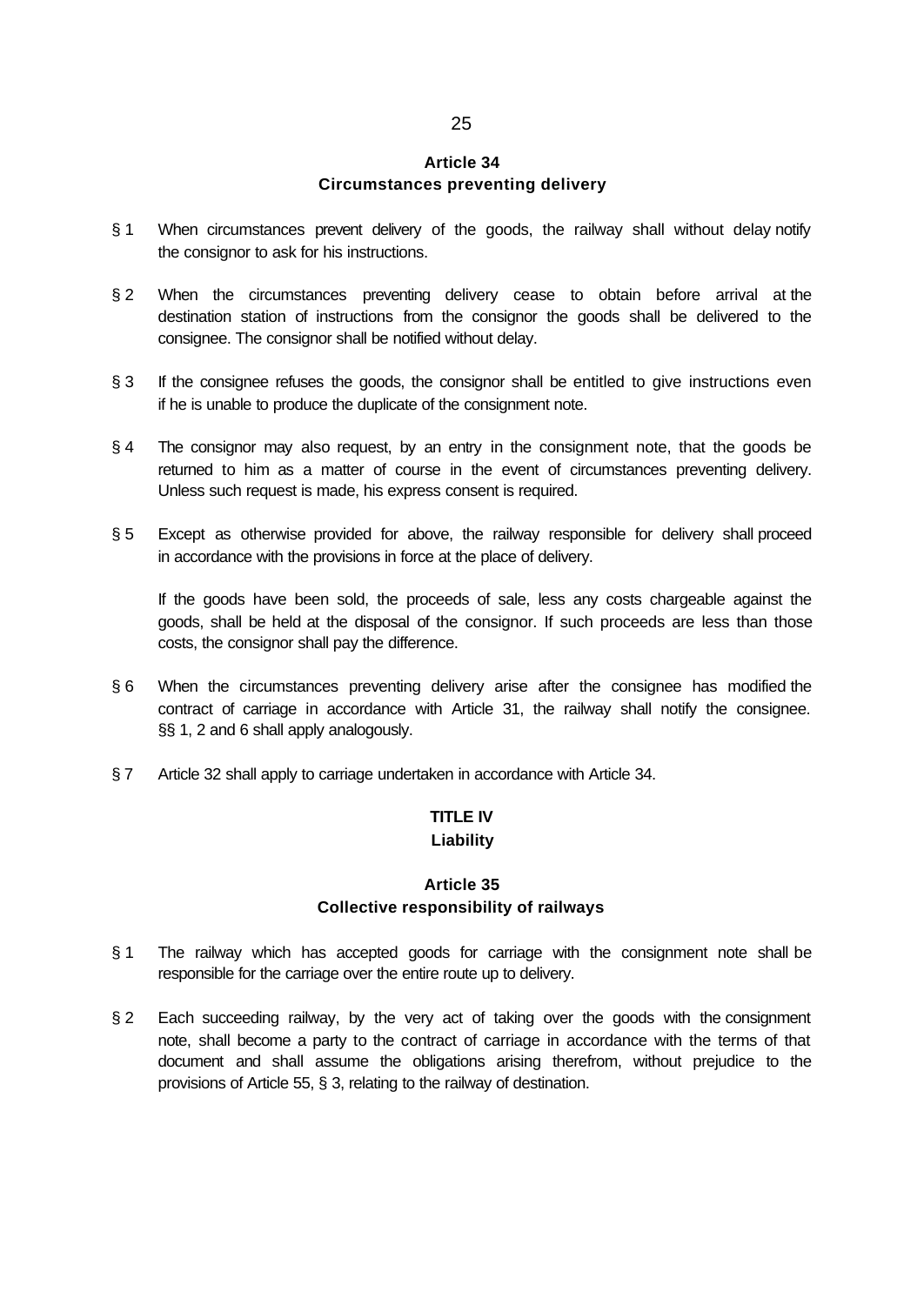#### **Article 36 Extent of liability**

- <span id="page-29-0"></span>§ 1 The railway shall be liable for loss or damage resulting from the total or partial loss of, or damage to, the goods between the time of acceptance for carriage and the time of delivery and for the loss or damage resulting from the transit period being exceeded.
- § 2 The railway shall be relieved of such liability if the loss or damage or the exceeding of the transit period was caused by a fault on the part of the person entitled, by an order given by the person entitled other than as a result of a fault on the part of the railway, by inherent vice of the goods (decay, wastage, etc.) or by circumstances which the railway could not avoid and the consequences of which it was unable to prevent.
- § 3 The railway shall be relieved of such liability when the loss or damage arises from the special risks inherent in one or more of the following circumstances:
	- a) carriage in open wagons under the conditions applicable thereto or under an agreement made between the consignor and the railway and referred to in the consignment note;
	- b) absence or inadequacy of packing in the case of goods which by their nature are liable to loss or damage when not packed or when not properly packed;
	- c) loading operations carried out by the consignor or unloading operations carried out by the consignee under the provisions applicable thereto or under an agreement made between the consignor and the railway and referred to in the consignment note, or under an agreement between the consignee and the railway;
	- d) defective loading, when loading has been carried out by the consignor under the provisions applicable thereto or under an agreement made between the consignor and the railway and referred to in the consignment note;
	- e) completion by the consignor, the consignee or an agent of either, of the formalities required by Customs or other administrative authorities;
	- f) the nature of certain goods which renders them inherently liable to total or partial loss or damage, especially through breakage, rust, interior and spontaneous decay, desiccation or wastage;
	- g) irregular, incorrect or incomplete description of articles not acceptable for carriage or acceptable subject to conditions, or failure on the part of the consignor to observe the prescribed precautions in respect of articles acceptable subject to conditions;
	- h) carriage of live animals;
	- i) carriage which, under the provisions applicable or under an agreement made between the consignor and the railway and referred to in the consignment note, must be accompanied by an attendant, if the loss or damage results from any risk which the attendant was intended to avert.

# **Article 37 Burden of Proof**

§ 1 The burden of proving that the loss, the damage or the exceeding of the transit period was due to one of the causes specified in Article 36, § 2 shall rest upon the railway.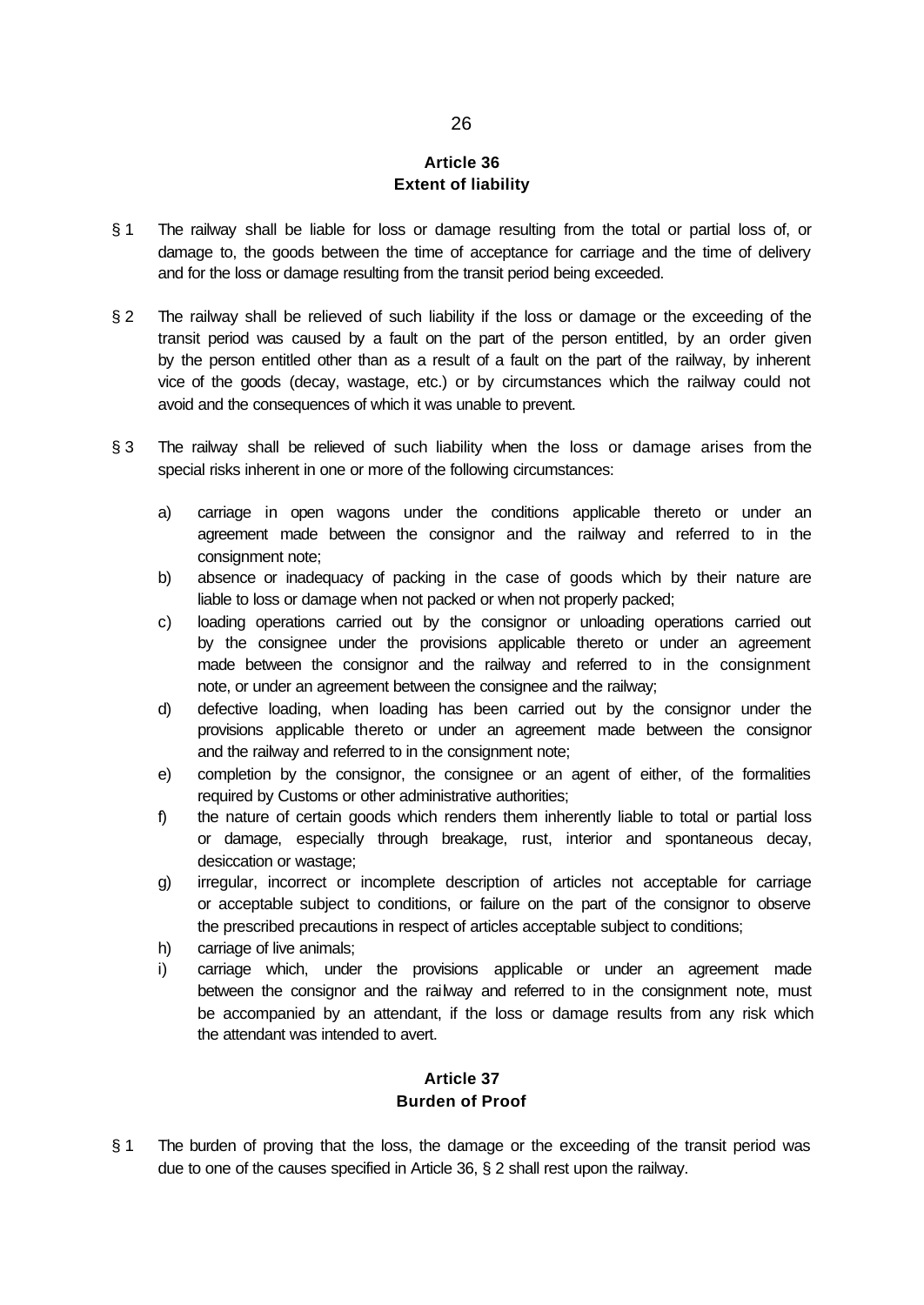<span id="page-30-0"></span>§ 2 When the railway establishes that, having regard to the circumstances of a particular case, the loss or damage could have arisen from one or more of the special risks referred to in Article 36, § 3, it shall be presumed that it did so arise. The person entitled shall, however, have the right to prove that the loss or damage was not attributable either wholly or partly to one of those risks.

This presumption shall not apply in the case referred to in Article 36, § 3(a) if an abnormally large quantity has been lost or if a package has been lost.

#### **Article 38 Presumption in case of reconsignment**

- § 1 When a consignment despatched in accordance with the Uniform Rules has been reconsigned subject to the same Rules and partial loss or damage has been ascertained after the reconsignment, it shall be presumed that it occurred during the latest contract of carriage if the consignment remained in the care of the railway and was reconsigned in the same condition as it arrived at the station from which it was reconsigned.
- § 2 This presumption shall also apply when the contract of carriage prior to the reconsignment was not subject to the Uniform Rules, if the Rules would have applied in the case of a through consignment from the original forwarding station to the final destination station.

This presumption shall moreover apply when the contract of carriage prior to the reconsignment was subject to a comparable international convention on international through rail transport, and when this contains the same presumption of law in favour of consignments sent in accordance with the Uniform Rules.

# **Article 39 Presumption of loss of goods**

- § 1 The person entitled may, without being required to furnish further proof, consider the goods lost when they have not been delivered to the consignee or are not being held at his disposal within thirty days after the expiry of the transit periods.
- § 2 The person entitled may, on receipt of compensation for the lost goods, make a written request to be notified without delay should the goods be recovered within one year after the payment of compensation. The railway shall give a written acknowledgement of such request.
- § 3 Within thirty days after receipt of such notification, the person entitled may require the goods to be delivered to him at any station on the route. In that case he shall pay the charges in respect of carriage from the forwarding station to the station where delivery is effected and shall refund the compensation received, less any costs which may have been included therein. Nevertheless he shall retain his rights to claim compensation for exceeding the transit period provided for in Article 43 and 46.
- § 4 In the absence of the request mentioned in § 2 or of any instructions given within the period specified in § 3, or if the goods are recovered more than one year after the payment of compensation, the railway shall dispose of them in accordance with the laws and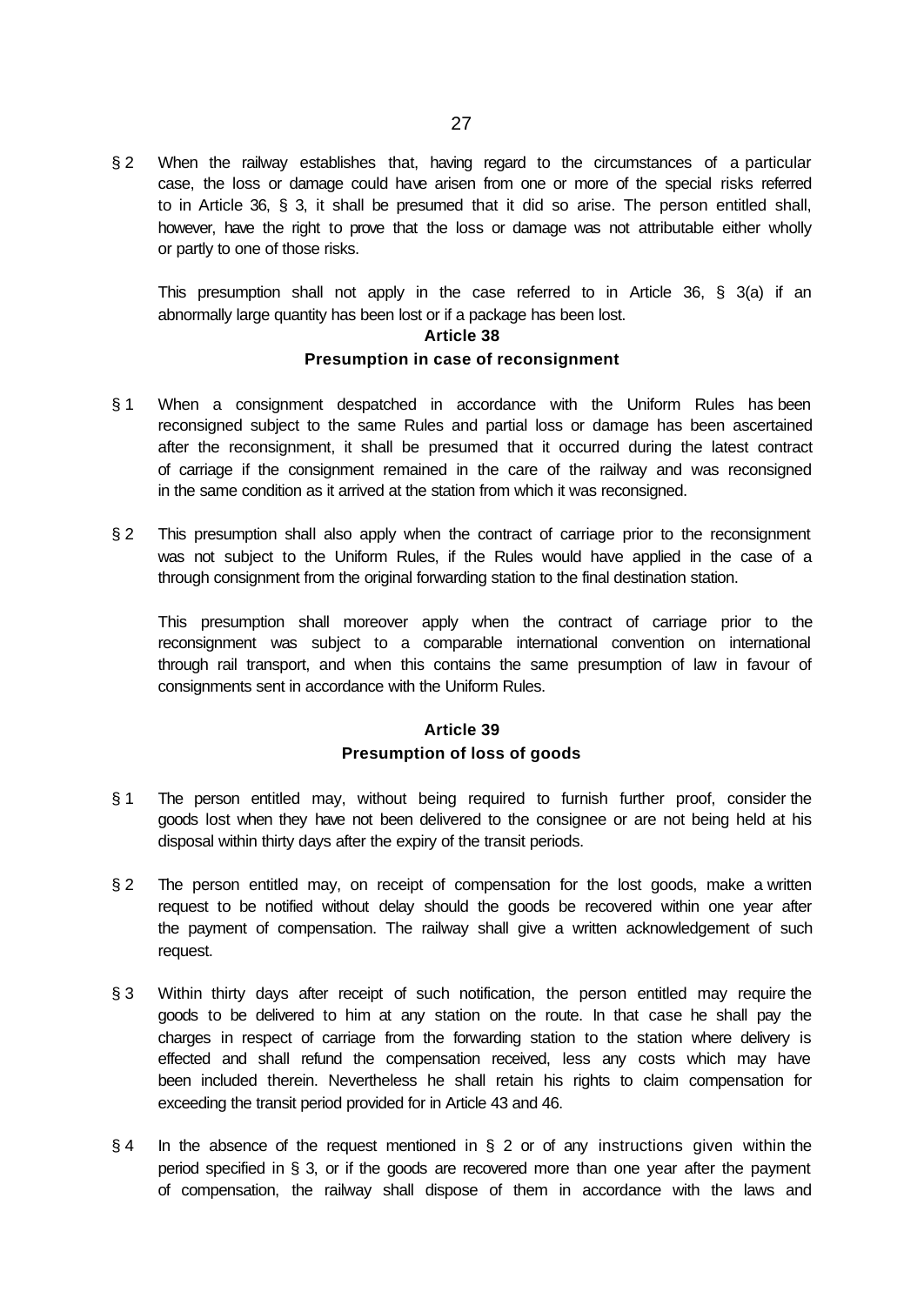# **Article 40 Compensation for loss**

- <span id="page-31-0"></span>§ 1 In the event of total or partial loss of the goods the railway must pay, to the exclusion of all other damages, compensation calculated according to the commodity exchange quotation or, if there is no such quotation, according to the current market price, or if there is neither such quotation nor such price, according to the normal value of goods of the same kind and quality at the time and place at which the goods were accepted for carriage.
- § 2 Compensation shall not exceed 17 units of account per kilogram of gross mass short.
- § 3 The railway shall in addition refund carriage charges, Customs duties and other amounts incurred in connection with carriage of the lost goods.

### **Article 41 Liability for wastage in transit**

- § 1 In respect of goods which, by reason of their nature, are generally subject to wastage in transit by the sole fact of carriage, the railway shall only be liable to the extent that the wastage exceeds the following allowances, whatever the length of the route:
	- a) two per cent of the mass for liquid goods or goods consigned in a moist condition;
	- b) one per cent of the mass for dry goods.
- § 2 The limitation of liability provided for in § 1 may not be invoked if, having regard to the circumstances of a particular case, it is proved that the loss was not due to causes which would justify an allowance.
- § 3 Where several packages are carried under a single consignment note, the wastage in transit shall be calculated separately for each package if its mass on despatch is shown separately in the consignment note or can otherwise be ascertained.
- § 4 In the event of total loss of goods or in the case of loss of a package, no deduction for wastage in transit shall be made in calculating the compensation payable.
- § 5 This Article shall not derogate from Articles 36 and 37.

# **Article 42 Compensation for damage**

§ 1 In case of damage to goods, the railway must pay compensation equivalent to the loss in value of the goods, to the exclusion of all other damages. The amount shall be calculated by applying to the value of the goods as defined in Article 40 the percentage of loss in value noted at the place of destination.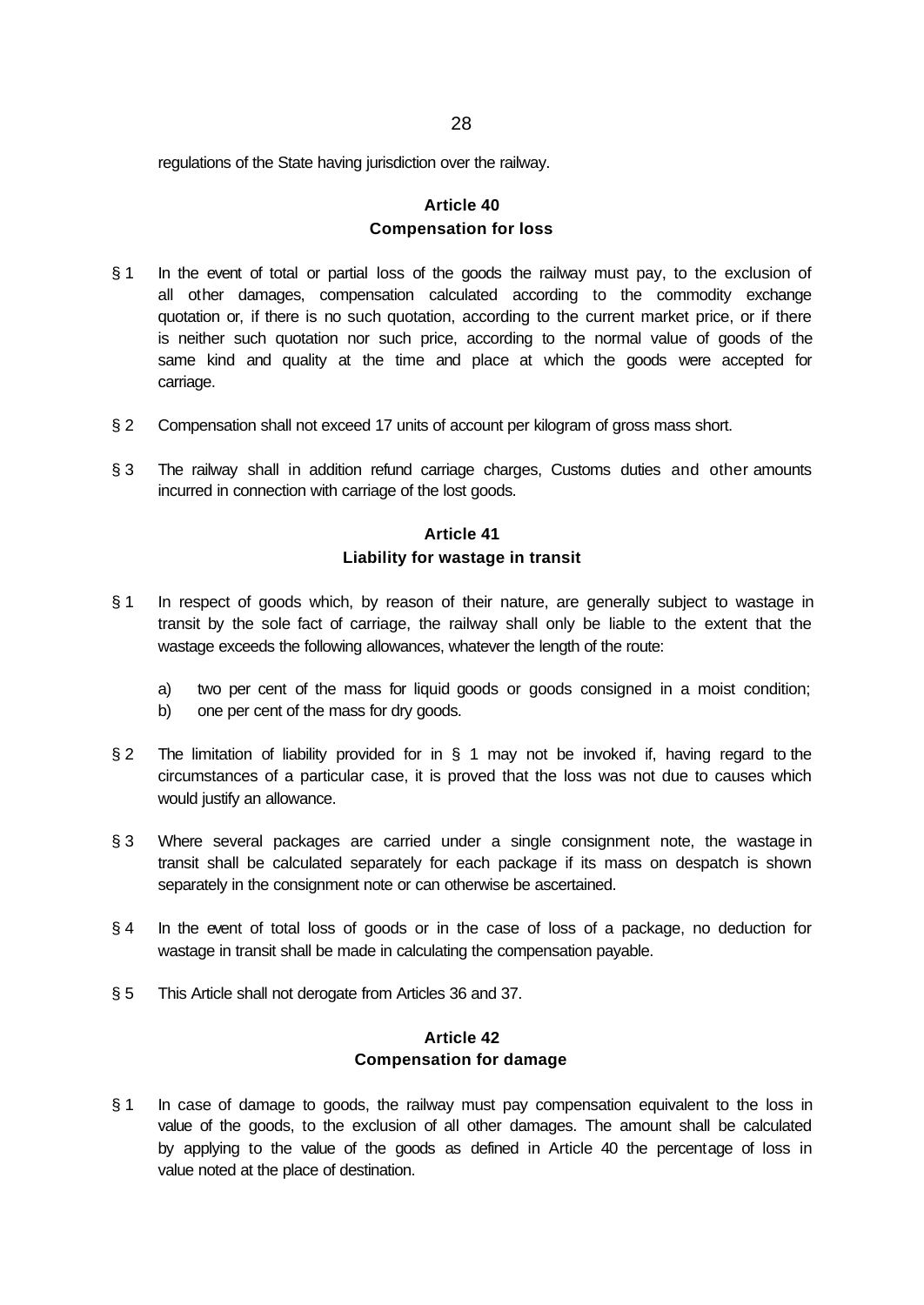- <span id="page-32-0"></span>§ 2 The compensation may not exceed:
	- a) if the whole consignment has lost value through damage, the amount which would have been payable in case of total loss;
	- b) if only part of the consignment has lost value through damage, the amount which would have been payable had that part been lost.
- § 3 The railway shall in addition refund the amounts provided for in Article 40, § 3, in the proportion set out in § 1.

#### **Article 43 Compensation for exceeding the transit period**

- § 1 If loss or damage has resulted from the transit period being exceeded, the railway shall pay compensation not exceeding four times the carriage charges.
- § 2 In case of total loss of the goods, the compensation provided for in § 1 shall not be payable in addition to that provided for in Article 40.
- § 3 In case of partial loss of the goods, the compensation provided for in § 1 shall not exceed three times the carriage charges in respect of that part of the consignment which has not been lost.
- § 4 In case of damage to the goods, not resulting from the transit period being exceeded, the compensation provided for in § 1 shall, where appropriate, be payable in addition to that provided for in Article 42.
- § 5 In no case shall the total of compensation payable under § 1 together with that payable under Articles 40 and 42 exceed the compensation which would be payable in the event of total loss of the goods.
- § 6 The railway may provide, in international tariffs or in special agreements, for other forms of compensation than those provided for in § 1 when, in accordance with Article 27, § 1, the transit period has been established on the basis of transport plans.

If, in this case, the transit periods provided for in Article 27,  $\S$  2 are exceeded, the person entitled may demand either the compensation provided for in § 1 above or that determined by the international tariff or the special agreement applied.

#### **Article 44 Loss of the right to invoke the limits of liability**

The liability limits provided for in Articles 25, 26, 30, 32, 33, 40, 42, 43, 45 and 46 shall not apply if it is proved that the loss or damage resulted from an act or omission, on the part of the railway, done with intent to cause such loss or damage, or recklessly and with knowledge that such loss or damage will probably result.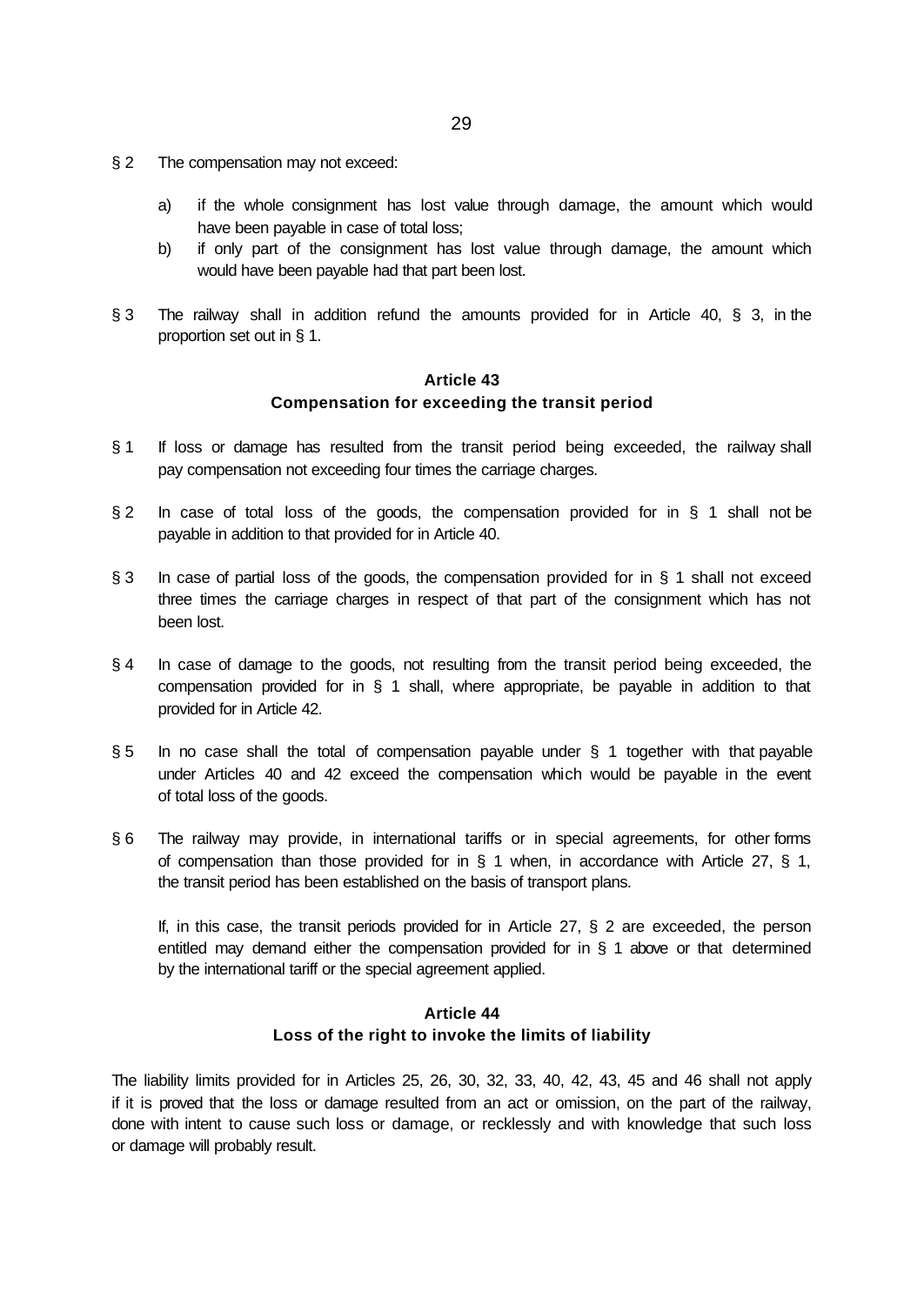# **Article 45 Limitation of compensation under certain tariffs**

<span id="page-33-0"></span>When the railway agrees to special conditions of carriage through special or exceptional tariffs, involving a reduction in the carriage charge calculated on the basis of the general tariffs, it may limit the amount of compensation payable to the person entitled in the case of exceeding of the transit period, provided that such limit is indicated in the tariff.

When the special conditions of carriage apply only to part of the route, the limit may only be invoked if the event giving rise to the compensation occurred on that part of the route.

#### **Article 46 Compensation in case of interest in delivery**

In case of a declaration of interest in delivery, further compensation for loss or damage proved may be claimed, in addition to the compensation provided for in Articles 40,42,43 and 45, up to the amount declared.

#### **Article 47 Conversion of, and interest on, compensation**

- § 1 When the calculation of the compensation requires the conversion of sums expressed in foreign currencies, conversion shall be at the rate of exchange applicable on the day and at the place of payment of compensation.
- § 2 The person entitled may claim interest on compensation payable, calculated at five per cent per annum, from the date of the claim referred to in Article 53 or, if no such claim has been made, from the day on which legal proceedings are instituted.
- § 3 Interest shall only be payable if the compensation exceeds eight units of account per consignment note.
- § 4 If, within a reasonable period allotted to him, the person entitled does not submit to the railway the supporting documents required for the amount of the claim to be finally settled, no interest shall accrue between the expiry of the period laid down and the actual submission of such documents.

# **Article 48 Liability in respect of rail-sea traffic**

§ 1 In rail-sea transport by the services referred to in Article 2, § 2 of the Convention each State may, by requesting that a suitable note be included in the list of lines or services to which the Uniform Rules apply, indicate that the following ground for exemption from liability will apply in their entirety in addition to those provided for in Article 36.

The carrier may only avail himself of these grounds for exemption if he proves that the loss, damage or exceeding of the transit period occurred in the course of the sea journey between the time when the goods were loaded on board the ship and the time when they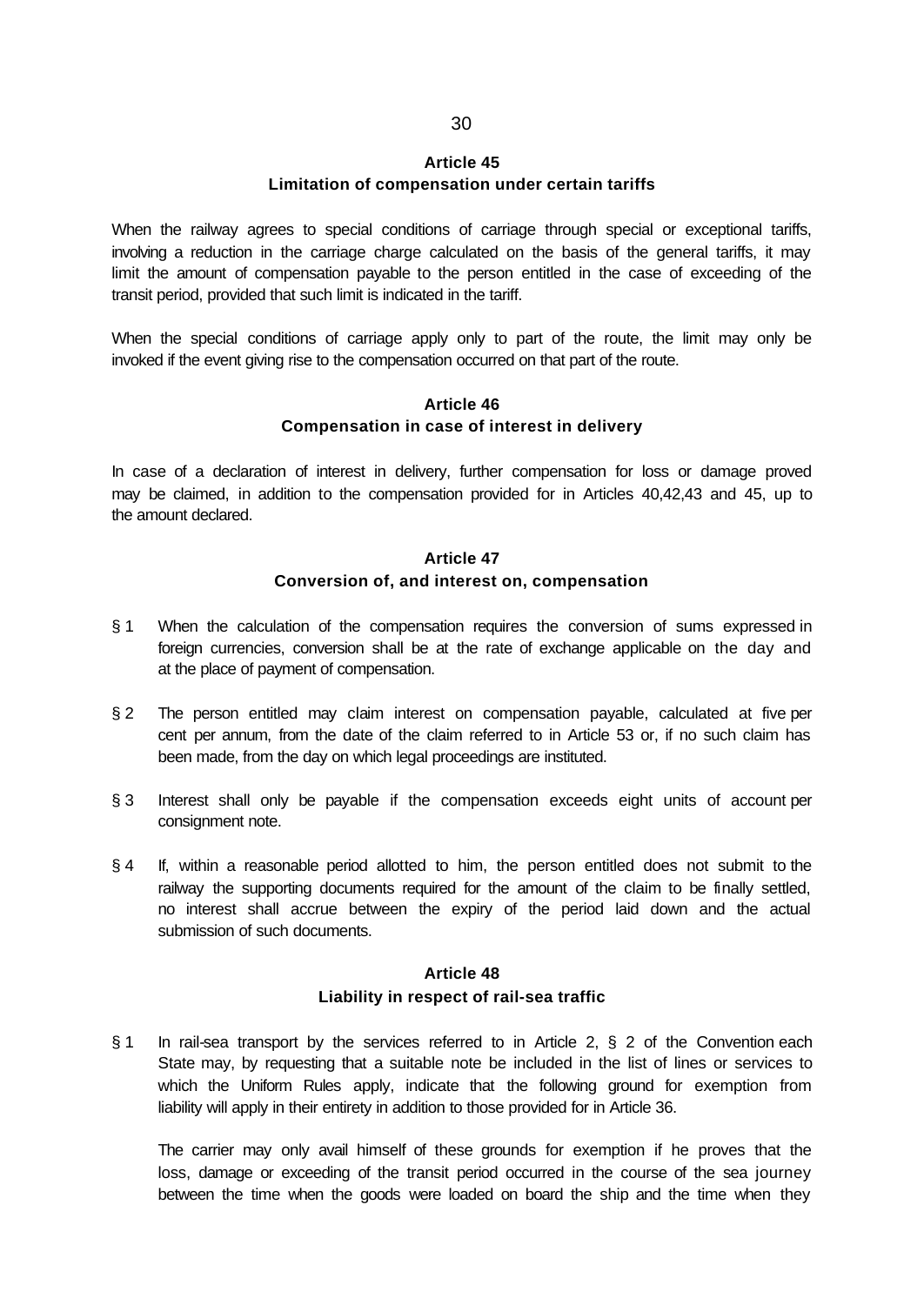<span id="page-34-0"></span>were discharged from the ship.

The grounds for exemption are as follows:

- a) act, neglect or default on the part of the master, a mariner, pilot or the carrier's servants in the navigation or management of the ship;
- b) unseaworthiness of the ship, if the carrier proves that the unseaworthiness is not attributable to lack of due diligence on his part to make the ship seaworthy, to ensure that it is properly manned, equipped and supplied or to make all parts of the ship in which the goods are loaded fit and safe for their reception, carriage and protection;
- c) fire, if the carrier proves that it was not caused by his act or fault, or that of the master, a mariner, pilot or the carrier's servants;
- d) perils, dangers and accidents of the sea or other navigable waters;
- e) saving or attempting to save life or property at sea;
- f) the loading of goods on the deck of the ship, if they are so loaded with the consent of the consignor given in the consignment note and are not in wagons.

The above grounds for exemption in no way affect the general obligations of the carrier and, in particular, his obligation to exercise due diligence to make the ship seaworthy, to ensure that it is properly manned, equipped and supplied and to make all parts of the ship in which the goods are loaded fit and safe for their reception, carriage and protection.

Even when the carrier can rely on the foregoing grounds for exemption, he shall nevertheless remain liable if the person entitled proves that the loss, damage or exceeding of the transit period is due to a fault of the carrier, the master, a mariner, pilot or the carrier's servants, fault other than provided for under (a).

§ 2 Where one and the same sea route is served by several undertakings included in the list referred to in Articles 3 and 10 of the Convention, the regime of liability applicable to that route shall be the same for all those undertakings.

In addition, where such undertakings have been included in the list at the request of several States, the adoption of this regime shall be the subject of prior agreement between those States.

§ 3 The measures taken under this Article shall be notified to the Central Office. They shall come into force at the earliest at the expiry of a period of thirty days from the date of the letter by which the Central Office notifies them to other States.

Consignments already in transit shall not be affected by such measures.

# **Article 49 Liability in case of nuclear incidents**

The railway shall be relieved of liability under the Uniform Rules for loss or damage caused by a nuclear incident when the operator of a nuclear installation or another person who is substituted for him is liable for the loss or damage pursuant to a State's laws and regulations governing liability in the field of nuclear energy.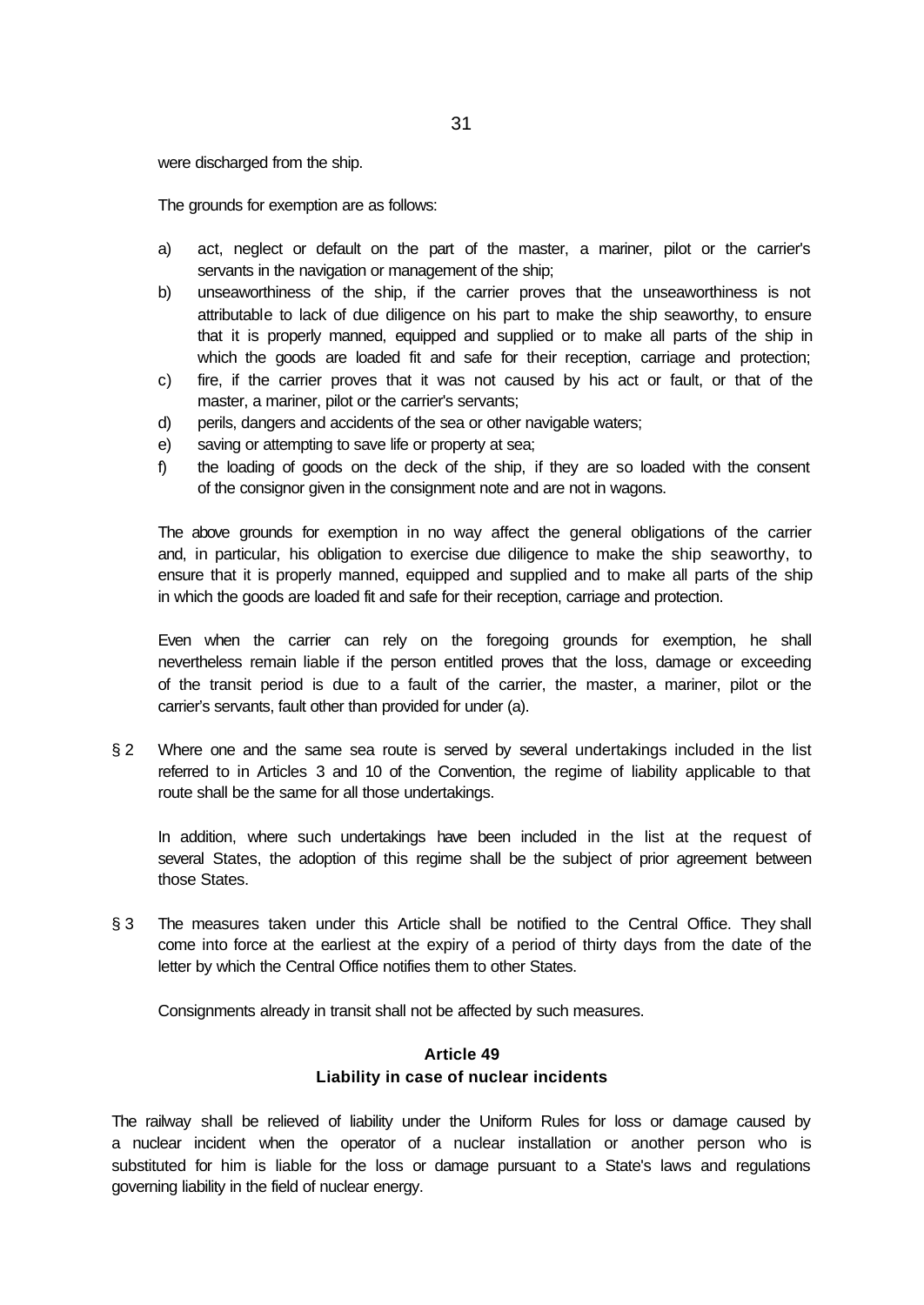### **Article 50 Liability of the railway for its servants**

<span id="page-35-0"></span>The railway shall be liable for its servants and for any other persons whom it employs to perform the carriage.

If however such servants and other persons, at the request of an interested party, make out consignment notes, make translations or render other services which the railway itself is under no obligation to render, they shall be deemed to be acting on behalf of the person to whom the services are rendered.

#### **Article 51 Other actions**

In all cases to which the Uniform Rules apply, any action in respect of liability on any grounds whatsoever may be brought against the railway only subject to the conditions and limitations laid down in the Rules.

The same shall apply to any action brought against those servants and other persons for whom the railway is liable under Article 50*.*

# **TITLE V Assertion of Rights**

# **Article 52 Ascertainment of partial loss or damage**

§ 1 When partial loss of' or damage to, goods is discovered or presumed by the railway or alleged by the person entitled, the railway must without delay, and if possible in the presence of the person entitled, draw up a report stating, according to the nature of the loss or damage, the condition of the goods, their mass and, as far as possible, the extent of the loss or damage, its cause and the time of its occurrence.

A copy of the report must be supplied free of charge to the person entitled.

§ 2 Should the person entitled not accept the findings in the report, he may request that the condition and mass of the goods and the cause and amount of the loss or damage be ascertained by an expert appointed either by the parties or by a court. The procedure to be followed shall be governed by the laws and regulations of the State in which such ascertainment takes place.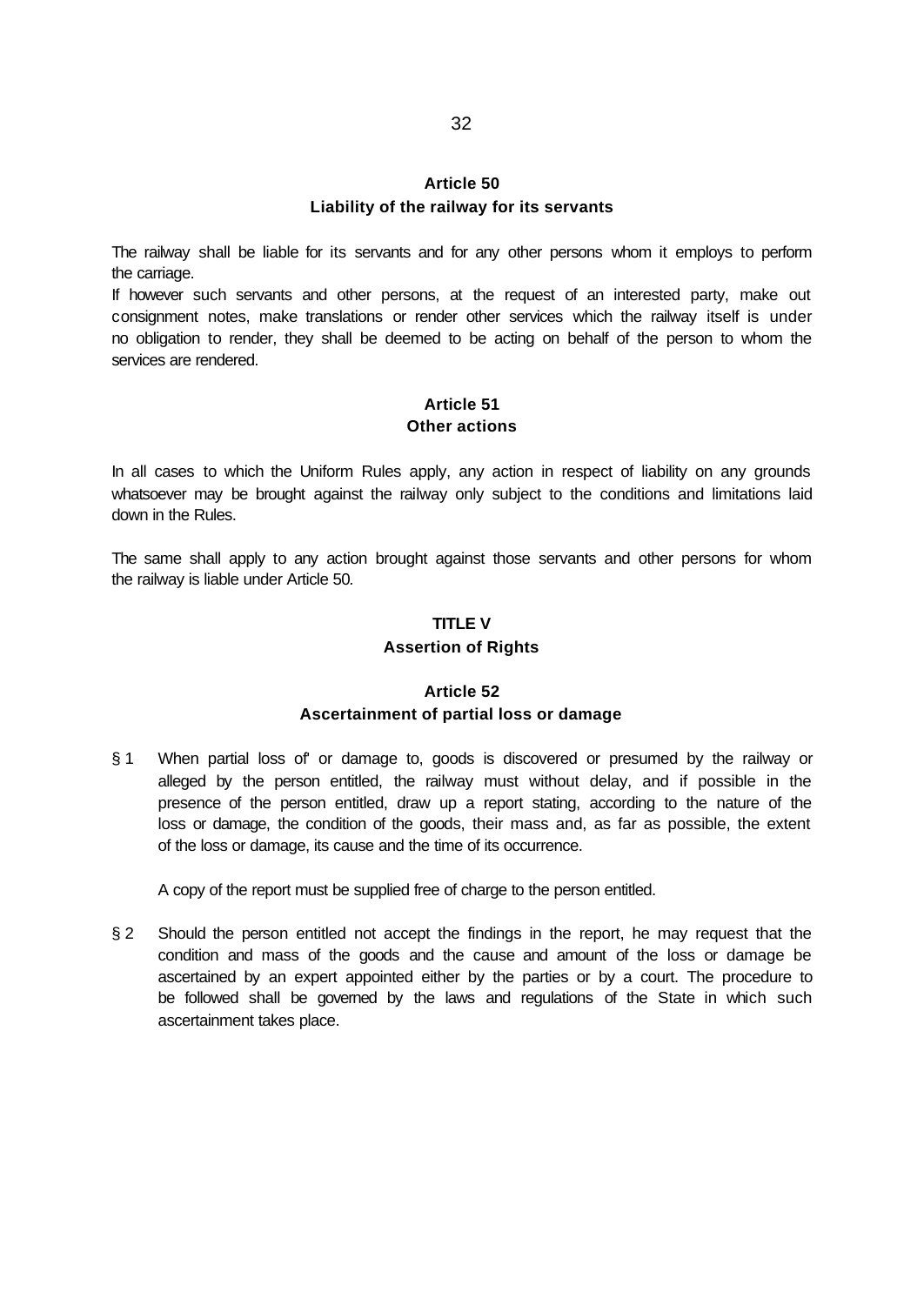#### **Article 53 Claims**

- <span id="page-36-0"></span>§ 1 Claims relating to the contract of carriage shall be made in writing to the railway specified in Article 55.
- § 2 A claim may be made by persons who have the right to bring an action against the railway under Article 54.
- § 3 To make the claim, the consignor must produce the duplicate of the consignment note. Failing this, he must produce an authorisation from the consignee or furnish proof that the consignee has refused to accept the consignment.

To make the claim, the consignee must produce the consignment note if it has been handed over to him.

§ 4 The consignment note, the duplicate and any other documents which the person entitled thinks fit to submit with the claim shall be produced either in the original or as copies, the copies to be duly authenticated if the railway so requires.

On settlement of the claim, the railway may require the production, in the original form, of the consignment note, the duplicate or the cash on delivery voucher so that they may be endorsed to the effect that settlement has been made.

#### **Article 54**

#### **Persons who may bring an action against the railway**

- § 1 An action for the recovery of a sum paid under the contract of carriage may only be brought by the person who made the payment.
- § 2 An action in respect of the cash on-delivery payments provided for in Article 17 may only be brought by the consignor.
- § 3 Other actions arising from the contract of carriage may be brought:
	- a) by the consignor, until such time as the consignee has:
		- i) taken possession of the consignment note,
		- ii) accepted the goods, or
		- iii) asserted his rights under Article 28, § 4, or Article 31;
	- b) by the consignee, from the time when he has:
		- i) taken possession of the consignment note,
		- ii) accepted the goods,
		- iii) asserted his rights under Article 28, § 4, or
		- iv) asserted his rights under Article 31 provided that the right of action shall be extinguished from the time when the person designated by the consignee in accordance with Article 31, § 1(c) has taken possession of the consignment note, accepted the goods, or asserted his rights under Article 28, § 4.

## 33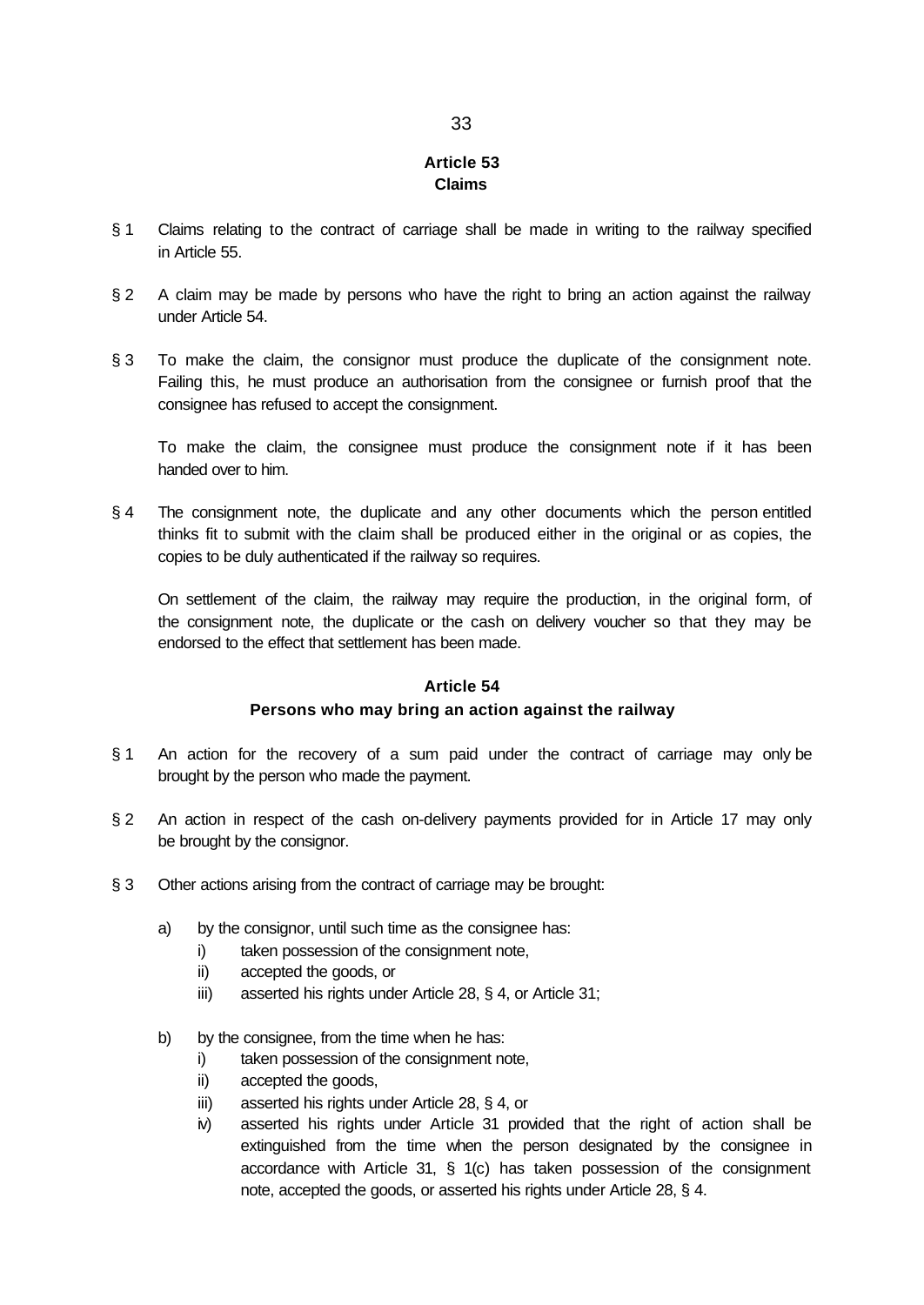<span id="page-37-0"></span>§ 4 In order to bring an action, the consignor must produce the duplicate of the consignment note. Failing this, in order to bring an action under § 3(a) he must produce an authorisation from the consignee or furnish proof that the consignee has refused to accept the consignment.

In order to bring an action, the consignee shall produce the consignment note if it has been handed over to him.

# **Article 55 Railways against which an action may be brought**

- § 1 An action for the recovery of a sum paid under the contract of carriage may be brought against the railway which has collected that sum or against the railway on whose behalf it was collected.
- § 2 An action in respect of the cash on delivery payments provided for in Article 17 may only be brought against the forwarding railway.
- § 3 Other actions arising from the contract of carriage may be brought against the forwarding railway, the railway of destination or the railway on which the event giving rise to the proceedings occurred.

Such actions may be brought against the railway of destination even if it has received neither the goods nor the consignment note.

- § 4 If the plaintiff can choose between several railways, his right to choose shall be extinguished as soon as he brings an action against any one of them.
- § 5 An action may be brought against a railway other than those specified in §§ 1, 2 and 3 when instituted by way of counterclaim or by way of exception to the principal claim based on the same contract of carriage.

#### **Article 56 Competence**

Actions brought under the Uniform Rules may only be instituted in the competent court of the State having jurisdiction over the defendant railway, unless otherwise provided in agreements between States or in acts of concession.

When a railway operates independent railway systems in different States, each system shall be regarded as a separate railway for the purposes of this Article.

# **Article 57 Extinction of right of action against the railway**

§ 1 Acceptance of the goods by the person entitled shall extinguish all rights of action against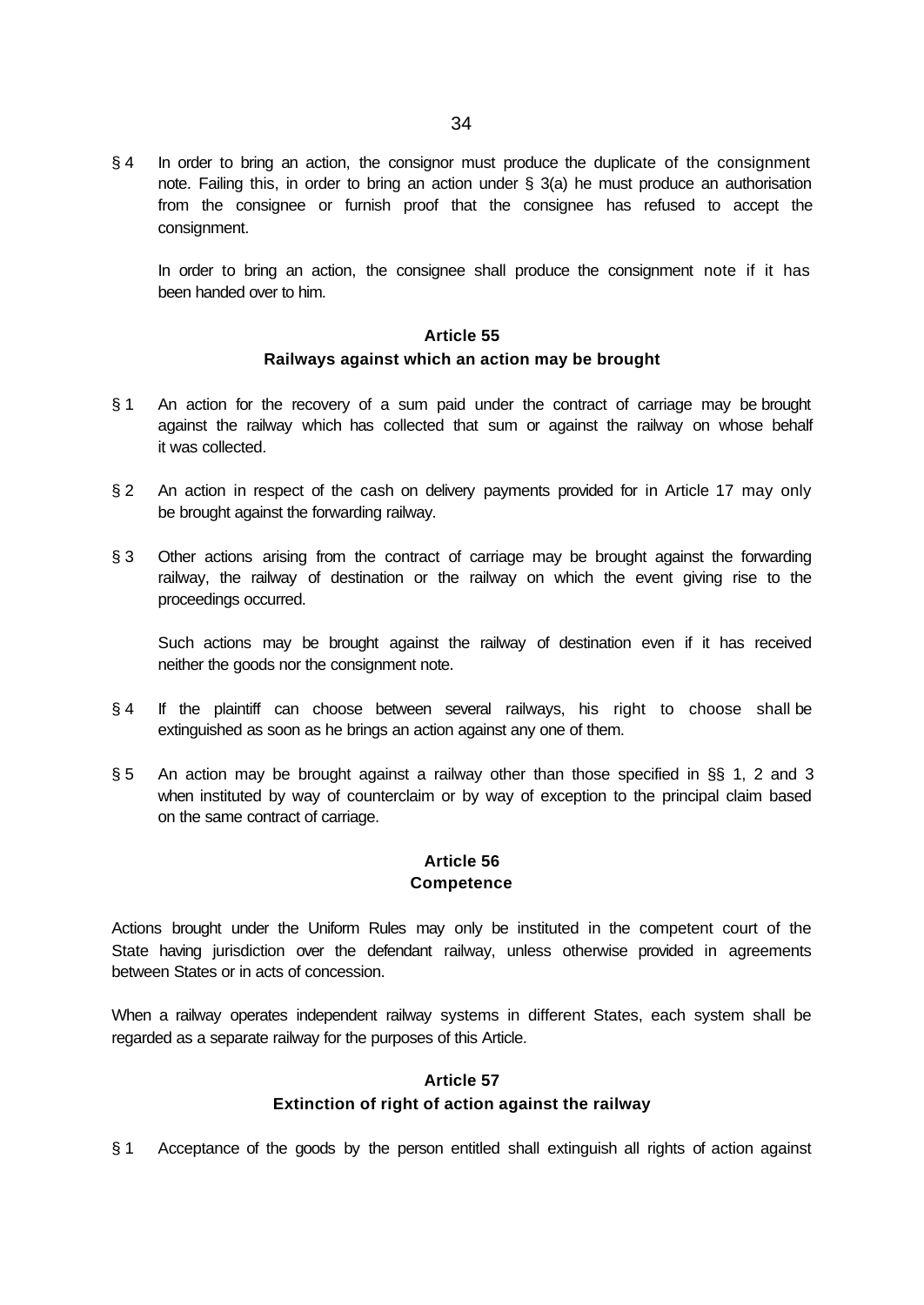<span id="page-38-0"></span>the railway arising from the contract of carriage in case of partial loss, damage or exceeding of the transit period.

- § 2 Nevertheless, the right of action shall not be extinguished:
	- a) in the case of partial loss or of damage, if:
		- i) the loss or damage was ascertained before the acceptance of the goods in accordance with Article 52 by the person entitled;
		- ii) the ascertainment which should have been carried out under Article *52* was omitted solely through the fault of the railway;
	- b) in the case of loss or damage which is not apparent and is not ascertained until after acceptance of the goods by the person entitled, provided that he:
		- i) asks for ascertainment in accordance with Article *52* immediately after discovery of the loss or damage and not later than seven days after the acceptance of the goods;
		- ii) and, in addition, proves that the loss or damage occurred between the time of acceptance for carriage and the time of delivery.
	- c) in cases where the transit period has been exceeded, if the person entitled has, within sixty days, asserted his rights against one of the railways referred to in Article 55, § 3;
	- d) if the person entitled furnishes proof that the loss or damage was caused by wilful misconduct or gross negligence on the part of the railway.
- § 3 If the goods have been recognised in accordance with Articles 38, § 1 rights of action in case of partial loss or of damage, arising from one of the previous contracts of carriage, shall be extinguished as if there had been only one contract of carriage.

#### **Article 58 Limitation of actions**

§ 1 The period of limitation for an action arising from the contract of carriage shall be one year.

Nevertheless, the period of limitation shall be two years in the case of an action:

- a) to recover a cash on delivery payment collected by the railway from the consignee;
- b) to recover the proceeds of a sale effected by the railway;
- c) for loss or damage resulting from an act or omission done with intent to cause such loss or damage, or recklessly and with knowledge that such loss or damage will probably result;
- d) arising from one of the contracts of carriage prior to the reconsignment in the case provided for in Article 38, § 1.
- § 2 The period of limitation shall run:
	- a) in actions for compensation for total loss, from the thirtieth day after the expiry of the transit period;
	- b) in actions for compensation for partial loss, for damage or for exceeding the transit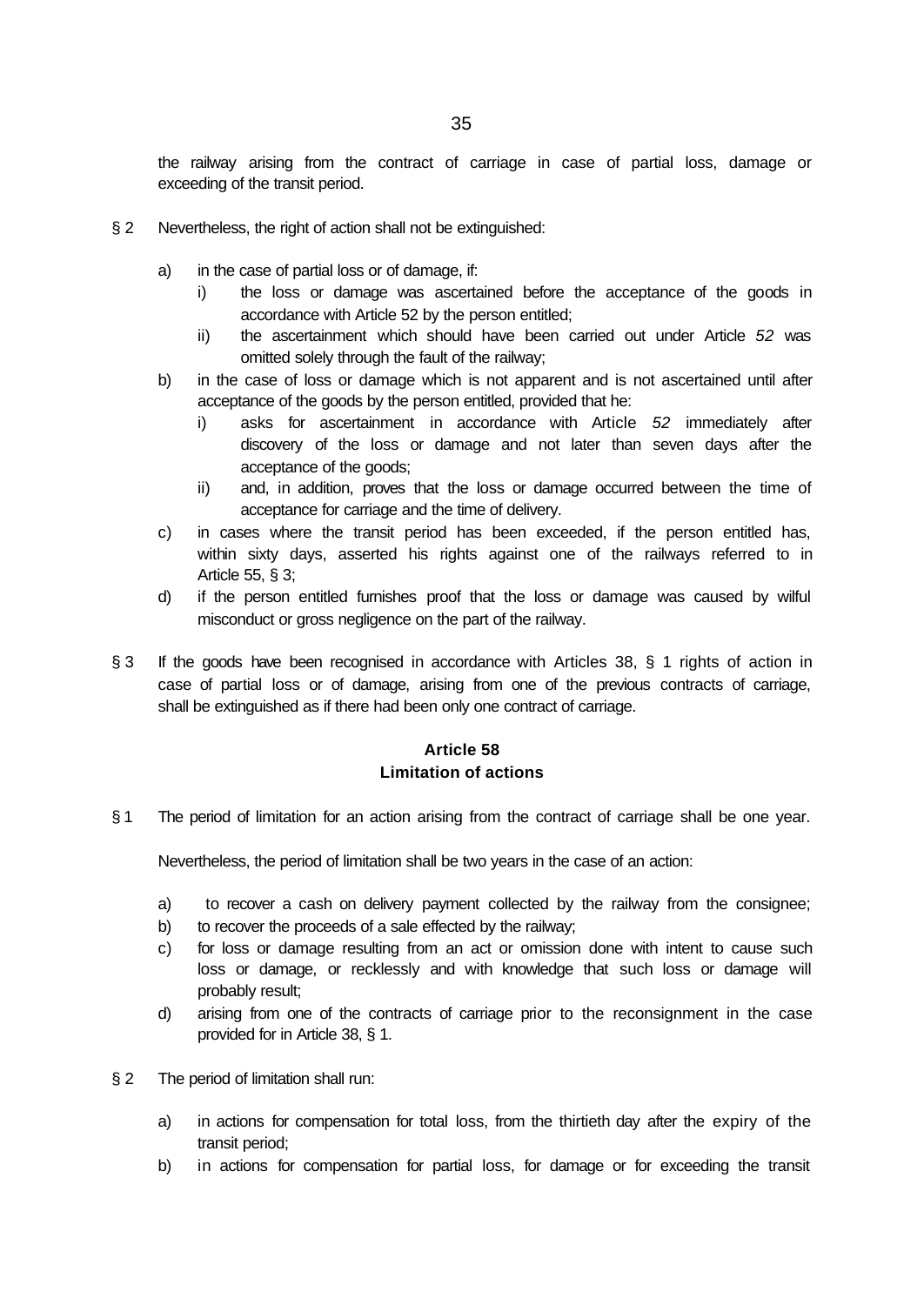period, from the day when delivery took place;

- c) in actions for payment or refund of carriage charges, supplementary charges, other charges or surcharges, or for correction of charges in case of a tariff being wrongly applied or of an error in calculation or collection:
	- i) if payment has been made, from the day of payment;
	- ii) if payment has not been made, from the day when the goods were accepted for carriage if payment is due from the consignor, or from the day when the consignee took possession of the consignment note if payment is due from him;
	- iii) in the case of sums to be paid under a charges note, from the day on which the railway submits to the consignor the account of charges provided for in Article 15, § 7; if no such account has been submitted, the period in respect of sums due to the railway shall run from the thirtieth day following the expiry of the transit period;
- d) in an action by the railway for recovery of a sum which has been paid by the consignee instead of by the consignor or vice versa and which the railway is required to refund to the person entitled, from the day of the claim for a refund;
- e) in actions relating to cash on delivery as provided for in Article 17, from the thirtieth day following the expiry of the transit period;
- f) in actions to recover the proceeds of a sale, from the day of the sale;
- g) in actions to recover additional duty demanded by Customs or other administrative authorities, from the day of the demand made by such authorities;
- h) in all other cases, from the day when the right of action arises.

The day indicated for the commencement of the period of limitation shall not be included in the period.

§ 3 When a claim is presented to a railway in accordance with Article 53 together with the necessary supporting documents, the period of limitation shall be suspended until the day that the railway rejects the claim by notification in writing and returns the documents. If part of the claim is admitted, the period of limitation shall recommence in respect of that part of the claim still in dispute. The burden of proof of receipt of the claim or of the reply and of the return of the documents shall rest on the party who relies on those facts.

The period of limitation shall not be suspended by further claims having the same object.

- § 4 A right of action which has become time-barred may not be exercised by way of counterclaim or relied upon by way of exception.
- § 5 Subject to the foregoing provisions, the suspension and interruption of periods of limitation shall be governed by national law.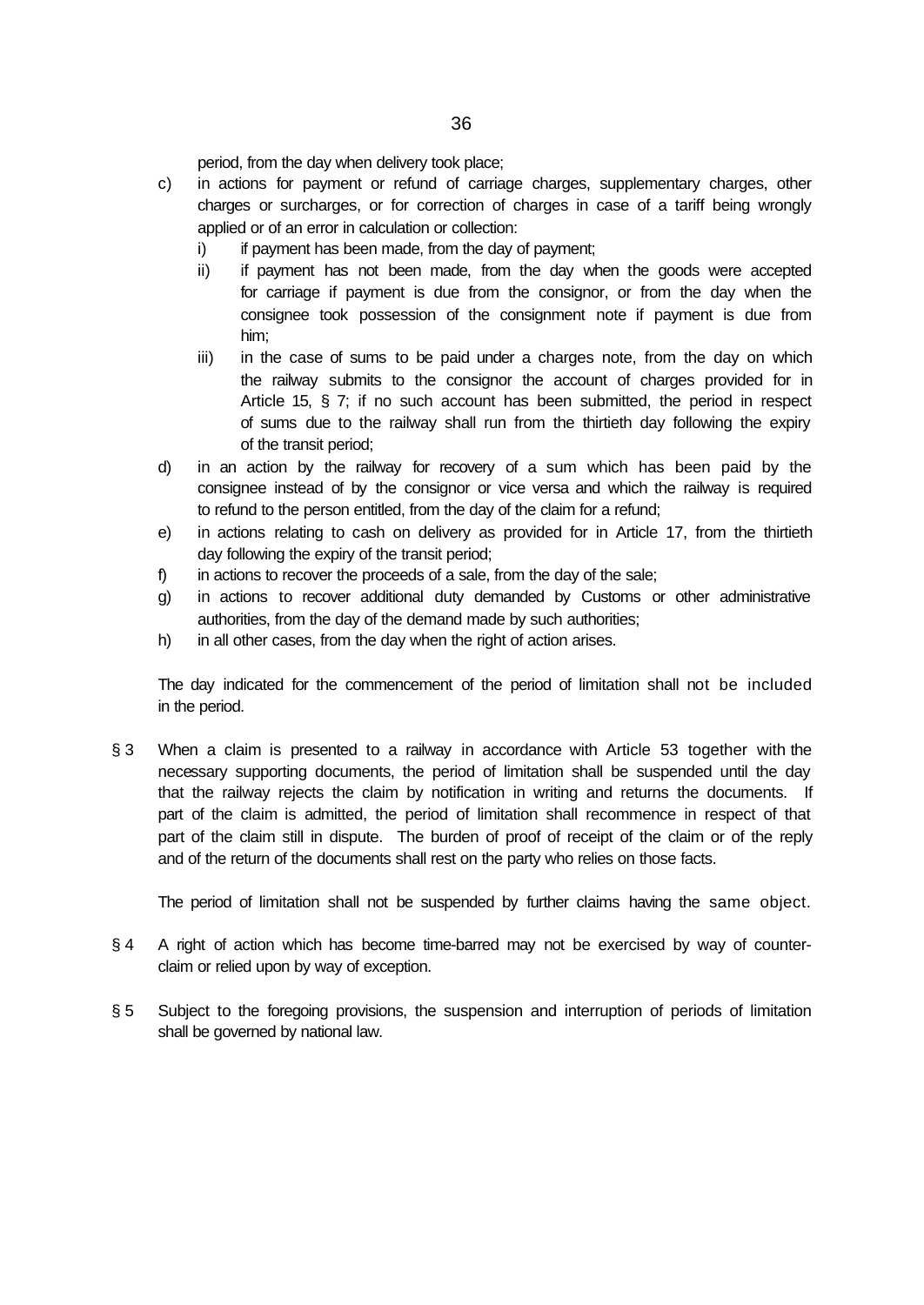#### **TITLE VI Relations between Railways**

#### **Article 59**

#### **Settlement of accounts between railways**

<span id="page-40-0"></span>§ 1 Any railway which has collected, either at the time of forwarding or on arrival, charges or other sums due under the contract of carriage must pay to the railways concerned their respective shares.

The methods of payment shall be settled by agreements between railways.

- § 2 The forwarding railway shall be liable for carriage and other charges which it has failed to collect when the consignor has undertaken to pay them in accordance with Article 15.
- § 3 Should the railway of destination deliver the goods without collecting charges or other sums due under the contract of carriage, it shall be liable for these amounts.
- § 4 Should one railway default in payment and such default be confirmed by the Central Office at the request of one of the creditor railways, the consequences thereof shall be borne by all the other railways which have taken part in the carriage in proportion to their shares of the carriage charges.

The right of recovery against the defaulting railway shall not be affected.

#### **Article 60 Recourse in case of loss or damage**

- § 1 A railway which has paid compensation in accordance with the Uniform Rules, for total or partial loss or for damage, has a right of recourse against the other railways which have taken part in the carriage in accordance with the following provisions:
	- a) the railway which has caused the loss or damage shall be solely liable for it;
	- b) when the loss or damage has been caused by more than one railway, each shall be liable for the loss or damage it has caused; if such distinction cannot be made, the compensation shall be apportioned between those railways in accordance with (c);
	- c) if it cannot be proved that the loss or damage has been caused by one or more railways in particular, the compensation shall be apportioned between all the railways which have taken part in the carriage, except those which can prove that the loss or damage was not caused on their lines; such apportionment shall be in proportion to the kilometric distances contained in the tariffs.
- § 2 In the case of the insolvency of any one of the railways, the unpaid share due from it shall be apportioned among all the other railways which have taken part in the carriage, in proportion to the kilometric distances contained in the tariffs.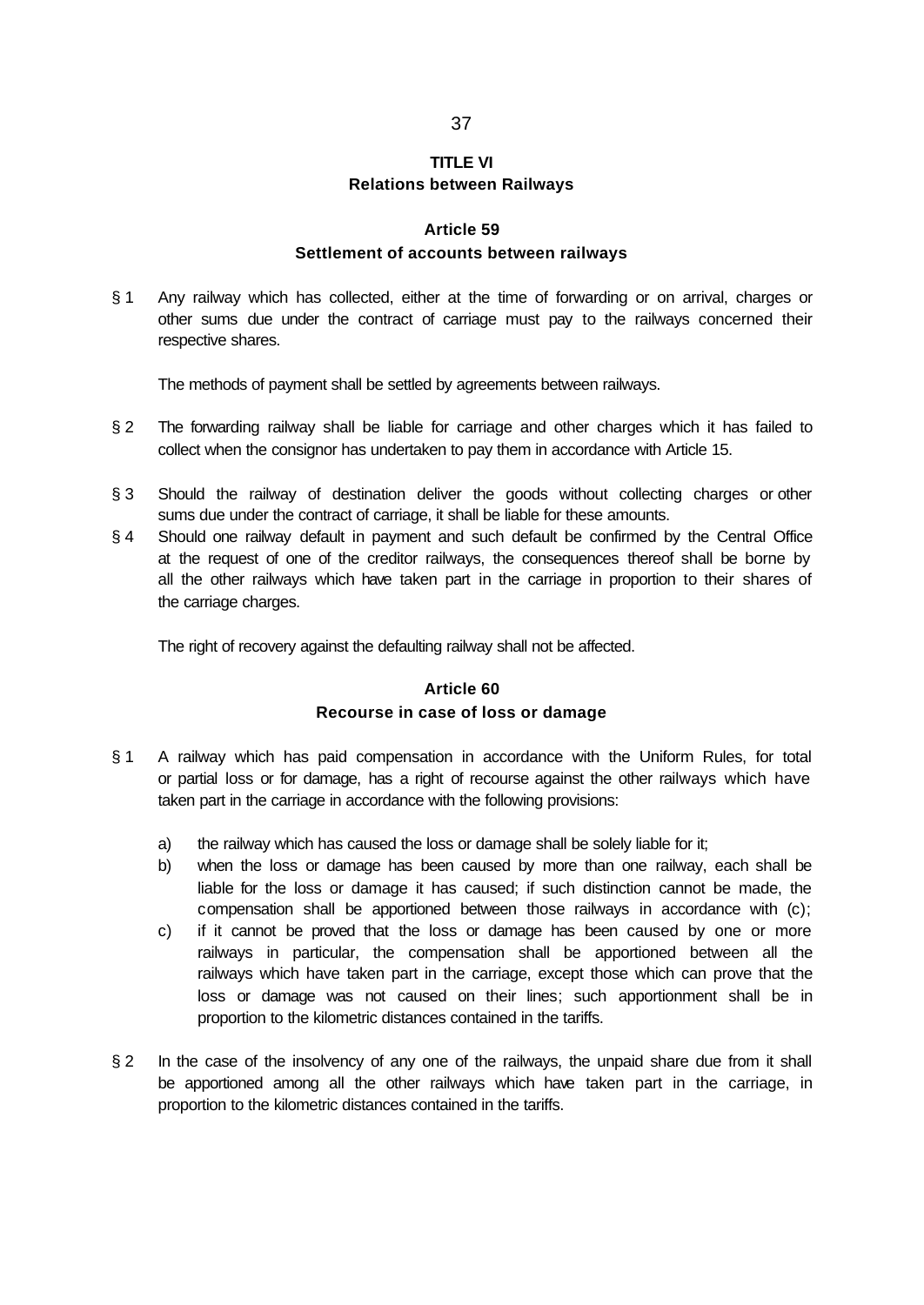# 38

#### **Article 61 Recourse in case of exceeding the transit period**

- <span id="page-41-0"></span>§ 1 Article 60 shall apply where compensation is paid for exceeding the transit period. If this has been caused by more than one railway, the compensation shall be apportioned between such railways in proportion to the length of the delay occurring on their respective lines.
- § 2 The transit periods specified in Article 27 shall be apportioned in the following manner:
	- a) where two railways have taken part in the carriage:
		- i) the period for despatch shall be divided equally;
		- ii) the period for transport shall be divided in proportion to the kilometric distances contained in the tariffs;
	- b) where three or more railways have taken part in the carriage:
		- i) the period for despatch shall be divided equally between the forwarding railway and the railway of destination;
		- ii) the period for transport shall be divided between all the railways:
			- one-third in equal shares
			- the remaining two-thirds in proportion to the kilometric distances contained in the tariffs.
- § 3 Any additional periods to which a railway may be entitled shall be allocated to that railway.
- § 4 The interval between the time when the goods are handed over to the railway and commencement of the period for despatch shall be allocated exclusively to the forwarding railway.
- § 5 Such apportionment shall only apply if the total transit period has been exceeded.

#### **Article 62 Procedure for recourse**

- § 1 The validity of the payment made by the railway exercising one of the rights of recourse under Articles 60 and 61 may not be disputed by the railway against which the right of recourse is exercised, when compensation has been determined by a court and when the latter railway duly served with notice, has been afforded an opportunity to intervene in the proceedings. The court seized of the main proceedings shall determine what time shall be allowed for such notification and for intervention in the proceedings.
- § 2 A railway exercising its right of recourse must take proceedings by one and the same action against all the railways concerned with which it has not reached a settlement, failing which it shall lose its right of recourse in the case of those against which it has not taken proceedings.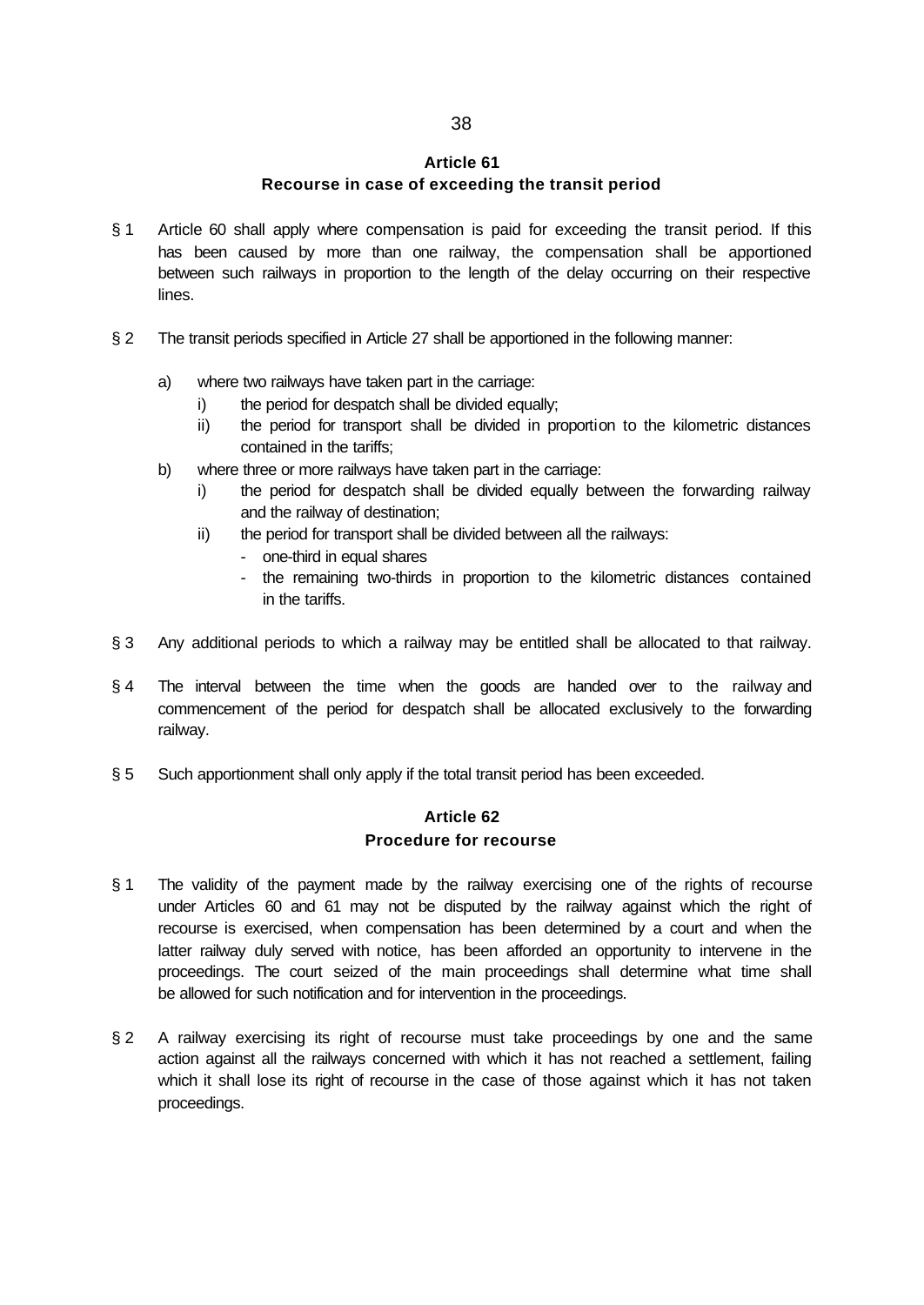- <span id="page-42-0"></span>§ 3 The court shall give its decision in one and the same judgment on all recourse claims brought before it.
- § 4 The railways against which such action has been brought shall have no further right of recourse.
- § 5 Recourse proceedings may not be joined with proceedings for compensation taken by the person entitled on the basis of the contract of carriage.

#### **Article 63 Competence for recourse**

- § 1 The courts of the country in which the railway against which the recourse claim has been made, has its headquarters shall have exclusive competence for all recourse claims.
- § 2 When the action is to be brought against several railways, the plaintiff railway shall be entitled to choose the court in which it will bring the proceedings from among those having competence under § 1.

#### **Article 64 Agreements concerning recourse**

By agreement, railways may derogate from the provisions concerning reciprocal rights of recourse set out in Title VI, apart from that contained in Article 62, § 5.

#### **TITLE VII Exceptional Provisions**

#### **Article 65 Temporary derogations**

- § 1 If the economic and financial position of any State is such as to cause serious difficulty in applying Title VI, two or more other States may, by agreements, derogate from Articles 15*,* 17 and 30 by determining, for traffic with the State in difficulty, that:
	- a) consignments from each of them shall be forwarded charges paid by the consignor as far as the frontiers of the State in difficulty, but not beyond;
	- b) consignments to destinations in each of them shall be forwarded charges paid by the consignor as far as the frontiers of the State in difficulty, but not beyond;
	- c) consignments to or from the State in difficulty must not be made subject to any cash on delivery payment or disbursement, except up to specified amounts:
	- d) the consignor may not modify the contract of carriage as far as concerns the country of destination, pre-payment of charges and cash on delivery payments.
- § 2 Under the conditions specified in § 1 and with the authorisation of their Governments, the railways which have dealings with the railway of the State in difficulty may agree upon a